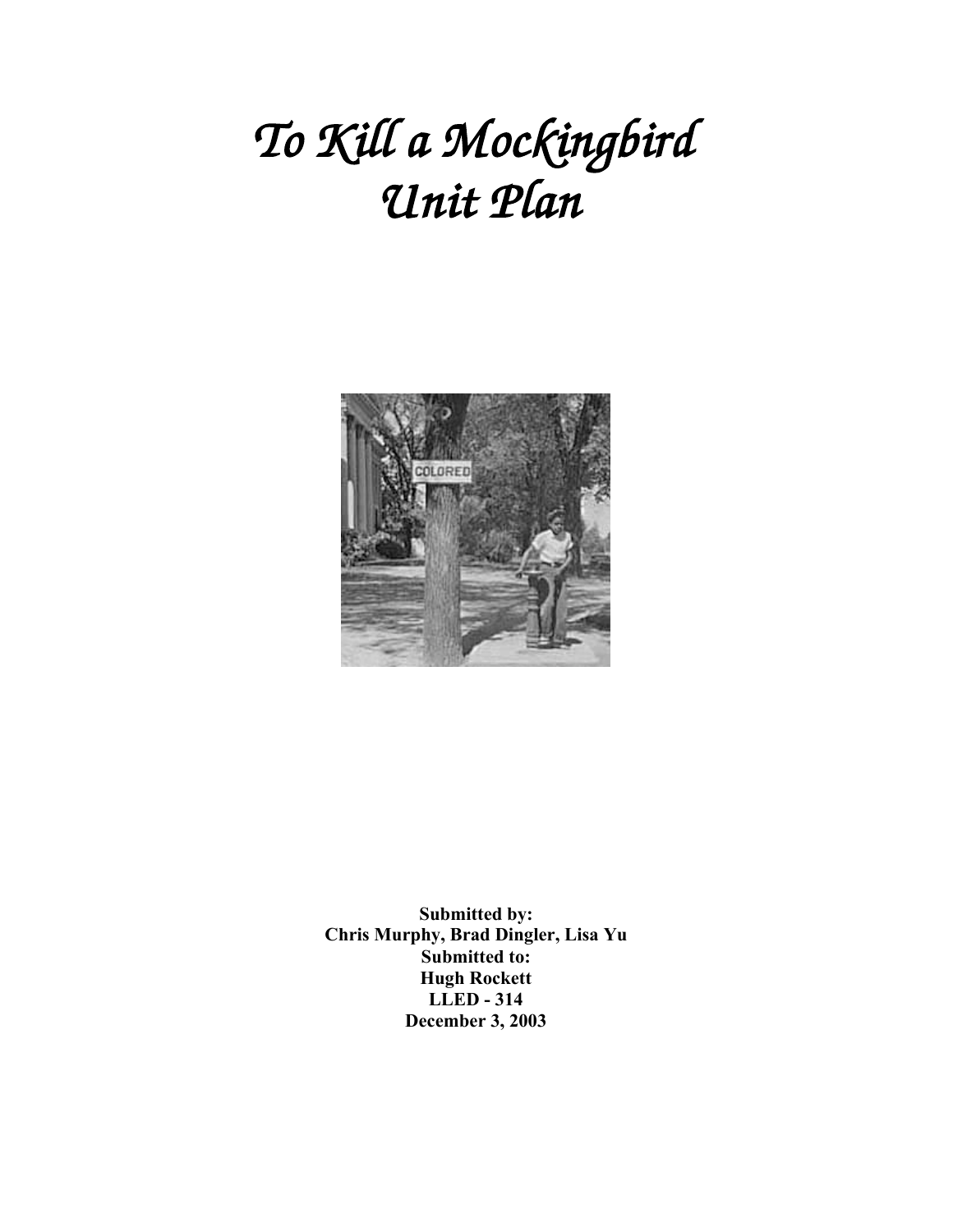# *Table of Contents*

# *Reading Summary and Lesson Objectives*

Use as a suggested schedule for reading the novel

- Includes teacher's discussion questions
- Extra vocabulary list

## *Unit Plan Lessons*

- *1 Pre-Reading Activity Role Playing*
	- Students will perform role plays
	- $\approx$  Sets the mood for exploring social issues in TKAM
	- $\leftrightarrow$  Handout with role playing scenarios
	- *To Kill A Mockingbird*, by Harper Lee
- *2 Chapter One The Character of Boo Radley*
	- Focuses on the first chapter of TKAM
	- Examines Boo Radley through quotations from the text
	- $\leftrightarrow$  How to incorporate quotations into student writing
	- Worksheet with quotes describing Boo Radley
	- Quotation summary sheet from http://owl.english.purdue.edu/handouts/print/research/r\_quotprsum.html
- *3 Otherness The Concept of the Outsider*
	- Examines what it means to be "the other" or an outsider
	- *Tusk, Tusk* by David McKee
	- *Black Misery*, by Langston Hughes
- *4 Boo Radley Mythology and Urban Legends*
	- Examines the character of Boo Radley
	- Focuses on mythology and urban legends
	- www.snopes.com for urban legend to read to class
- *5 Poetry is for the Birds Exploring Bird Allusions in TKAM Through Poetry*
	- Examine symbols and allusions in TKAM
	- $\leftrightarrow$  Handout on robins, finches, and mocking birds
	- Poem: Maya Angelou, "I know why the caged bird sings"
	- Poem: Paul Laurence Dunbar, "Sympathy"
	- $\approx$  Worksheet: ICI<sup>2</sup>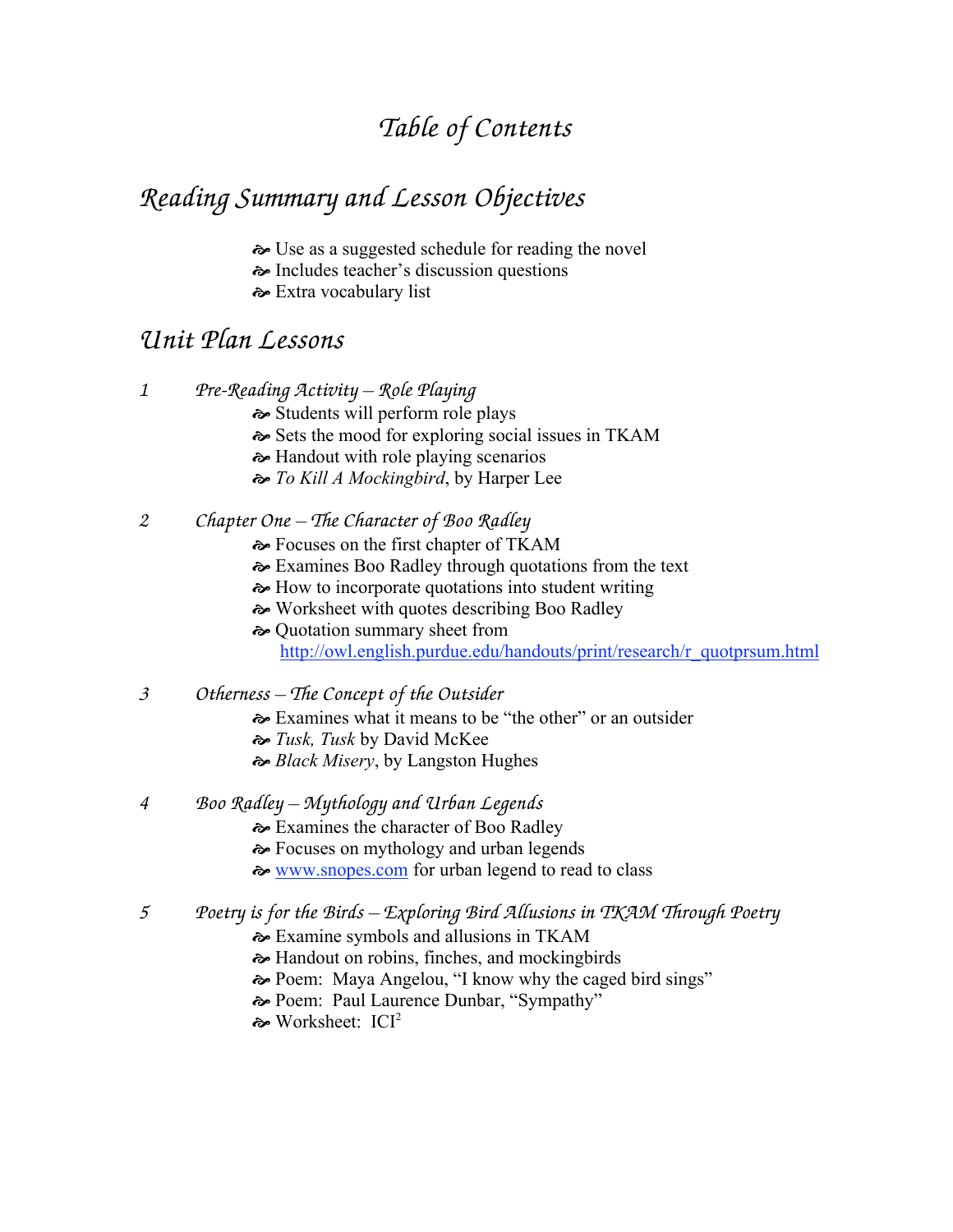*6 Prejudice – Outward Appearances and Inner Qualities*

#### *& The Paper Bag Assignment*

- Increase student awareness of other races and cultures
- Allow students to get to know each other and promote discussion on the theme of prejudice in the novel
- Worksheet on "The Theme of Prejudice"
- *7 Be A Man An Investigation of Manhood in TKAM*
	- Explore the concept of manhood as it relates to the novel
	- Music: Big Bill Broonzy, "When will I get to be called a Man"
	- Music: Muddy Waters, "Mannish Boy"
	- Readings: Sojourner Truth, "Ain't I a Woman"
- *8 Honorific Titles Privilege and Power*
	- Explores the use of proper titles for characters
	- Worksheet of character list and proper titles
	- *Help! Is it Dr., Mrs., or Ms.?* By Cynthia Grosso, from http://www.charlestonschoolofprotocol.com/newsdetail.asp?ID=95
- *9 Tom Robinson and Emmett Till A Comparison*
	- Demonstrate the historical significance of Tom Robinson's character
	- Pictures of Jim Crow South
	- Video: "The Murder of Emmett Till"
- *10 Tom Robinson The Zeitgeist of the Times*
	- Examine the typical attitudes and beliefs in the Jim Crow South
	- *Look Magazine* article "The shocking story of approved killing in Mississippi" from
		- http://www.pbs.org/wgbh/amex/till/sfeature/sf\_look\_letters.html
- *11 The Trial Part A*
	- Research lab for students
	- Research the civil rights movement and the judicial mood of the era
	- Mock trial research worksheet
- *12 The Trial Part B*
	- Students participate in a mock trial
	- Students may come to class dressed in character
	- Mock trial focus sheet

# *Worksheets*

- Mock trial research worksheet (lesson 11)
- Mock trial focus sheet (lesson 12)
- Worksheet of character list and proper titles (lesson 8)
- Worksheet with quotes describing Boo Radley (lesson 3)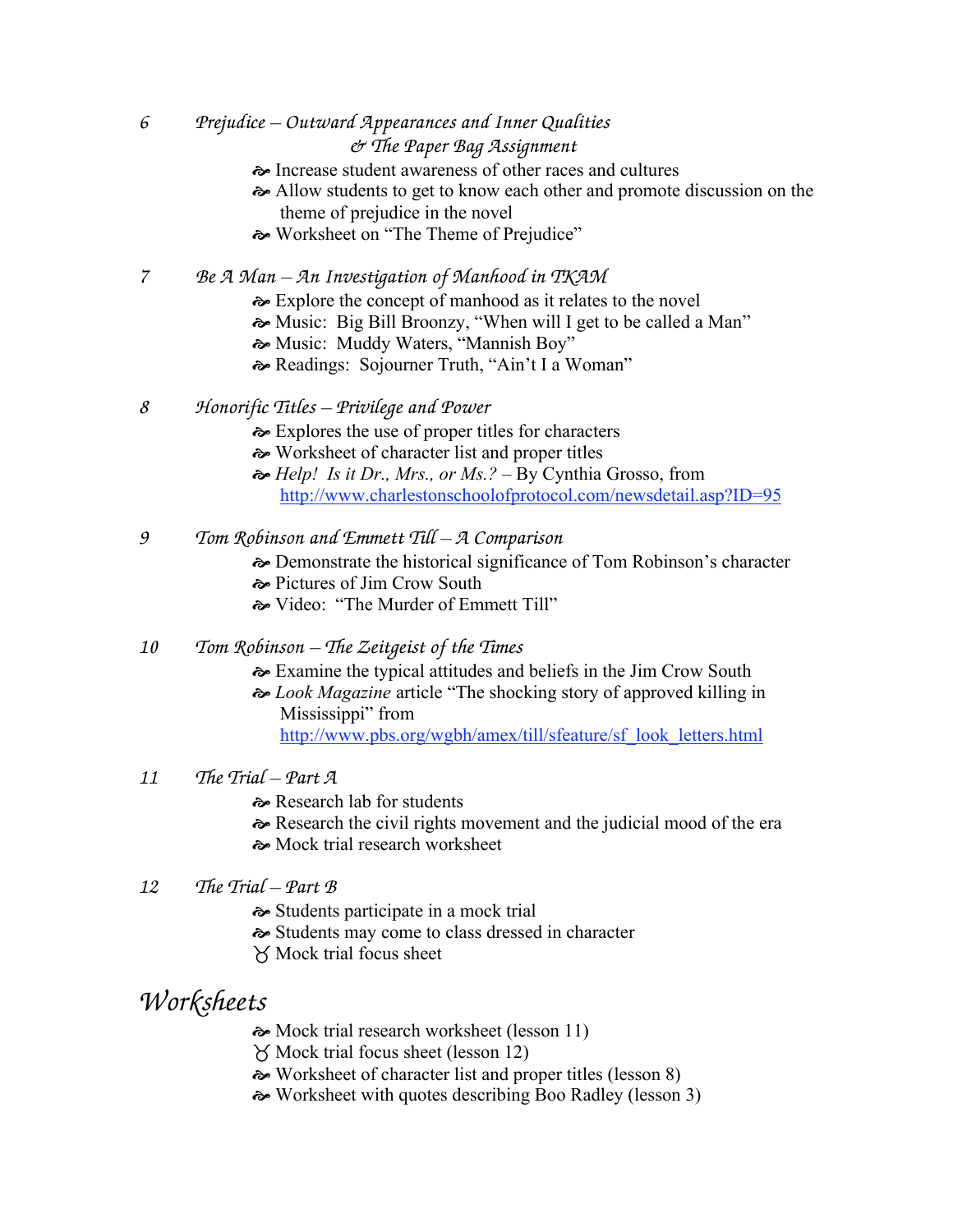- Worksheet on "The Theme of Prejudice" (lesson 6)
- $\approx$  Worksheet: ICI<sup>2</sup> (lesson 5)

# *Information and Handouts*

- Handout: Help*! Is it Dr., Mrs., or Ms.?* By Cynthi Grosso, from http://www.charlestonschoolofprotocol.com/newsdetail.asp?ID=95
- $\leftrightarrow$  Handout: role playing scenarios (lesson 1)
- Pictures: Jim Crow South (lesson 9)
- Article: *Look Magazine*, "The shocking story of approved killing in Mississippi" from http://www.pbs.org/wgbh/amex/till/sfeature/sf\_look\_letters.html (lesson 10)
- Music: Big Bill Broonzy, "When will I get to be called a Man" (lesson 7)
- Music: Muddy Waters, "Mannish Boy" (lesson 7)
- Readings: Sojourner Truth, "Ain't I a Woman" (lesson 7)
- $\Leftrightarrow$  Handout on robins, finches, and mockingbirds (lesson 5)
- Poem: Maya Angelou, "I know why the caged bird sings" (lesson 5)
- Poem: Paul Laurence Dunbar, "Sympathy" (lesson 5)

### *Texts and Resources*

- Novel: *To Kill A Mockingbird*, by Harper Lee (all lessons)
- *Tusk, Tusk* by David McKee (lesson 4)
- *Black Misery*, by Langston Hughes (lesson 4)
- Video: "The Murder of Emmett Till" (lesson 9)

### *Assessment (70%)*

- Urban legend presentation
- $\approx$  Taking on a Character's Perspective writing assignment (x3)
- Letter writing assignment in role of Atticus Finch
- Worksheet on theme of prejudice and worksheet proper titles
- $\sim$  Trial Response journal
- Writing and incorporating quotes, writing paraphrases/summaries
- $\sim$  ICI<sup>2</sup> Worksheet
- $\approx$  Found poems
- $\approx$  Zeitgeist chart

### *Participation (30%)*

- $\approx$  Paper bag activity
- $\sim$  Mock trial
- **a** Role play
- $\approx$  Tableau

### *Disclaimer*

Individual tests and quizzes are up to teacher's discretion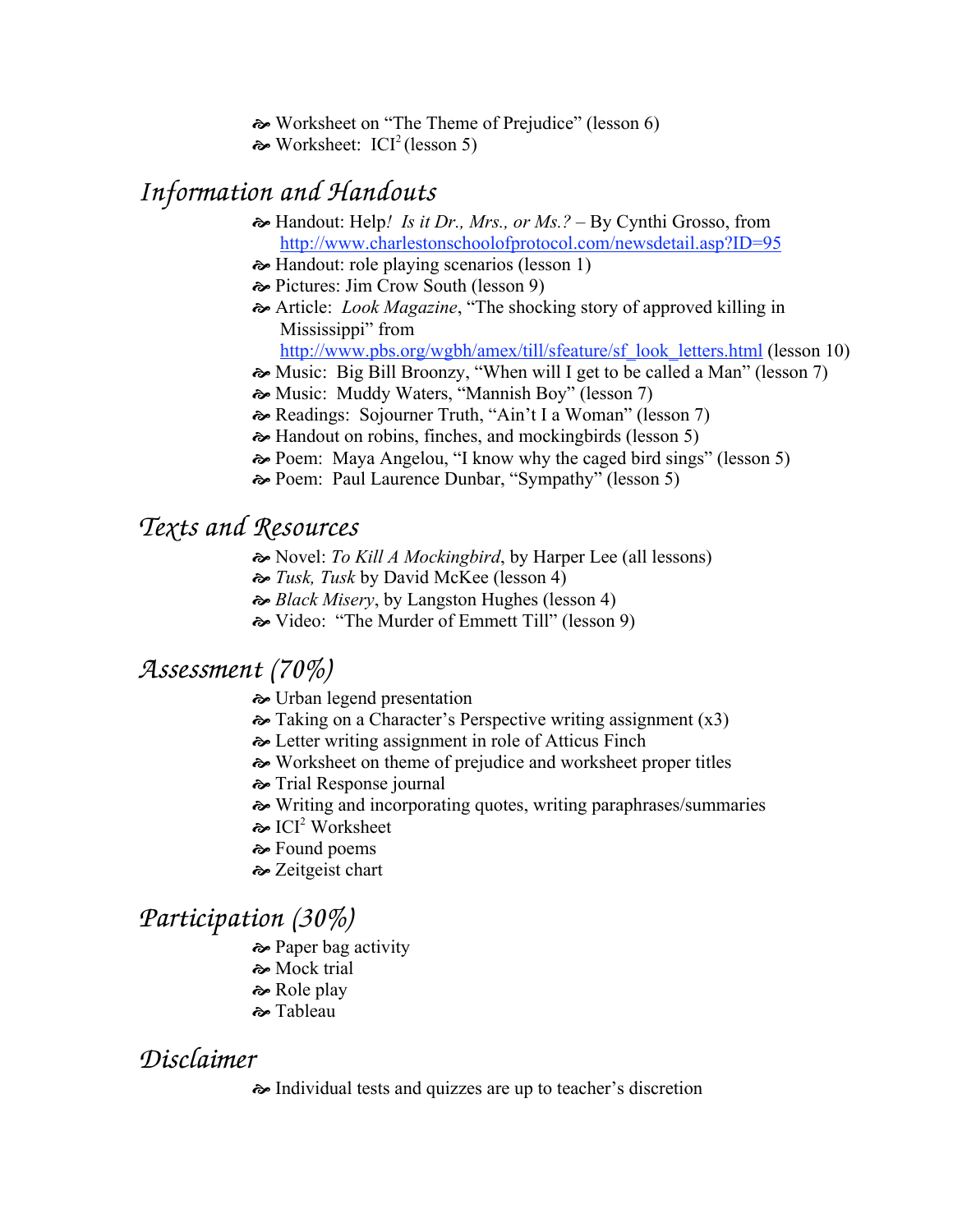# *To Kill a Mockingbird Unit Plan*

#### **Grade level: 10**

#### **Twelve lessons at 75-80 minutes in length**

#### **Global Rationale:**

Preparing for this unit plan was a collective effort. The advantage of this method allowed for a lot of creativity. Some of the issues that we decided to represent are:

- 1. We felt that the driving energy in the novel was created by the complex interactions of different racial, economic, and social identities. We tried to represent this tension by asking questions and creating lessons that were more self reflexive than goal seeking. It was our intention to make the students 'feel' and 'experience' the novel in addition to simply reading it.
- 2. The goal of this unit plan was to focus on a student centered learning approach.
- 3. We wanted to include IRPs that focussed on identity issues. Because much of this novel deals with identity, we tended make identity a focus for our IRPs

In creating the unit plan, we wanted to address specific themes while still focussing on a reading schedule. Although the lessons we have planned include activities that we felt needed extra attention, we also wanted to provide an outline to ensure a structured reading of the novel took place. In our unit plan there is a brief outline of the main points and questions to ask for each chapter that can be used for pre-lesson teaching. We also wanted to try and create a unit plan that would bring the novel into the contemporary world. By focussing on different media formats (music, picture books, research lab) we wanted to bring the themes into the students contemporary world. Because we all believe that students lean best when they find information relevant to their lives, we really wanted to stress the student centered approach. Here are some of the Ministry of Education IRP learning outcomes that we wanted to focus on:

- $\checkmark$  Describe how tone and mood affect the drama of a story play or film
- $\checkmark$  Make generalizations, supported by specific details and examples about key concepts, characters and themes of written, oral, and visual works.
- $\checkmark$  Identify and explain connection between what the hear, read, and view and their personal ideas and beliefs
- $\checkmark$  Demonstrate openness to divergent language, ideas, and opinions from a variety of cultural communities as expressed by mass media and literature
- $\checkmark$  Evaluate how both genders and various cultures and socio-economic groups are portrayed in mass media
- $\checkmark$  Explain how the media can influence emotional responses
- $\checkmark$  Explain the influence of others' ideas and contributions to the development of their personal thoughts and feelings
- $\checkmark$  Demonstrate respect for cultural differences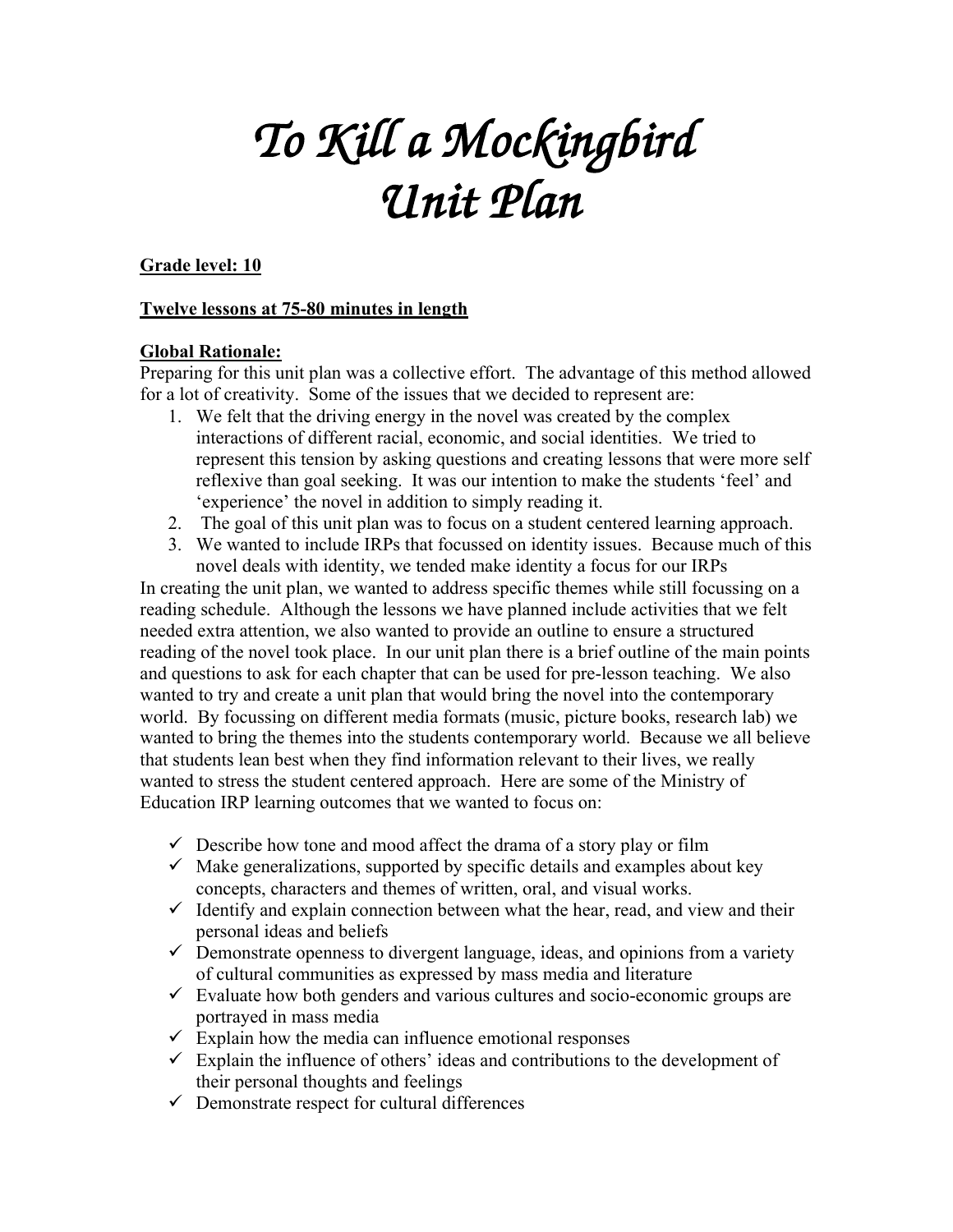#### **Unit Plan: To Kill a Mockingbird** *Reading Summary, Lesson objectives.*

The purpose of this reading summary is to provide a suggested schedule for reading the novel and to briefly illustrate some key points. Because the lesson plans in this unit focus on general themes instead of specific chapters, this reading summary can be used in conjunction with the lessons to substantiate a closer reading of the text.

**Lesson 1:** *Chapters 1-3*. Teacher is to read part of the text out loud to ensure that everyone starts the novel off.

#### *Chapter 1*

Introduction of Scout as narrator: recounting a childhood story. Jem's broken arm: connects beginning with ending. Simon Finch and Finch's Landing. Intro. to Capurnia and Dill. Description of Boo Radley legend.

#### *Chapter 2*

Scout's first day at school: September. Miss Caroline and Scout argue about reading. Miss Caroline humiliates Walter Cunningham: Scout explains.

#### *Chapter 3*

Walter comes to dinner: Scout is rude. Miss Caroline meets Burris Ewell. Atticus talks to Scout about reading and Miss C.

- $\checkmark$  As a result of the civil war, families looked to their roots for status. Obsession with history, insular people. As Scouts Quote: "Being southerners it was a source of shame to some members of the family that we had no record of our ancestors on other side of The Battle of Hastings."
- $\checkmark$  Describe the Cunninghams
- $\checkmark$  What impression do we get of school: Narrow minded, humiliating. Scout rebels against this because she is too innocent to recognize that you have to play the system. She is the mockingbird teaching the others to sing?
- $\checkmark$  Focus in how Scout is portrayed as a child "I'd go off and drown myself ....then they'd be sorry." Etc.
- $\checkmark$  Why does Walter pour syrup on everything and why does Atticus get angry at Scout for noticing? Walter does not get enough nourishment at home
- $\checkmark$  Describe the Ewells
- $\checkmark$  What sort of man is Atticus? Fiercely non-racist and a true democrat Law is the king, civil liberties must always be respected.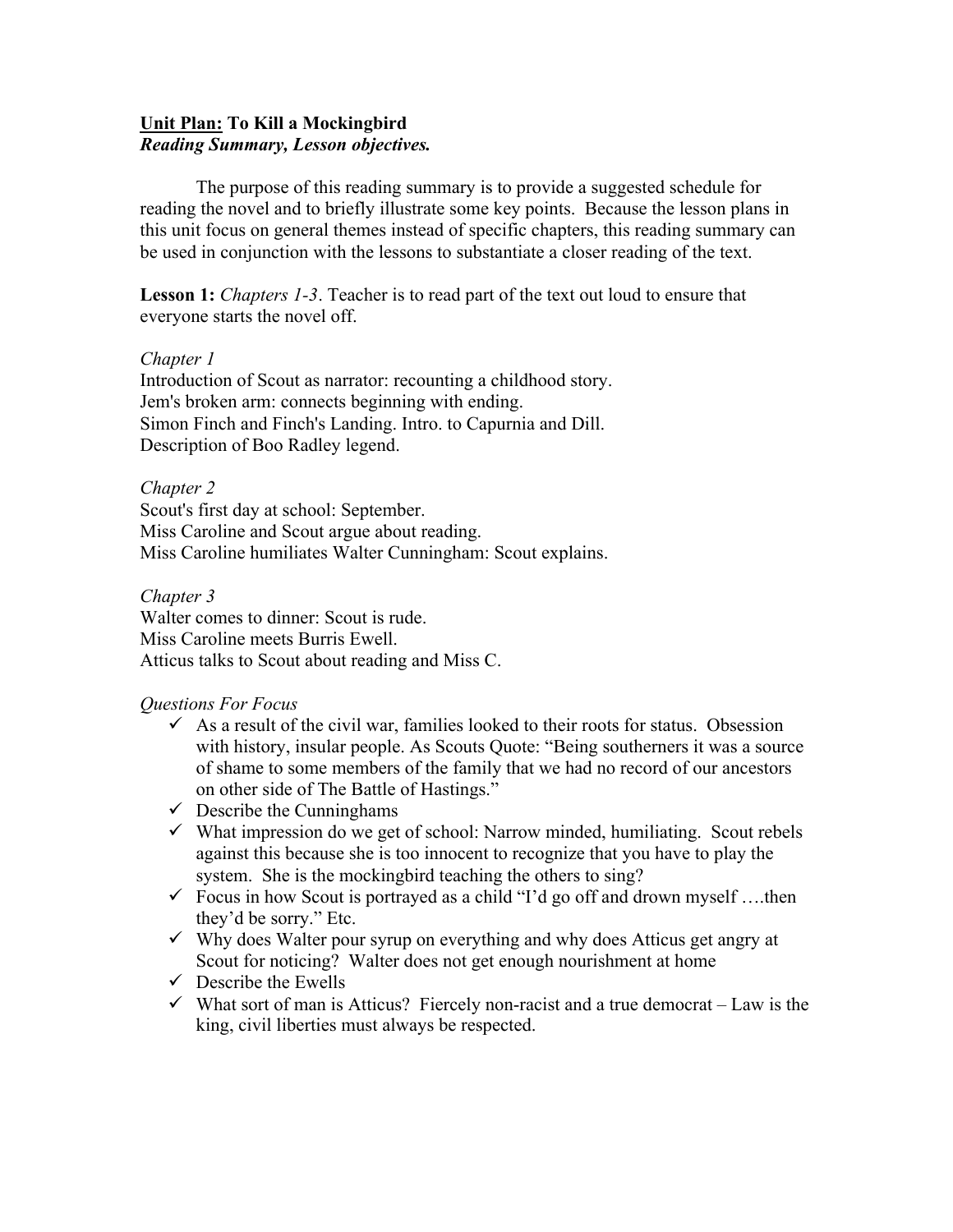#### **Lesson 2:** *Chapters 4-6.*

*Chapter 4* Jem and Scout find presents in the tree stump from Boo. Dill arrives for the Summer: children enact Radley story.

#### *Chapter 5*

Children talk to Miss Maudie. Children try to put note through Radley's letter-box: Atticus stops it.

#### *Chapter 6*

Children look into Radley house: Jem's pants get caught. Dill leaves: Jem goes back fro his pants in the night.

#### *Questions for Focus*

- $\checkmark$  What do the presents show us about Boo? What do the children's reactions tell us about the society they live in?
- $\checkmark$  Describe how Boo must feel seeing the enactment of his past and the scissors every day on the porch?
- $\checkmark$  Who was laughing at Scout and what does this tell us about what Boo is really like?

#### **Lesson 3:** *Chapters 7-9.*

#### *Chapter 7*

Scout in 2<sup>nd</sup> Grade: truth about Jem's trousers, more presents from Boo, tree stump is cemented up by Mr Radley

#### *Chapter 8*

First snow. Fire at Miss Maudie's house.

#### *Chapter 9*

Scout tries to hit Cecil Jacobs for calling Atticus a "nigger lover". Scout talks to Atticus about racism. Christmas at Finch's Landing: Aunt Alexandra and Uncle Jack. Atticus explains to Uncle Jack why he is taking the Tom Robinson case.

- $\checkmark$  Why does Mr. Radley cement up the tree and what does this tell us about his character?
- $\checkmark$  Institutionalized prejudice: How are does Scout's reaction to the kindness of Boo a function of this? Good deed is snubbed.
- $\checkmark$  Why is Atticus defending Tom? Should he take the case on?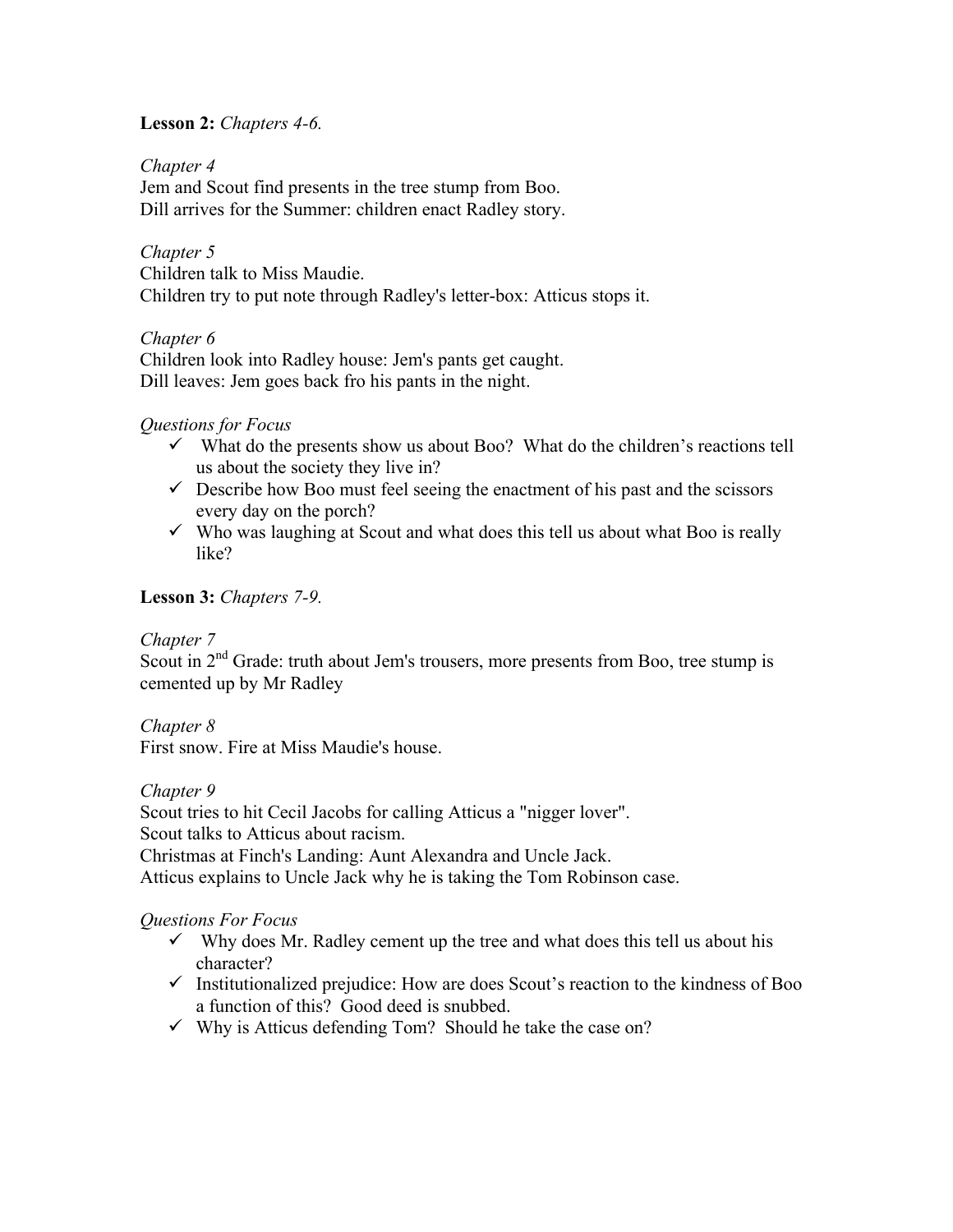**Lesson 4** *Chapters 10-11: Teacher* is to read part of the text out loud to ensure that everyone is paying attention

*Chapter 10*

Atticus as a father, and the mad dog incident.

#### *Chapter 11*

Jem is 12 years old. Mrs Henry Lafayette Dubose is described. Jem cuts off her flower heads. Atticus makes him read to Mrs Dubose. Mrs Dubose dies.

#### *Questions For Focus*

- $\checkmark$  What does the mad dog incident show about Atticus? He has power but does not use it
- $\checkmark$  What does it mean to say that it is a sin to kill the mocking bird?

### **End of Part One**

#### **Lesson 5:** *Chapters 12-14.*

*Chapter 12*

Scout explains how Jem is going through adolescence. Jem and Scout go to Calpurnia's church: racial incident. Calpurnia describes her own family and community.

*Chapter 13* Aunt Alexandra comes to stay. Maycomb is described. Atticus is instructed to glorify his family to the children.

*Chapter 14* Atticus defines rape for Scout. Aunt Alex wants to get rid of Calpurnia. Jem and Scout argue. Dill is found under the bed.

- $\checkmark$  Why will no one hire Tom's wife?
- $\checkmark$  How has Scout grown? The quote about lying
- $\checkmark$  How are the girls treated differently than boys, why is this?
- $\checkmark$  Why does Aunt Alexandria dislike Calpurnia? Because she is a servant and has equal power in the house. Also, the kids like her better.
- $\checkmark$  Is Aunt Alexandria a racist?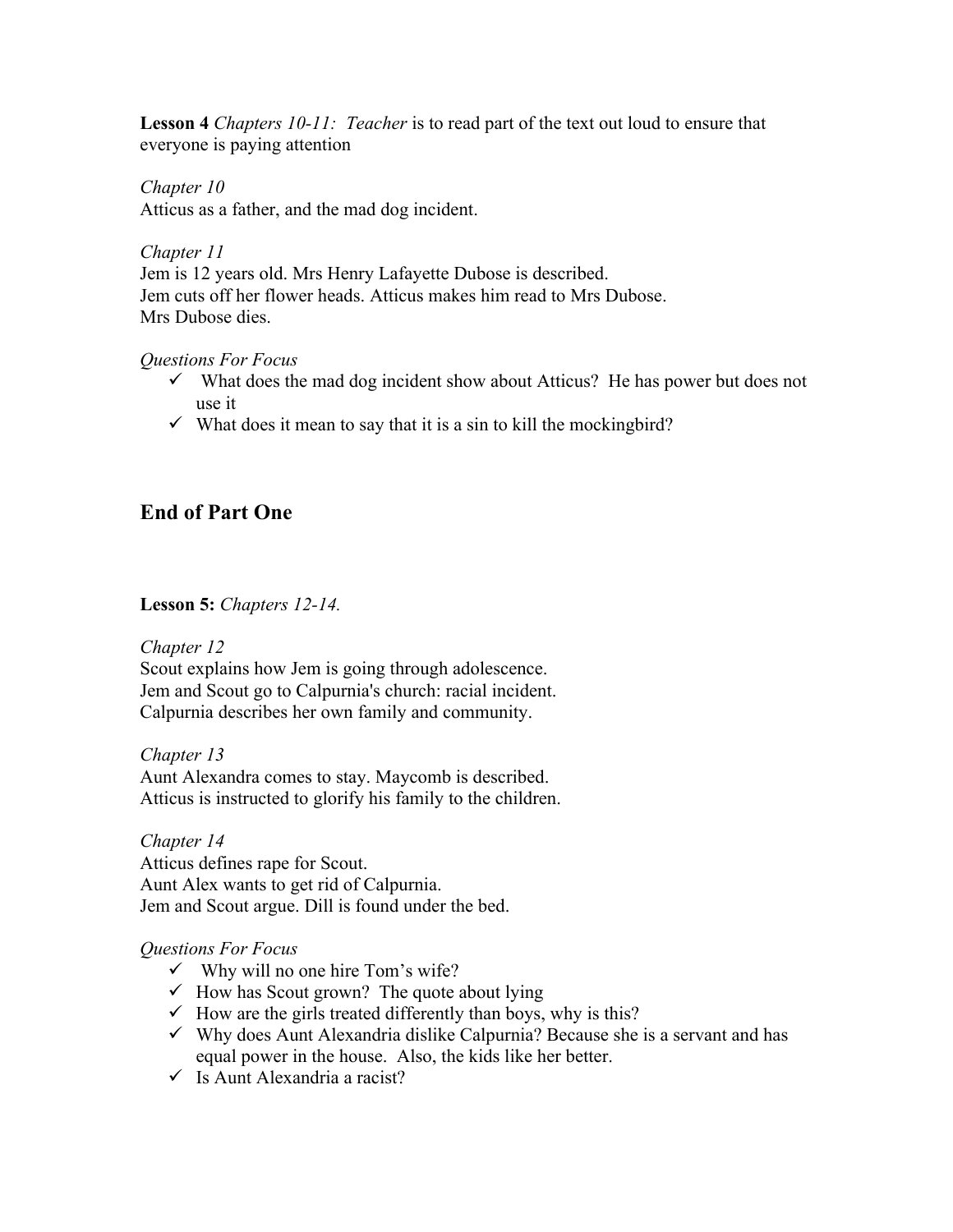#### **Lesson 6:** *Chapters 15-17.*

*Chapter 15* Sheriff Heck Tate comes to Atticus' door with Maycomb men. Atticus guards Tom Robinson at the jail. Confrontation with Maycomb men, children diffuse the situation.

#### *Chapter 16*

Atticus explains racial tension and the reasons for the confrontation over breakfast. Build-up to the trial: children describe Mr Dolphus Raymond. Trial begins.

*Chapter 17* Mr Heck Tate is the first witness. Mr Robert Ewell is the rude witness.

#### *Questions For Focus*

- $\checkmark$  Why did Mr Cunningham retreat?
- $\checkmark$  What did Scout do and how does her presence change the situation
- $\checkmark$  How does using the word "them" relate to racism?
- $\checkmark$  How do people react in the mob would they react differently on their own?
- $\checkmark$  Examine the Mob Scene.

#### **Lesson 7**: *Chapters 18-20.*

*Chapter 18* Miss Mayella Ewell is questioned as the plaintiff.

*Chapter 19*

Mr Tom Robinson is questioned as the accused.

*Chapter 20*

Recess: children talk to Mr Dolphus Raymond.

Atticus makes his summarising speech to the jury. The character of Dolphus Raymond is introduced and he gives Scout a "drink"

- $\checkmark$  Who is Dolphus Raymond and why does he "act" the way he does? He cannot look respectable and be married to a black woman
- $\checkmark$  How is the case evolving. Is it simply black and white?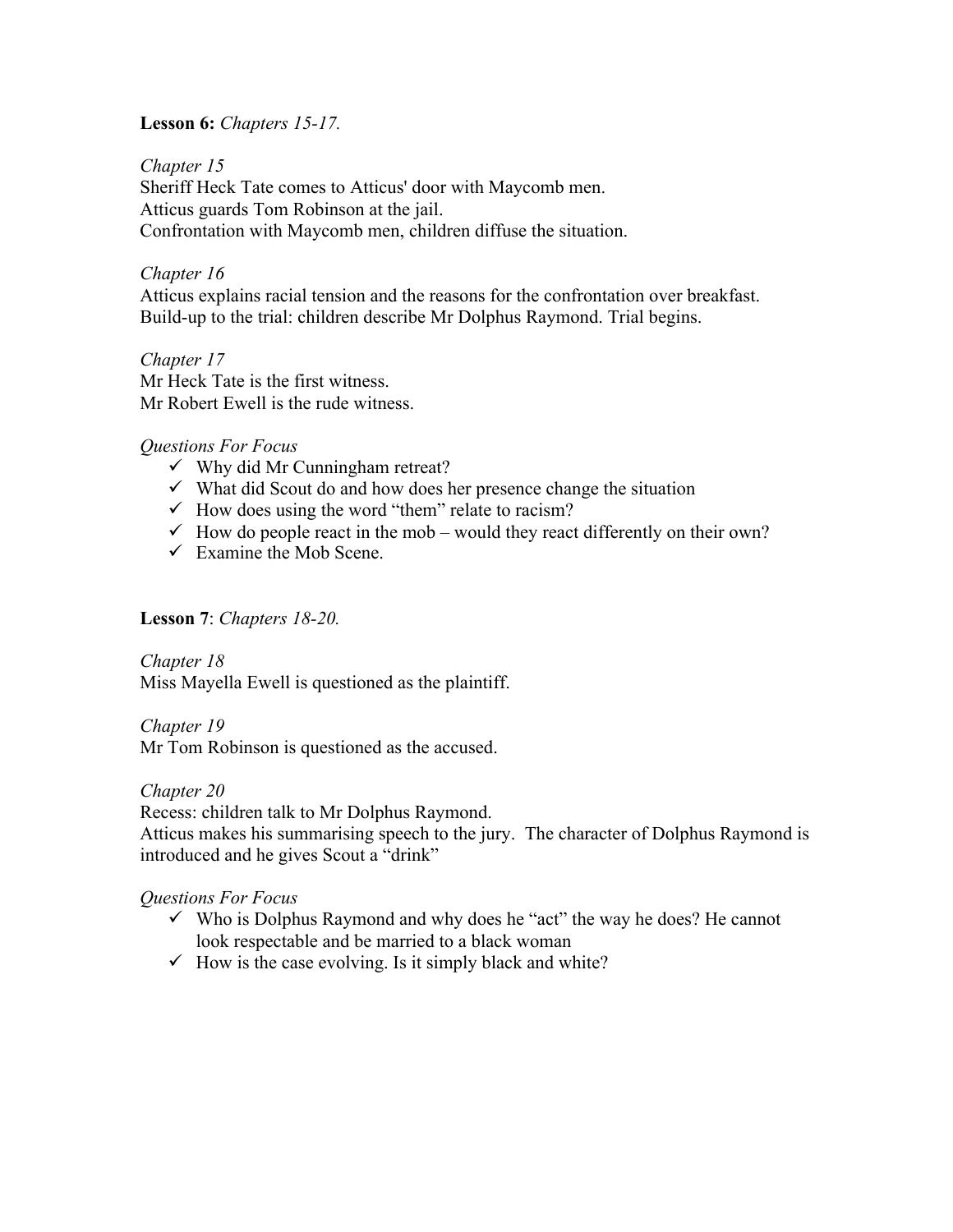#### **Lesson 8:** *Chapters 21-23.*

#### *Chapter 21*

Calpurnia approaches the Judge with info for Atticus regarding the children being in court. They plead with Atticus to stay to hear the verdict.

Verdict of "guilty" is given: black people stand as Atticus leaves the court.

#### *Chapter 22*

Jem cries. Food from the black community. Miss Maudie talks to the children about Atticus' role. Ewell spits at Atticus in the streets.

#### *Chapter 23*

Atticus and Jem have a discussion about the trial. Atticus and Aunt Alexandra argue about the children We learn about the Cunninghams. We see a new realization about Boo from Scout.

#### *Questions For Focus*

- $\checkmark$  What is the significance of Jem and Scout sitting in the "Gallery"?
- $\checkmark$  What does Dill mean when he makes the statement that all he can do about folks is to make them laugh. Do you agree?
- $\checkmark$  Is Boo a prisoner or a refugee? Discuss
- $\checkmark$  Describe the Cunninghams

#### **Lesson 9:** *Chapters 24-26*.

#### *Chapter 24*

Aunt Alex and her missionary circle meet. Tom Robinson's death is announced by Atticus who needs Calpurnia.

#### *Chapter 25*

Dill and Jem recount what happens when they go to Helen Robinson's. Mr B.B. Underwood writes a poetic article about Tom's senseless death.

#### *Chapter 26*

Scout in the  $3<sup>rd</sup>$  grade: reflection on Boo Radley no longer seeming frightening. Miss Gates teaches Scout's class about Hitler. Contradiction as she is racist after trial.

- $\checkmark$  Look at the term Hypocracy.
- $\checkmark$  Why is the missionary circle ironic. What is irony?
- $\checkmark$  Why did Tom go mad in the prison?
- $\checkmark$  How does the White community respond to Tom's death? Why?
- $\checkmark$  How is Scout developing / becoming more mature?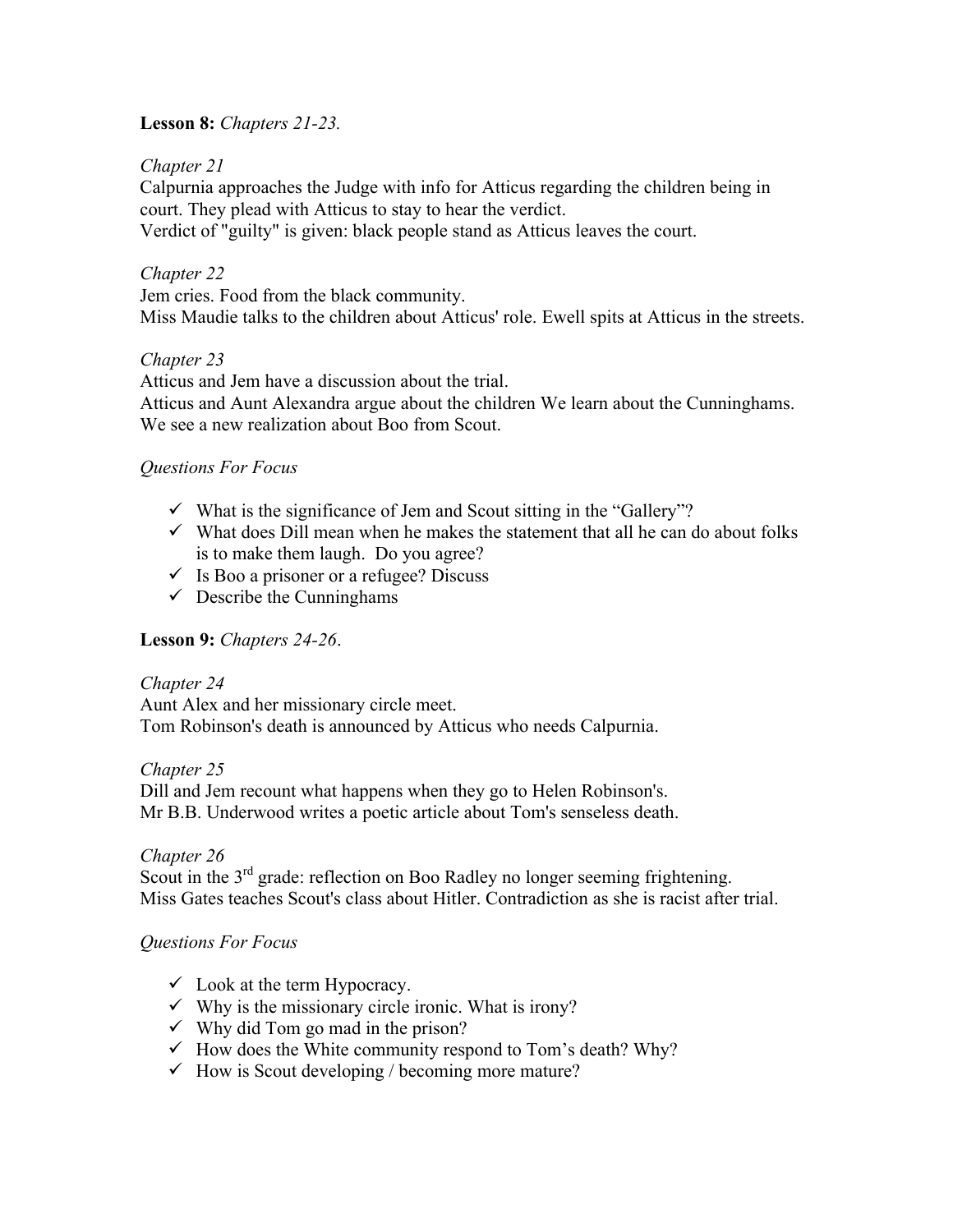#### **Lesson 10:** *Chapters 27-29*

#### *Chapter 27*

Ewell gets and loses a job: blames Atticus. Judge Taylor has a secret visitor. Helen R is harassed by Ewell on the way to work and Link Dee's stands up for her. Scout and Jem start off to the pagent.

#### *Chapter 28*

Hallowe'en pageant organised by the missionary ladies: Scout in her costume. Scout forgets her shoes. Jem and Scout are attacked on the way home.

#### *Chapter 29*

Bob Ewell is dead at the scene of the attack

#### *Questions For Focus*

- $\checkmark$  Look at the contrast between fictious danger of the Haunts and the real danger of Bob Ewell.
- $\checkmark$  Who stuck in the knife. Was this act justified?

#### **Lesson 11:** *Chapters 30-31*

#### *Chapter 30*

Boo Radley is introduced to Scout as Jem's saviour

Heck Tate orders Atticus to accept that Ewell fell on his knife although Atticus thinks that Jem stabbed Bob. Tate realises that Boo stabbed Bob. Atticus learns that the courtroom is not always the best place to solve things.

#### *Chapter 31*

Scout stays with Boo, and then walks him home. She imagines their story from Boo's viewpoint

Scout and Jem sleep: Atticus watches over them.

#### *Questions For Focus*

- $\checkmark$  Is Atticus correct in his changing opinion about the courtroom?
- $\checkmark$  What do you think about the comment, Bringing out the truth would mean punishing someone who is essentially good. What does this mean about the law
- $\checkmark$  Is justice different from the law? Is being right the same as being correct?
- $\checkmark$  How has Scout changed?
- $\checkmark$  Is Boo any more safe from people now than at the beginning.

#### **Lesson 12:**

Free lesson that can be used to make up time.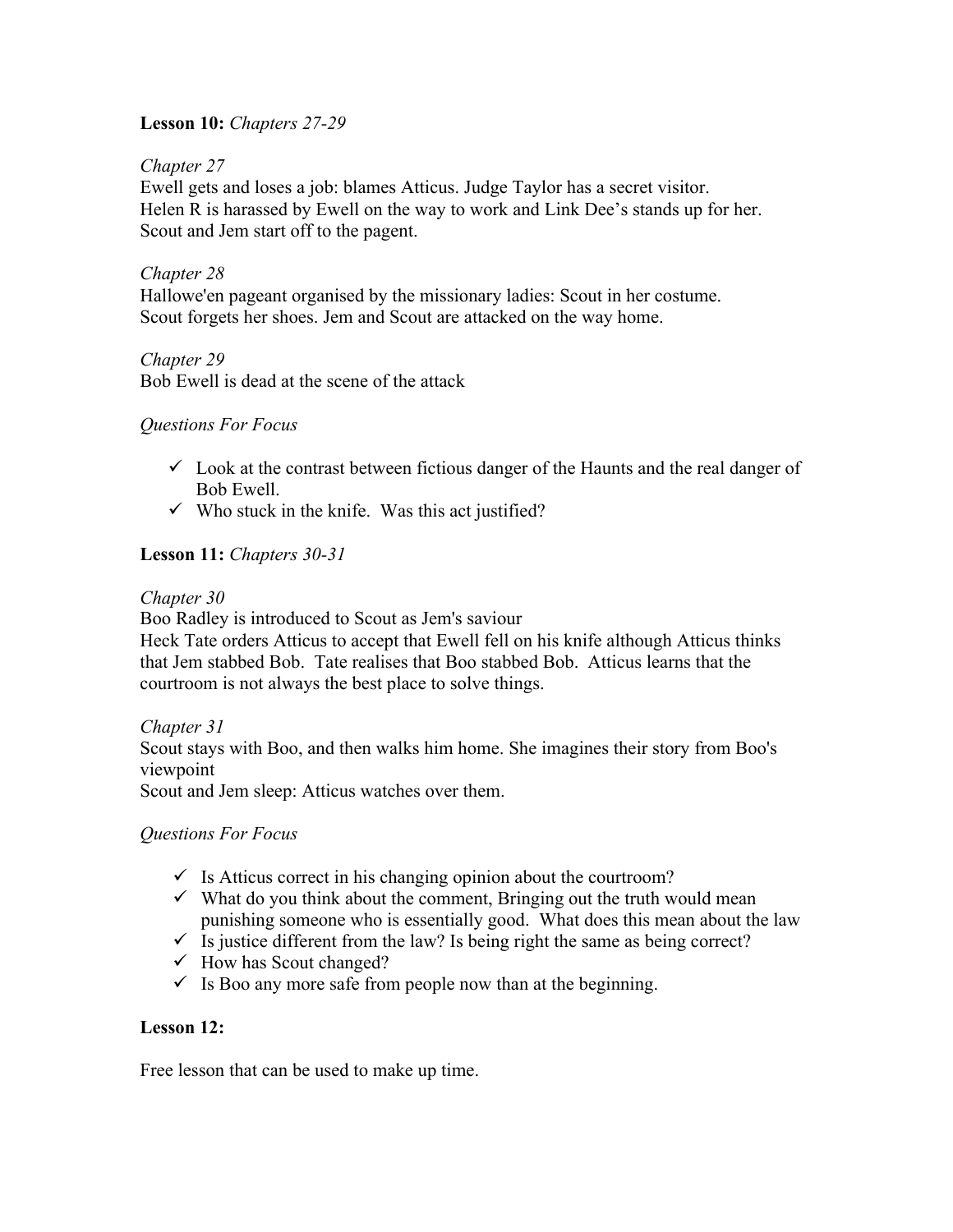# **Some Tricky Chapter Vocabulary.**

#### **Chapters 1-11**

Assuage, apothecary, chattel, unusually, detention, tyrannical, morbid, profane, compel, scrawl, entailment, vexation, mortification, speculation. amiable, truant, judiciously, auspicious, sluggish, unanimous, dreary, scowl, quell, pursuit, incomprehensible, inquisitive, quibble, ramshackle, malignant, hover, baffle, meditative, perpetrate, ingenuous, diversion, guileless, provocation, evasion, feeble, inconspicuous, simultaneous, jubilant, bedecked, inaudible, undulate, propensity

#### **Chapters 12-30;**

inconsistent, appalling, haughty, confront, prerogative, morbid, preface, penitentiary, resilient, affliction, succinct, budge, futility, aggregation, sideboard, prominent, subpoena, affluent, sullen, glean, gavel, ambidextrous, pantomime, involuntary, shrivelled, compassion, prosecute, swivel, exodus, subtlety, expunge, chiffarobe, sneer, detachment, calibre, relent, remorse, quiver, obscure, furtive, sprawl, apprehension, vocation, dreary, spurious, feeble, obscure, florid, garment, symptom, perforate, spasm, stolidly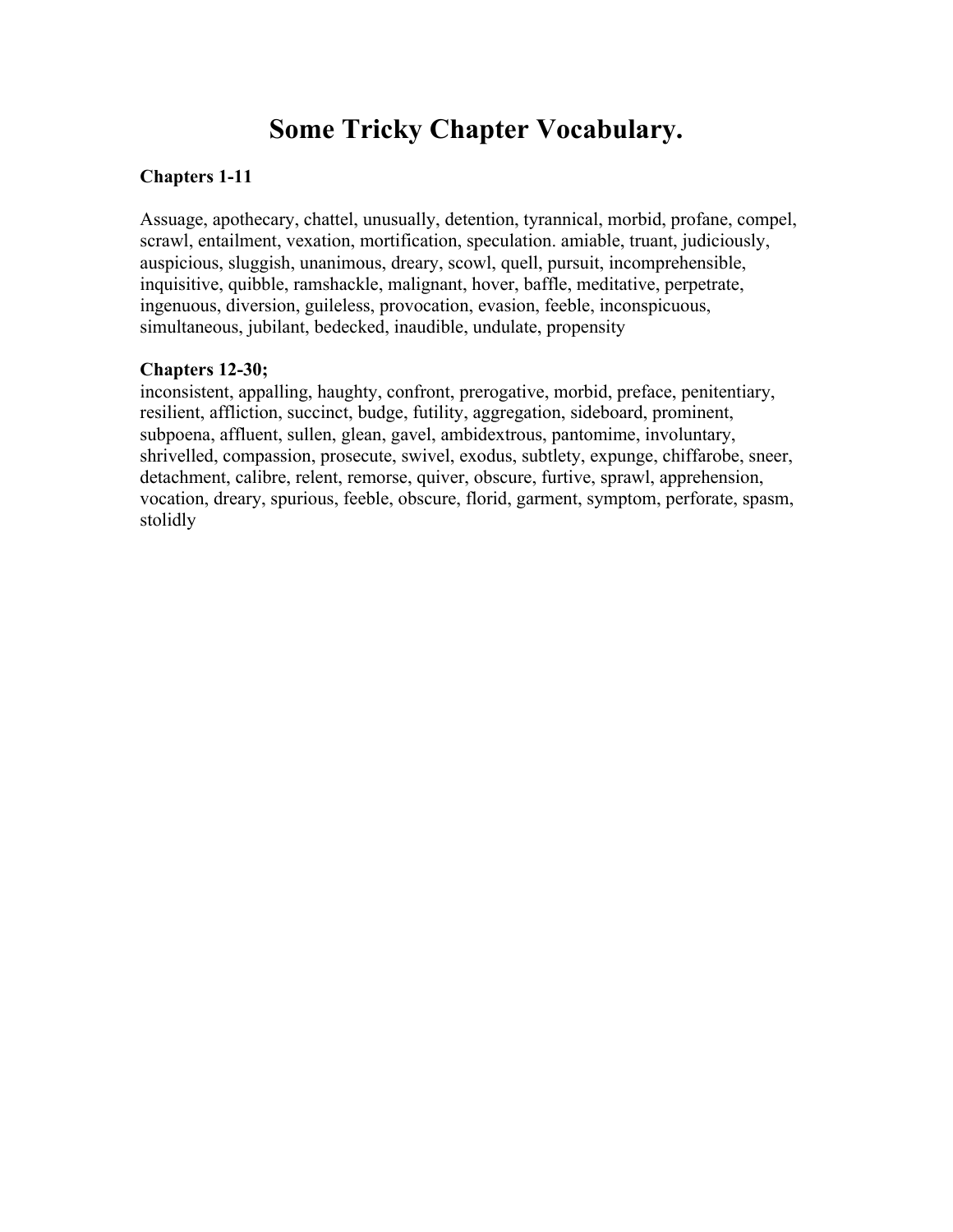| Unit Plan:<br>Lesson:     | <b>To Kill a Mockingbird</b><br><b>Pre-reading activity (Role Playing)</b>                                                                                                                                                                                                                                                                                                                                                                                                                                                                                                  |
|---------------------------|-----------------------------------------------------------------------------------------------------------------------------------------------------------------------------------------------------------------------------------------------------------------------------------------------------------------------------------------------------------------------------------------------------------------------------------------------------------------------------------------------------------------------------------------------------------------------------|
| <b>Lesson Parameters:</b> | This 80 minute lesson will allow students to see the realism of the<br>portrayals of the role playing, as well as the family relationships<br>and social issues involved in TKAM, and it will set the time and<br>establish the themes to be discussed in TKAM.                                                                                                                                                                                                                                                                                                             |
| Objectives:               | Students will role play the sample experiences. They will identify<br>the problem in the role play, and work out a strategy to find a<br>solution to the problem. They will discuss the interactions<br>between the characters in the role play, and critique the role<br>playing from several different points of view (self, friend, teacher,<br>shopkeeper, etc.).                                                                                                                                                                                                       |
| <b>Anticipatory Set:</b>  | Model role play so students know what to look for. Sample<br>experience is the following: "Older brother (12 yrs old) wants to<br>go to a video arcade with his friends; little sister (8 yrs old) wants<br>to go as well, but he doesn't want her to tag along."<br>Read out the sample experience to class<br>Teacher assumes role of litter sister<br>$\bullet$<br>Student volunteer is in role of older brother<br>$\bullet$<br>Can the student find a way to make the sister not tag along?<br>$\bullet$<br>What strategy does the student employ? Discuss with class. |
| Instruction:              | <b>Role Play</b><br>1. Divide students into 4 groups. Each group will have 2 role<br>plays to complete.<br>2. Students will assume roles in the situations. (Refer to handout<br>on role playing.)<br>3. Students will find the problem in the role play situation.<br>4. Students will work together to form a strategy that will be a<br>solution to the problem.                                                                                                                                                                                                         |
| Assessment:               | Students will act out one of their assigned role play sample<br>experiences to the class. They will present their strategy for a<br>solution to the problem.<br>Did the members contribute to the role play?<br>Did the members contribute to the solution?<br>$\bullet$<br>Was the role play believable? Did the members frame the<br>$\bullet$<br>situation for the class to understand?                                                                                                                                                                                  |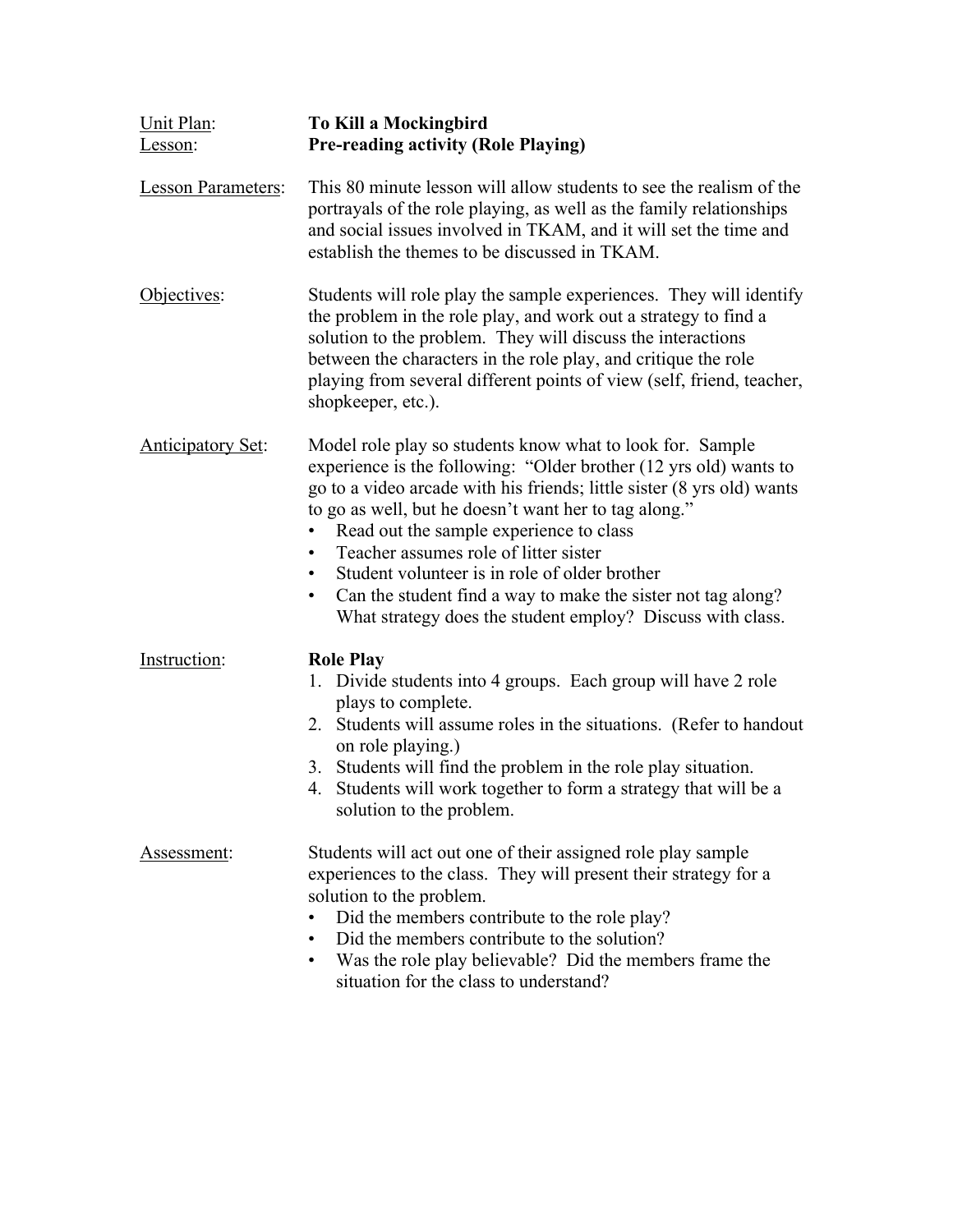| $Wrap-up$ :        | As a class, discuss the moral implications of the solutions. Is there<br>only one ideal solution, or others to choose from? Why are some<br>solutions better than others? What are some of the family issues<br>and social implications of decision making when it concerns<br>others? |
|--------------------|----------------------------------------------------------------------------------------------------------------------------------------------------------------------------------------------------------------------------------------------------------------------------------------|
| Independent Study: | Assign TKAM as reading for the class.                                                                                                                                                                                                                                                  |
| Resources:         | Handout—Role Playing pre-reading activity sheet with sample<br>experiences.<br>TKAM—Hand out copies of the novel to the class, along with<br>index cards for text registration.                                                                                                        |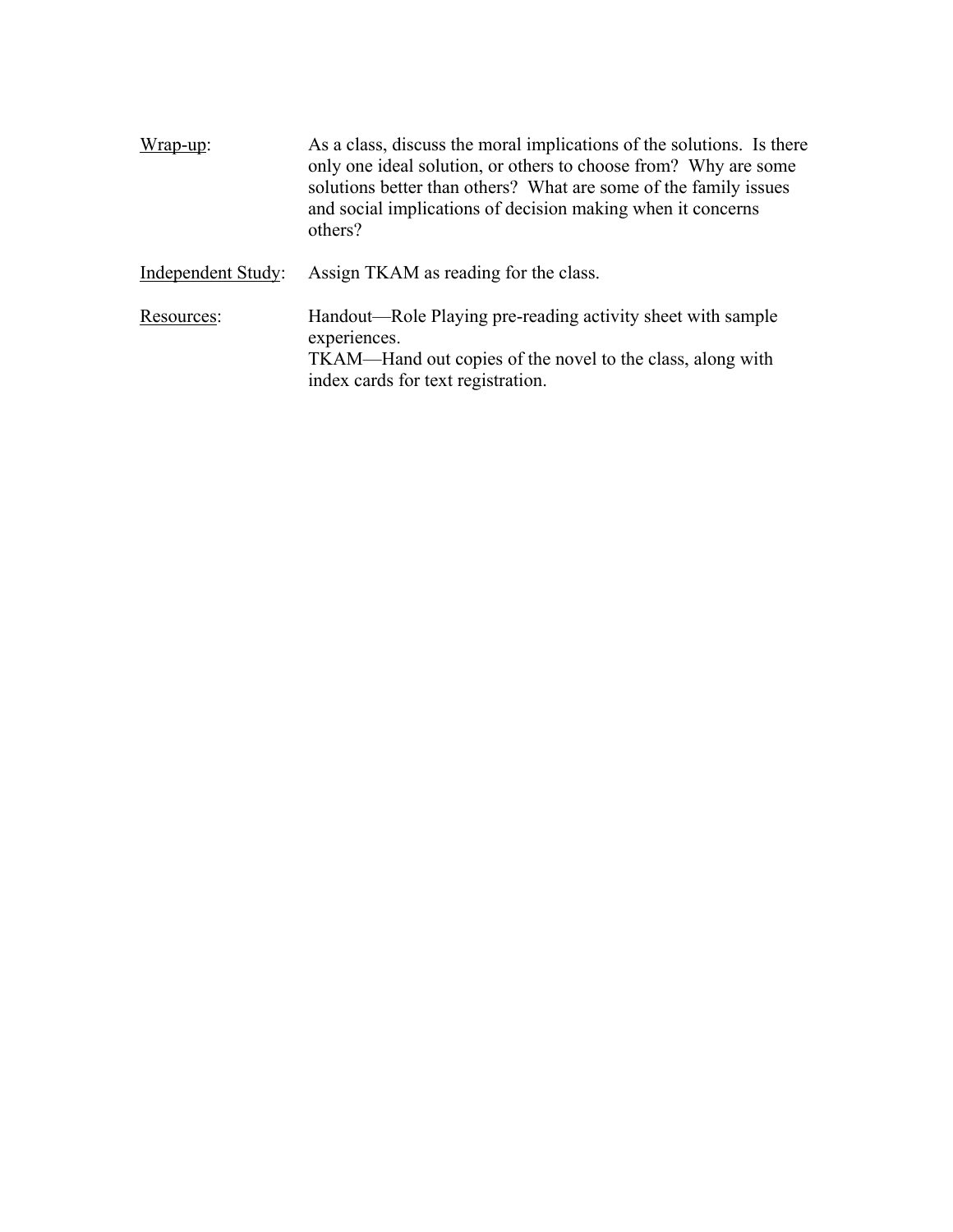#### **What is the problem? What would you do? As a group, work out a strategy to find a solution to the problem.**

- 1. Your friend has been suspended from school for something she/he did not do.
- 2. A teacher is unfairly treating your friend because of his/her race.
- 3. You are a shopkeeper. You have had problems with teenagers stealing so you won't let more than two teenagers into the store at the same time.
- 4. You feel that classmates are constantly picking on and bullying you.
- 5. You copied the answers on a test and received a good mark, while your firend who also cheated was caught and given a zero.
- 6. You are not given the correct change in a store. Even after asking the clerk to check, you do not get the correct change.
- 7. Even though your teacher explains why you received a poor mark on your essay, you still do not understand why. The teacher doesn't have the time or desire to explain it to you again.
- 8. You know that you are supposed to help at home, but you don't want to. Your mom gets on your case in a big way.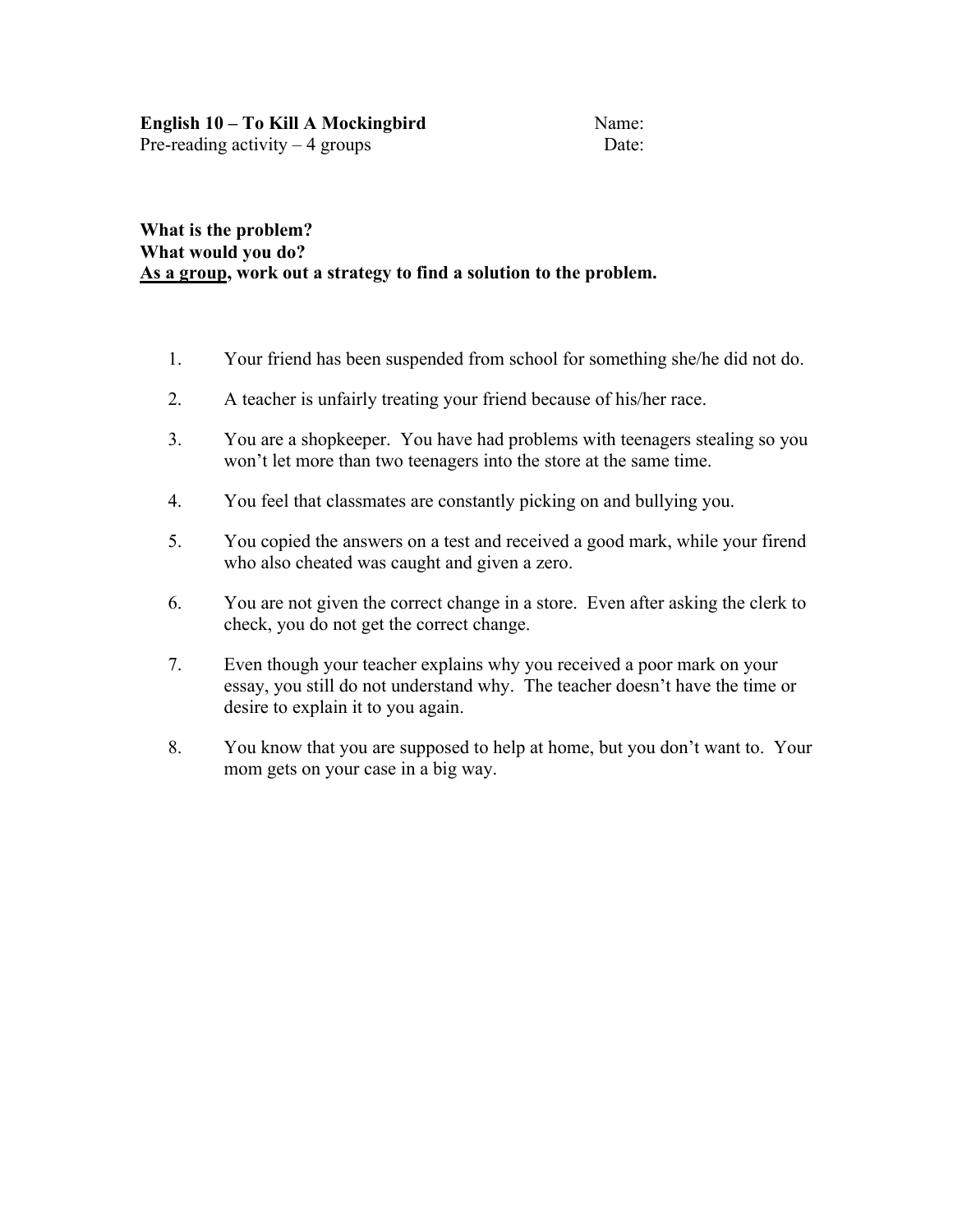| Unit Plan:<br>Lesson:    | <b>To Kill a Mockingbird</b><br><b>Chapter One - The Character of Boo Radley</b>                                                                                                                                                                                                                               |
|--------------------------|----------------------------------------------------------------------------------------------------------------------------------------------------------------------------------------------------------------------------------------------------------------------------------------------------------------|
| Lesson Parameters:       | This 80 minute lesson will focus on the first chapter of TKAM to<br>learn more about the character of Boo Radley through quotations<br>from the text. It can serve as an introduction to the lesson on "The<br>Myth of Boo Radley", and to show students how to incorporate<br>quotes into their written work. |
| Objectives:              | Students will do a close reading on the text from chapter one,<br>focusing on the character of Boo Radley. They will make<br>inferences from the text, and be introduced to choosing and<br>incorporating quotations from the text.                                                                            |
| <b>Anticipatory Set:</b> | Ask students to do a quick sketch of Boo Radley on a piece of<br>paper or the board. Ask students what Boo Radley looks like?                                                                                                                                                                                  |
| Instruction:             | Hand out the information sheet printed from<br>http://owl.english.purdue.edu/handouts/print/research/r_quotprsum.html.<br>Explain the difference between using quotation, paraphrase, and<br>summary in writing.                                                                                               |
|                          | What are some of Boo Radley's physical characteristics? Why do<br>we have this image of him? What are some of his personal<br>characteristics? How does the text shape our understanding of the<br>real Boo Radley?                                                                                            |
| Assessment:              | Students will fill out the worksheet on Boo Radley.<br>use quotations provided to make inferences on the character<br>$\bullet$<br>look at how the author has incorporated quotes (speech) as<br>$\bullet$<br>descriptive devices for the character                                                            |
| Resources:               | Handout—Boo Radley quote sheet<br>http://owl.english.purdue.edu/handouts/print/research/r quotprsum.html                                                                                                                                                                                                       |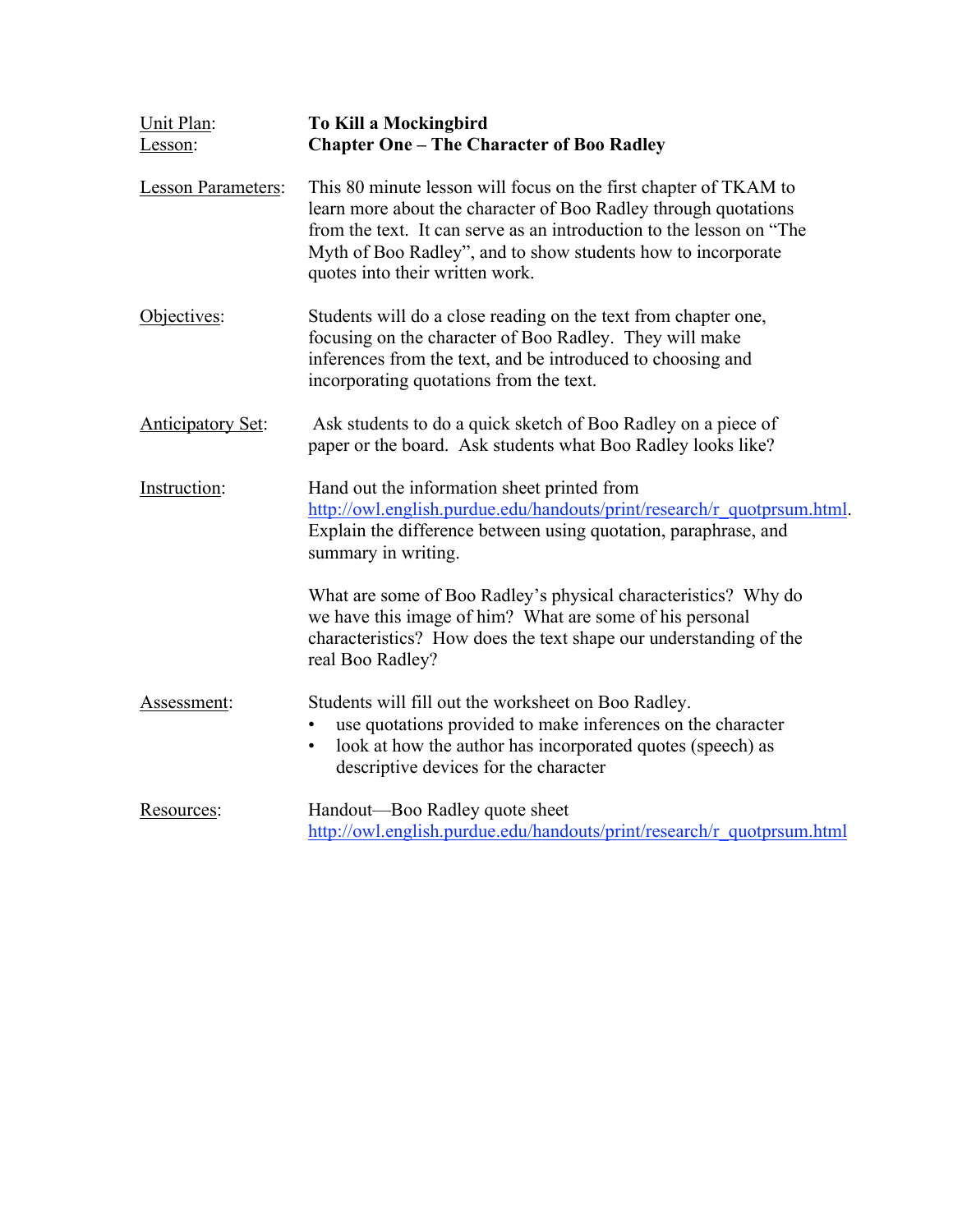*The Character of Boo Radley* – we learn a great deal about Boo in the first chapter of the story. Look at the quotations and decide what they tell us about how the neighbourhood views Boo.

| <b>Quotation</b>                                                                                                                                                             | <b>Statement</b> |
|------------------------------------------------------------------------------------------------------------------------------------------------------------------------------|------------------|
| 1. "when Dill first gave us the idea of<br>making Boo Radley come out." (3)                                                                                                  |                  |
| "The Radley place was inhabited by an<br>2.<br>unknown entity the mere description of<br>whom was enough to make us behave<br>for days on end" $(6)$                         |                  |
| "The Radley place fascinated Dill. []<br>3.<br>Inside the house lived a malevolent<br>phantom. [] Any stealthy small<br>crimes committed in Maycomb were<br>his work." $(9)$ |                  |
| "The misery of that house began many<br>4.<br>years before Jem and I were born." (9)                                                                                         |                  |
| "One night [] the boys backed<br>5.<br>around the square in a borrowed<br>flivver, resisted arrest by Maycomb's<br>ancient beadle" (10)                                      |                  |
| "Mr. Radley would see to it that Arthur<br>6.<br>gave no further trouble." (10)                                                                                              |                  |
| "Mr. Radley's boy was not seen again<br>7.<br>for fifteen years." $(10)$                                                                                                     |                  |
| "The neighbourhood thought that when<br>8.<br>Mr. Radley went under Boo would<br>come out, but it had another think<br>coming." $(12)$                                       |                  |
| 9. "Boo was about six and a half feet tall<br>[]; he dined on raw squirrels" $(13)$                                                                                          |                  |
| 10. "we thought we saw an inside shutter<br>move." $(15)$                                                                                                                    |                  |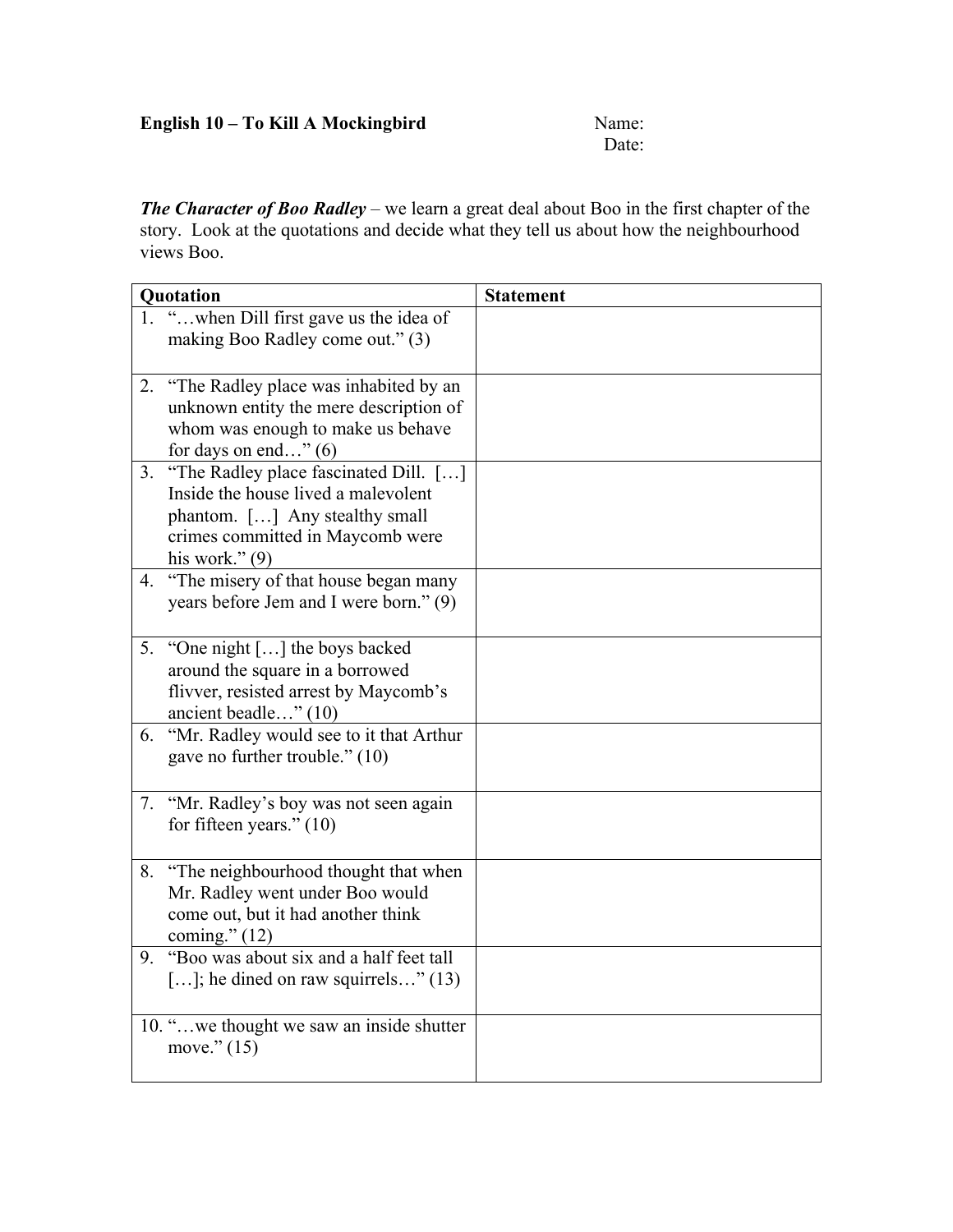# **Quoting, Paraphrasing, and Summarizing**

Brought to you by the Purdue University Online Writing Lab at http://owl.english.purdue.edu

Also, see our handout on paraphrasing at http://owl.english.purdue.edu/handouts/research/r\_paraphr.html.

This handout is intended to help you become more comfortable with the uses of and distinctions among quotations, paraphrases, and summaries. The first part of the handout compares and contrasts the terms, while the second part offers a short excerpt that you can use to practice these skills.

### **What are the differences among quoting, paraphrasing, and summarizing?**

These three ways of incorporating other writers' work into your own writing differ according to the closeness of your writing to the source writing.

- **Quotations** must be identical to the original, using a narrow segment of the source. They must match the source document word for word and must be attributed to the original author.
- **Paraphrasing** involves putting a passage from source material into your own words. A paraphrase must also be attributed to the original source. Paraphrased material is usually shorter than the original passage, taking a somewhat broader segment of the source and condensing it slightly.
- **Summarizing** involves putting the main idea(s) into your own words, including only the main point(s). Once again, it is necessary to attribute summarized ideas to the original source. Summaries are significantly shorter than the original and take a broad overview of the source material.

### **Why use quotations, paraphrases, and summaries?**

Quotations, paraphrases, and summaries serve many purposes. You might use them to . . .

- provide support for claims or add credibility to your writing
- refer to work that leads up to the work you are now doing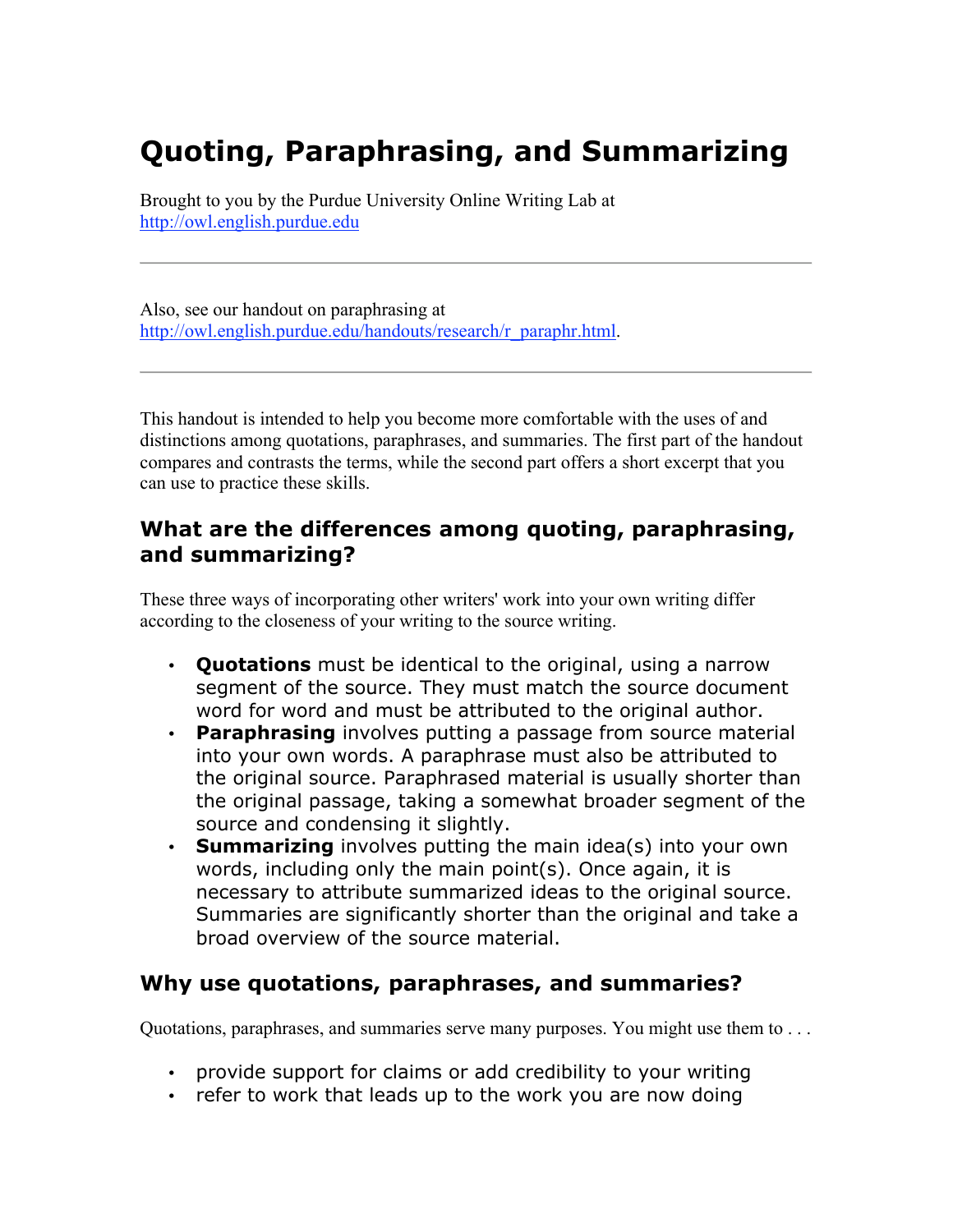- give examples of several points of view on a subject
- call attention to a position that you wish to agree or disagree with
- highlight a particularly striking phrase, sentence, or passage by quoting the original
- distance yourself from the original by quoting it in order to cue readers that the words are not your own
- expand the breadth or depth of your writing

Writers frequently intertwine summaries, paraphrases, and quotations. As part of a summary of an article, a chapter, or a book, a writer might include paraphrases of various key points blended with quotations of striking or suggestive phrases as in the following example:

In his famous and influential work On the Interpretation of Dreams, Sigmund Freud argues that dreams are the "royal road to the unconscious" (page), expressing in coded imagery the dreamer's unfulfilled wishes through a process known as the "dream work" (page). According to Freud, actual but unacceptable desires are censored internally and subjected to coding through layers of condensation and displacement before emerging in a kind of rebus puzzle in the dream itself (pages).

### **How to use quotations, paraphrases, and summaries**

Practice summarizing the following essay, using paraphrases and quotations as you go. It might be helpful to follow these steps:

- Read the entire text, noting the key points and main ideas.
- Summarize in your own words what the single main idea of the essay is.
- Paraphrase important supporting points that come up in the essay.
- Consider any words, phrases, or brief passages that you believe should be quoted directly.

There are several ways to integrate quotations into your text. Often, a short quotation works well when integrated into a sentence. Longer quotations can stand alone. Remember that quoting should be done only sparingly; be sure that you have a good reason to include a direct quotation when you decide to do so. You'll find guidelines for citing sources and punctuating citations at our documentation guide pages. We have one guide for the format recommended by the Modern Language Association (MLA) for papers in the humanities (at http://owl.english.purdue.edu/handouts/research/r\_mla.html) and another for the format recommended by the American Psychological Association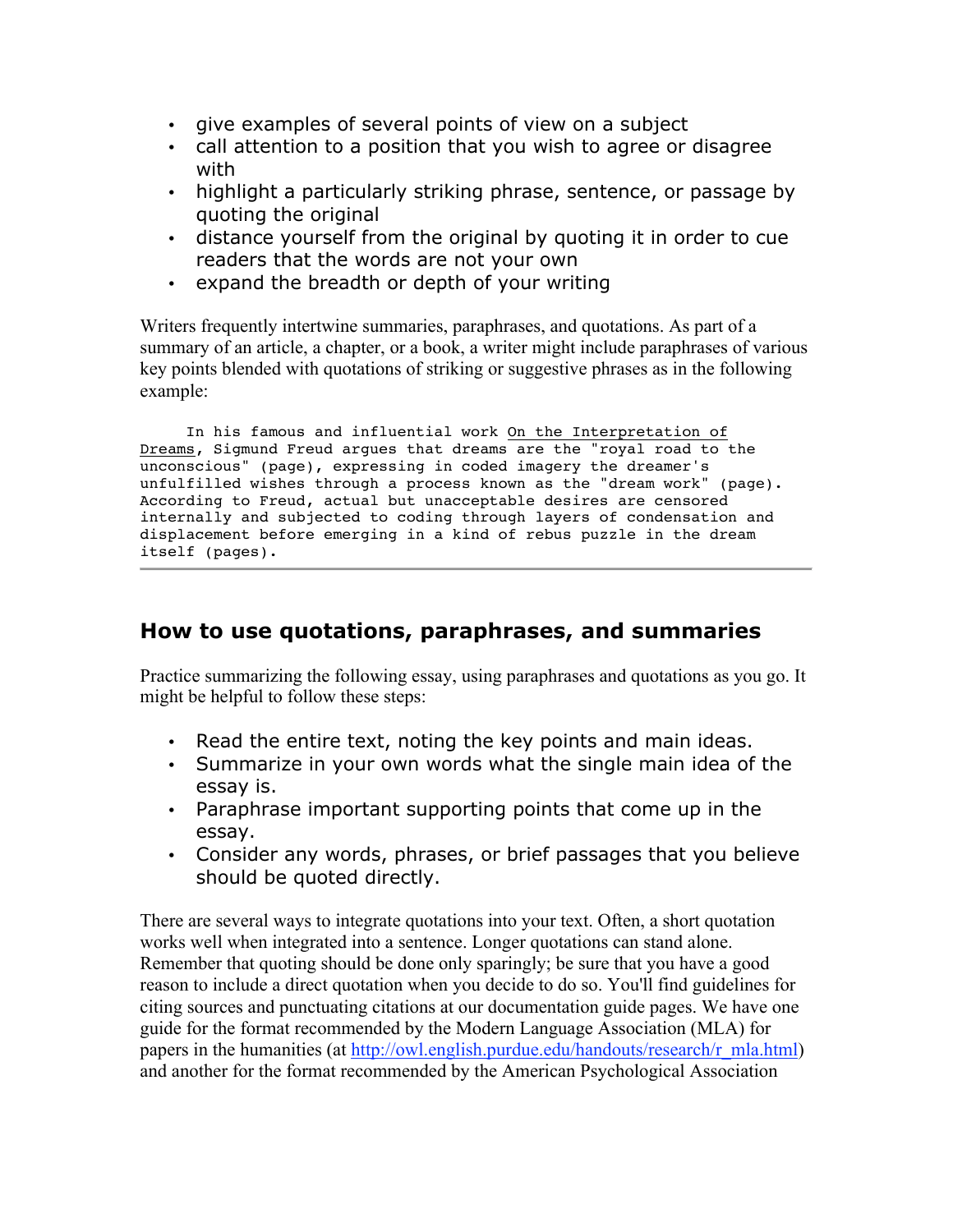(APA) for papers in the social sciences (at

http://owl.english.purdue.edu/handouts/research/r\_apa.html).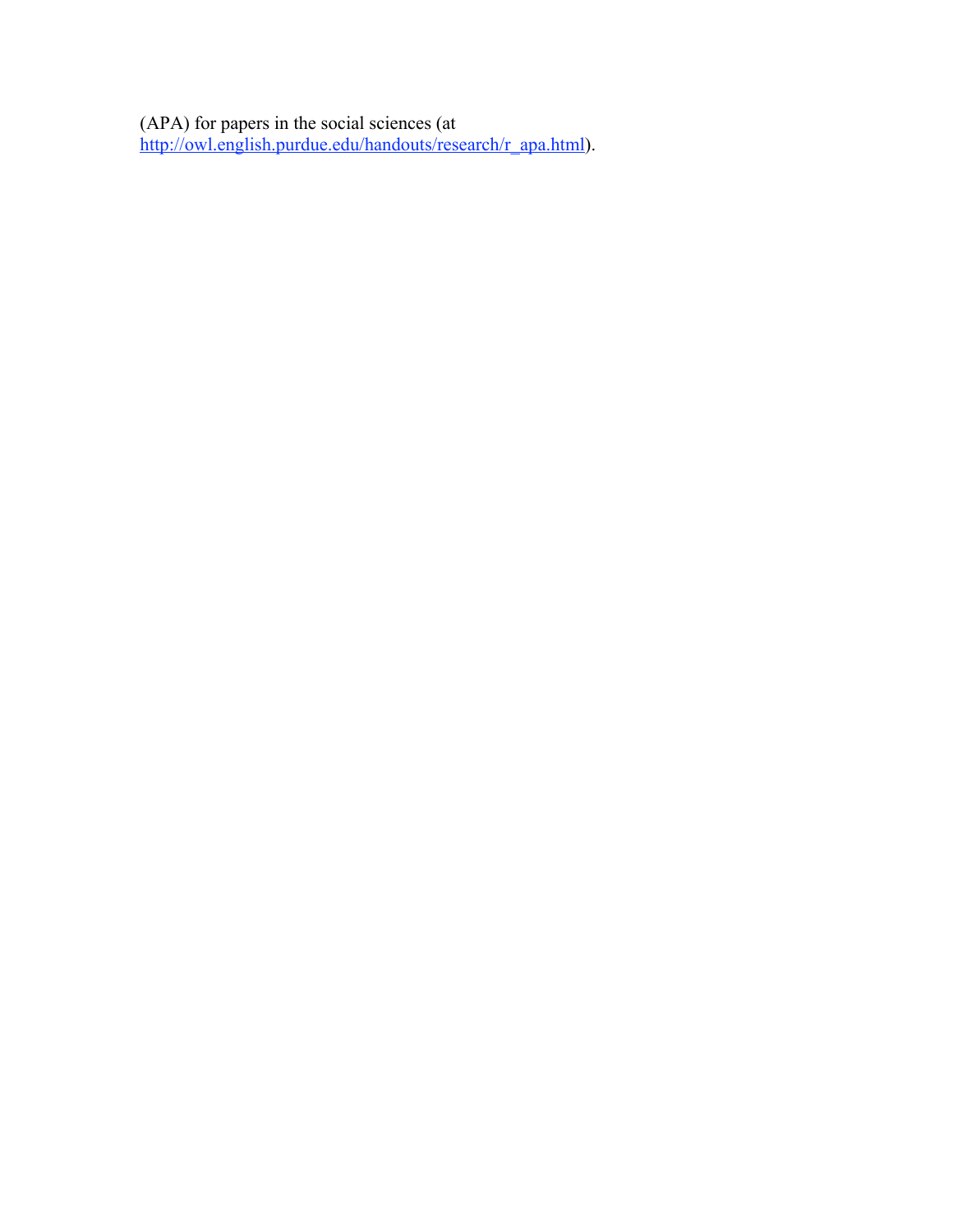## **Sample essay for summarizing, paraphrasing, and quoting**

#### **So That Nobody Has To Go To School If They Don't Want To**

#### *by Roger Sipher*

A decline in standardized test scores is but the most recent indicator that American education is in trouble.

One reason for the crisis is that present mandatory-attendance laws force many to attend school who have no wish to be there. Such children have little desire to learn and are so antagonistic to school that neither they nor more highly motivated students receive the quality education that is the birthright of every American.

The solution to this problem is simple: Abolish compulsory-attendance laws and allow only those who are committed to getting an education to attend.

This will not end public education. Contrary to conventional belief, legislators enacted compulsory-attendance laws to legalize what already existed. William Landes and Lewis Solomon, economists, found little evidence that mandatory-attendance laws increased the number of children in school. They found, too, that school systems have never effectively enforced such laws, usually because of the expense involved.

There is no contradiction between the assertion that compulsory attendance has had little effect on the number of children attending school and the argument that repeal would be a positive step toward improving education. Most parents want a high school education for their children. Unfortunately, compulsory attendance hampers the ability of public school officials to enforce legitimate educational and disciplinary policies and thereby make the education a good one.

Private schools have no such problem. They can fail or dismiss students, knowing such students can attend public school. Without compulsory attendance, public schools would be freer to oust students whose academic or personal behavior undermines the educational mission of the institution.

Has not the noble experiment of a formal education for everyone failed? While we pay homage to the homily, "You can lead a horse to water but you can't make him drink," we have pretended it is not true in education.

Ask high school teachers if recalcitrant students learn anything of value. Ask teachers if these students do any homework. Quite the contrary, these students know they will be passed from grade to grade until they are old enough to quit or until, as is more likely, they receive a high school diploma. At the point when students could legally quit, most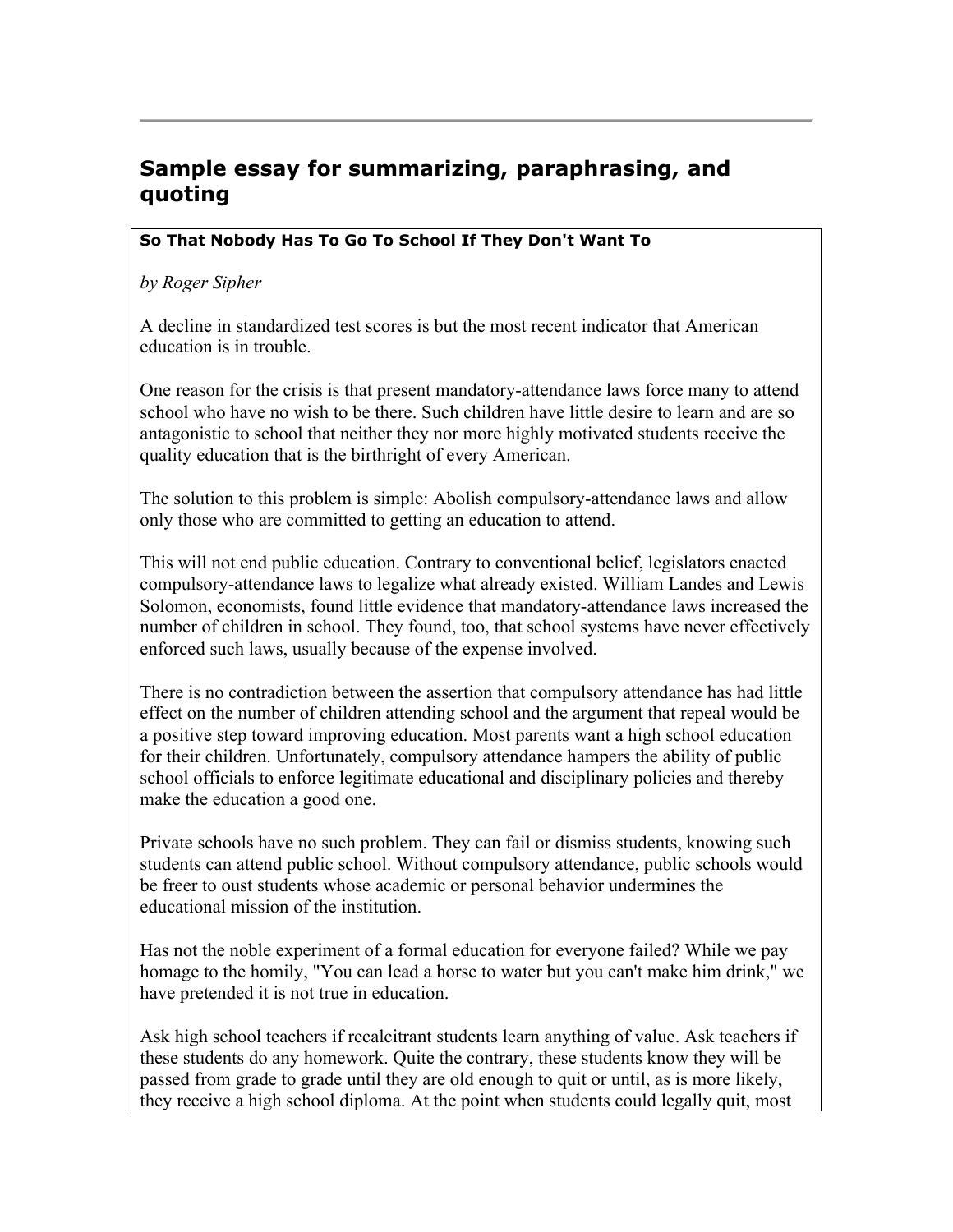choose to remain since they know they are likely to be allowed to graduate whether they do acceptable work or not.

Abolition of archaic attendance laws would produce enormous dividends.

First, it would alert everyone that school is a serious place where one goes to learn. Schools are neither day-care centers nor indoor street corners. Young people who resist learning should stay away; indeed, an end to compulsory schooling would require them to stay away.

Second, students opposed to learning would not be able to pollute the educational atmosphere for those who want to learn. Teachers could stop policing recalcitrant students and start educating.

Third, grades would show what they are supposed to: how well a student is learning. Parents could again read report cards and know if their children were making progress.

Fourth, public esteem for schools would increase. People would stop regarding them as way stations for adolescents and start thinking of them as institutions for educating America's youth.

Fifth, elementary schools would change because students would find out early they had better learn something or risk flunking out later. Elementary teachers would no longer have to pass their failures on to junior high and high school.

Sixth, the cost of enforcing compulsory education would be eliminated. Despite enforcement efforts, nearly 15 percent of the school-age children in our largest cities are almost permanently absent from school.

Communities could use these savings to support institutions to deal with young people not in school. If, in the long run, these institutions prove more costly, at least we would not confuse their mission with that of schools.

Schools should be for education. At present, they are only tangentially so. They have attempted to serve an all-encompassing social function, trying to be all things to all people. In the process they have failed miserably at what they were originally formed to accomplish.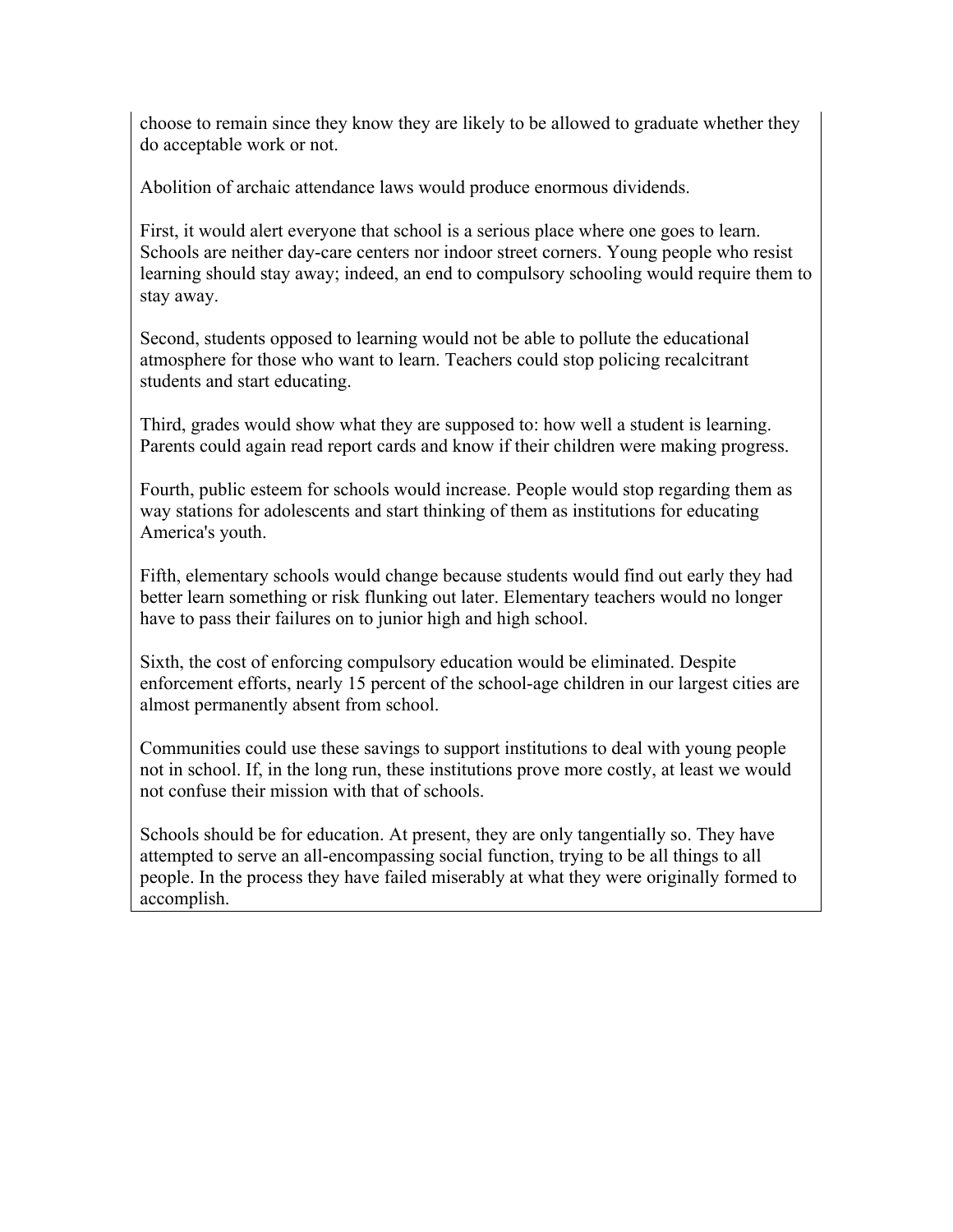#### **Unit Plan: To Kill a Mockingbird Lesson:** *Otherness: The Concept of the Outsider*

| <b>Lesson Parameters:</b> | This 80 minute lesson will examine what it means to be "the other"<br>or an outsider.                                                                                                                                                                                                                                                                                                                                                                                                                                                                                                                                                                                                                                                                                                                                                                                                                                                                                                                                                                                                                                                                                                                                                                                                                                                              |
|---------------------------|----------------------------------------------------------------------------------------------------------------------------------------------------------------------------------------------------------------------------------------------------------------------------------------------------------------------------------------------------------------------------------------------------------------------------------------------------------------------------------------------------------------------------------------------------------------------------------------------------------------------------------------------------------------------------------------------------------------------------------------------------------------------------------------------------------------------------------------------------------------------------------------------------------------------------------------------------------------------------------------------------------------------------------------------------------------------------------------------------------------------------------------------------------------------------------------------------------------------------------------------------------------------------------------------------------------------------------------------------|
| Objectives:               | "Otherness" will be introduced to the students.<br>Students will be able to identify what constitutes being the other<br>and how identity relates to otherness<br>The students will assume a character in the novel to act out a scene<br>that represents the theme of being an outsider.<br>Students will develop a sense of spatial relationship in the novel<br>form $/$ acting                                                                                                                                                                                                                                                                                                                                                                                                                                                                                                                                                                                                                                                                                                                                                                                                                                                                                                                                                                 |
| <b>Anticipatory Set:</b>  | Students will be Read "Tusk, Tusk" by David Mckee (Note: guide<br>the students through the book by pointing out relevant things.<br>Students will be read a book by Langston Hughes entitled "Black"<br>Misery" to try to get a sense of what it is like to not fit in.                                                                                                                                                                                                                                                                                                                                                                                                                                                                                                                                                                                                                                                                                                                                                                                                                                                                                                                                                                                                                                                                            |
| Instruction:              | After reading the books by Hughes and Mckee, the students will be<br>asked for their impression. What does it mean to be an Other?<br>What factors make one not fit in? What factors are present in the<br>novel and the books we read? A web will be produced from their<br>responses. After producing the web and having a discussion on<br>some of the principles of otherness students will be put into<br>groups. In groups of $5/6$ (28 kids to my classroom) the students<br>will be given a work sheet which outlines the particular scene that<br>they have to present to class. The work sheet should have some<br>relevant themes that need to be addressed. Sample scenes are:<br>1. School scene: Cunningham with no lunch money<br>2. The Ewells: A depiction of their home<br>3. The children acting a play about Boo Radley<br>4. The Mob Scene: With Scout asking her questions.<br>5. Introduction of Dolphus Raymond<br>6. Calpurnia taking the children to her church.<br>The students will be responsible for explaining why they staged<br>their tableau as they did and what they would have in the scene to<br>illustrate what it means to be an outsider. Not all the students will<br>have read up to the scenes that they are going to act out so they<br>will be asked to read them before they present their tableau. |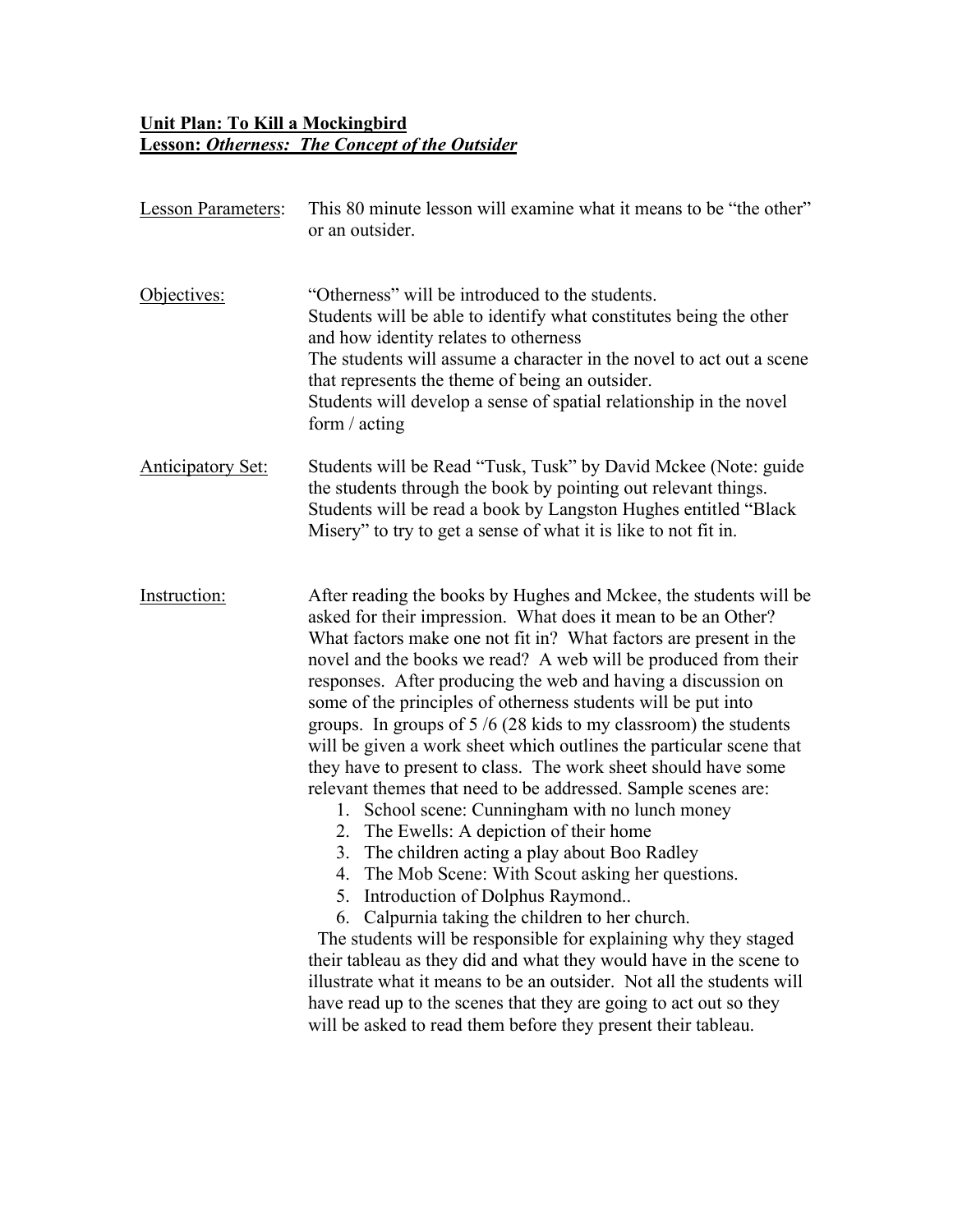| Assessment:        | The students will have to write a letter from the perspective of a<br>character in the novel to another character explaining why they are<br>unique. A list of characters will be provided. |
|--------------------|---------------------------------------------------------------------------------------------------------------------------------------------------------------------------------------------|
| <u>Wrap Up:</u>    | Tableau's will be reviewed and key concepts will be summarized.                                                                                                                             |
| Independent Study: | Students asked to be critical about what it means to fit in.                                                                                                                                |
| Recourses:         | "Tusk, Tusk" by David Mckee, "Black Misery" Langston Hughes                                                                                                                                 |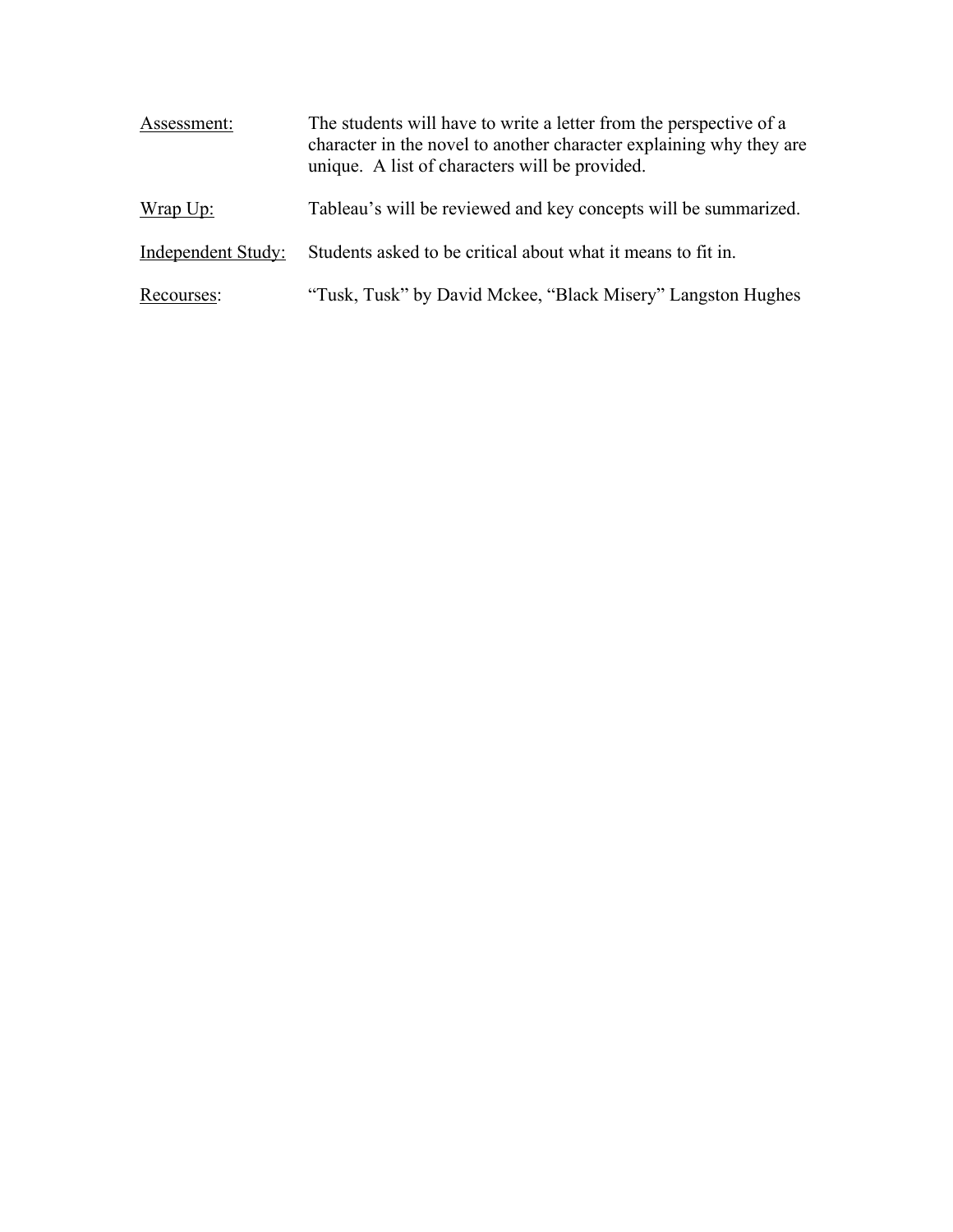#### **Unit Plan: To Kill a Mockingbird Lesson:** *Boo Radley: Mythology and Urban Legends*

| This 80 minute lesson will examine the fascination with the<br>character Boo Radley by focussing on mythology and urban<br>legends.                                                                                                                                                                                                                                                                                                                                                                                                                                                                        |  |
|------------------------------------------------------------------------------------------------------------------------------------------------------------------------------------------------------------------------------------------------------------------------------------------------------------------------------------------------------------------------------------------------------------------------------------------------------------------------------------------------------------------------------------------------------------------------------------------------------------|--|
| The students will be introduced to the concepts of <i>Symbol</i> ,<br>Setting, Stereotype, and Boundaries (both literal and metaphorical).<br>Students will demonstrate creativity by making their own urban<br>legend.<br>Students will demonstrate how stereotypes and boundaries are                                                                                                                                                                                                                                                                                                                    |  |
| constructed and myths and urban legends are created.                                                                                                                                                                                                                                                                                                                                                                                                                                                                                                                                                       |  |
| The lesson will begin with a discussion on urban legends.<br>The terms that the lesson will focus on will be introduced and<br>related to the concept of legend and myth<br>Teacher will have to pre-create of obtain an urban legend to read<br>class                                                                                                                                                                                                                                                                                                                                                     |  |
| Teacher will explain process of class. Students are going to create<br>their own urban legends about people and places from a number of<br>cut outs that they are given. The exercise will be broken into three<br>parts.                                                                                                                                                                                                                                                                                                                                                                                  |  |
| 1. Part one involves selecting three pictures of interest. The<br>students have to come up with four descriptive words to help<br>explain their picture.<br>2. The second part of the exercise involves a discussion of the<br>descriptive words. Students must present some of the words<br>they chose and explain why they chose them. In the<br>discussion the teacher goes over the concepts stereotype,<br>setting, symbol, and boundaries.<br>3. Students will be asked to create their own urban legends.<br>Time permitting, students will be asked to share their urban<br>legends with the class |  |
| Assessment will be based on creation of the urban legend.<br>Further assignment may include a focussed study on the concept of<br>stereotype                                                                                                                                                                                                                                                                                                                                                                                                                                                               |  |
| The key terms will be reviewed and Boo Radley's presence will be<br>re-introduced                                                                                                                                                                                                                                                                                                                                                                                                                                                                                                                          |  |
| Students can work on their urban legends if they are not complete                                                                                                                                                                                                                                                                                                                                                                                                                                                                                                                                          |  |
|                                                                                                                                                                                                                                                                                                                                                                                                                                                                                                                                                                                                            |  |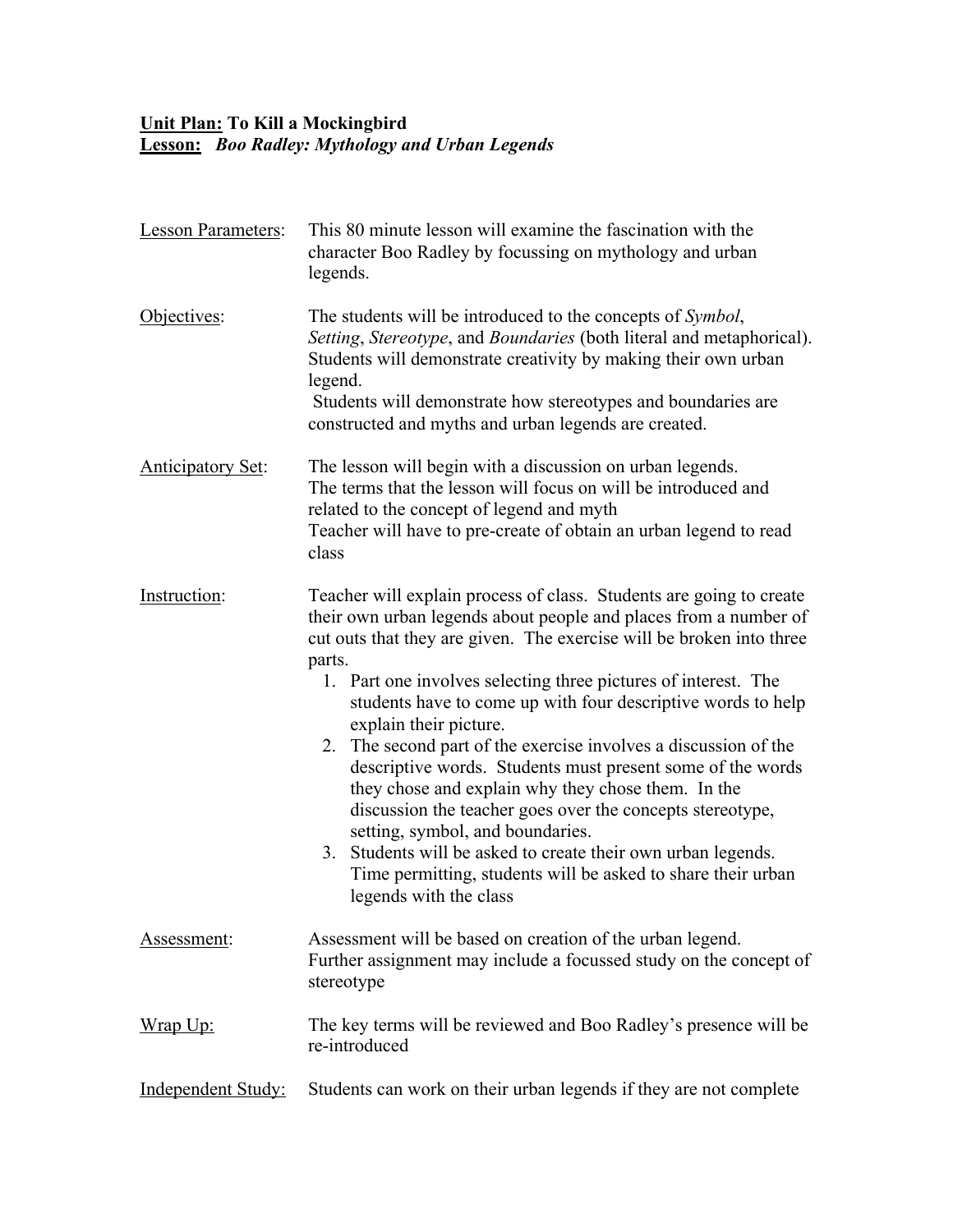#### Resources:

- 1. www.snopes.com = a great source for urban legends
- 2. A collection of pictures that contains objects and people. It is important to have more people than object to focus the discussion on stereotypes to people.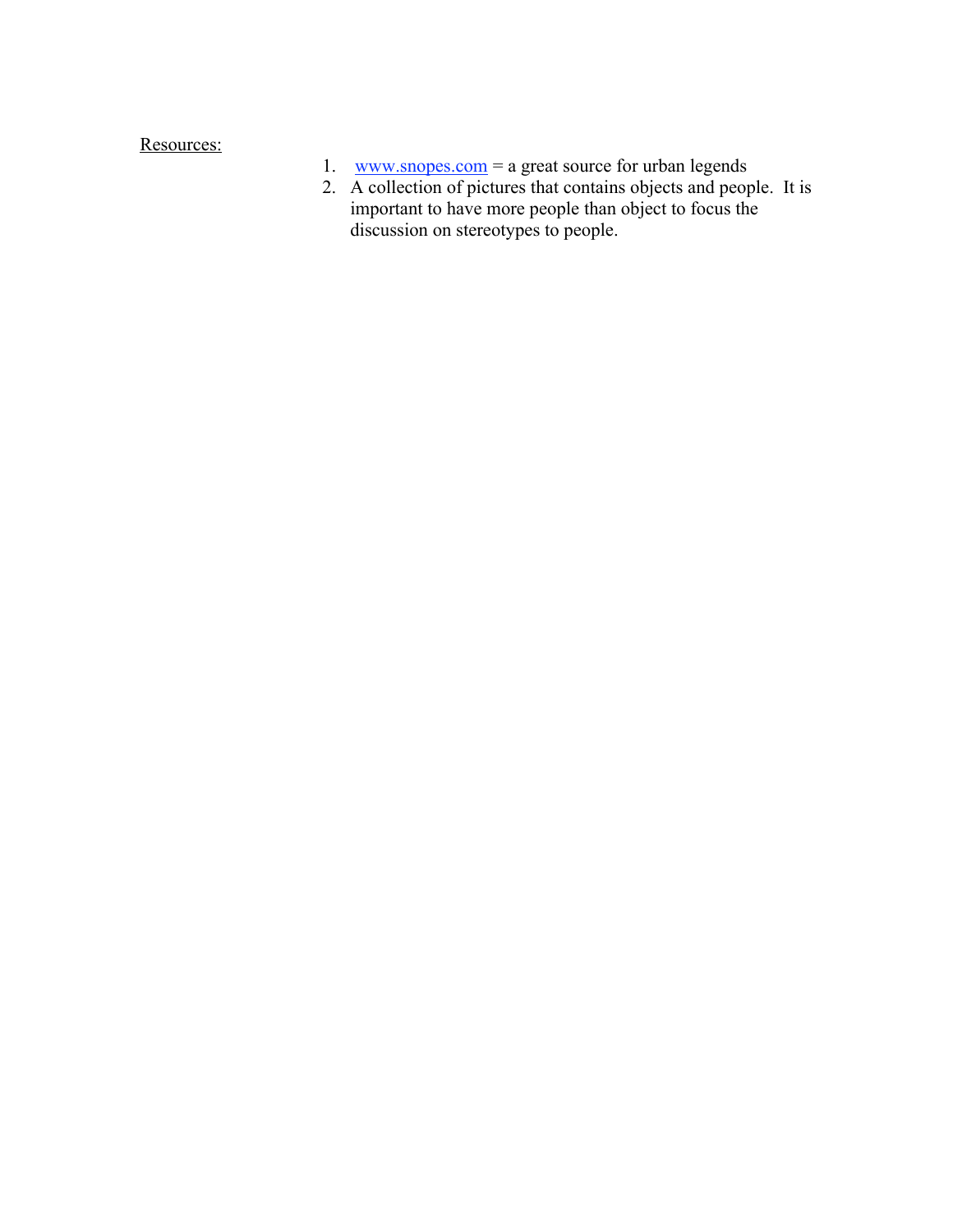#### **Unit Plan: To Kill a Mockingbird Lesson:** *Boo Radley: Mythology and Urban Legends*

| <b>Lesson Parameters:</b> | This 80 minute lesson will examine the fascination with the<br>character Boo Radley by focussing on mythology and urban<br>legends.                                                                                                                                                                                                                                                                                                                                                                                                                                                                                                                                                                                                                                                                                                     |  |
|---------------------------|-----------------------------------------------------------------------------------------------------------------------------------------------------------------------------------------------------------------------------------------------------------------------------------------------------------------------------------------------------------------------------------------------------------------------------------------------------------------------------------------------------------------------------------------------------------------------------------------------------------------------------------------------------------------------------------------------------------------------------------------------------------------------------------------------------------------------------------------|--|
| Objectives:               | The students will be introduced to the concepts of Symbol,<br>Setting, Stereotype, and Boundaries (both literal and metaphorical).<br>Students will demonstrate creativity by making their own urban<br>legend.<br>Students will demonstrate how stereotypes and boundaries are                                                                                                                                                                                                                                                                                                                                                                                                                                                                                                                                                         |  |
| <b>Anticipatory Set:</b>  | constructed and myths and urban legends are created.<br>The lesson will begin with a discussion on urban legends.<br>The terms that the lesson will focus on will be introduced and<br>related to the concept of legend and myth<br>Teacher will have to pre-create of obtain an urban legend to read<br>class                                                                                                                                                                                                                                                                                                                                                                                                                                                                                                                          |  |
| Instruction:              | Teacher will explain process of class. Students are going to create<br>their own urban legends about people and places from a number of<br>cut outs that they are given. The exercise will be broken into three<br>parts.<br>4. Part one involves selecting three pictures of interest. The<br>students have to come up with four descriptive words to help<br>explain their picture.<br>5. The second part of the exercise involves a discussion of the<br>descriptive words. Students must present some of the words<br>they chose and explain why they chose them. In the<br>discussion the teacher goes over the concepts stereotype,<br>setting, symbol, and boundaries.<br>6. Students will be asked to create their own urban legends.<br>Time permitting, students will be asked to share their urban<br>legends with the class |  |
| Assessment:               | Assessment will be based on creation of the urban legend.<br>Further assignment may include a focussed study on the concept of<br>stereotype                                                                                                                                                                                                                                                                                                                                                                                                                                                                                                                                                                                                                                                                                            |  |
| $W$ rap Up:               | The key terms will be reviewed and Boo Radley's presence will be<br>re-introduced                                                                                                                                                                                                                                                                                                                                                                                                                                                                                                                                                                                                                                                                                                                                                       |  |
| <b>Independent Study:</b> | Students can work on their urban legends if they are not complete                                                                                                                                                                                                                                                                                                                                                                                                                                                                                                                                                                                                                                                                                                                                                                       |  |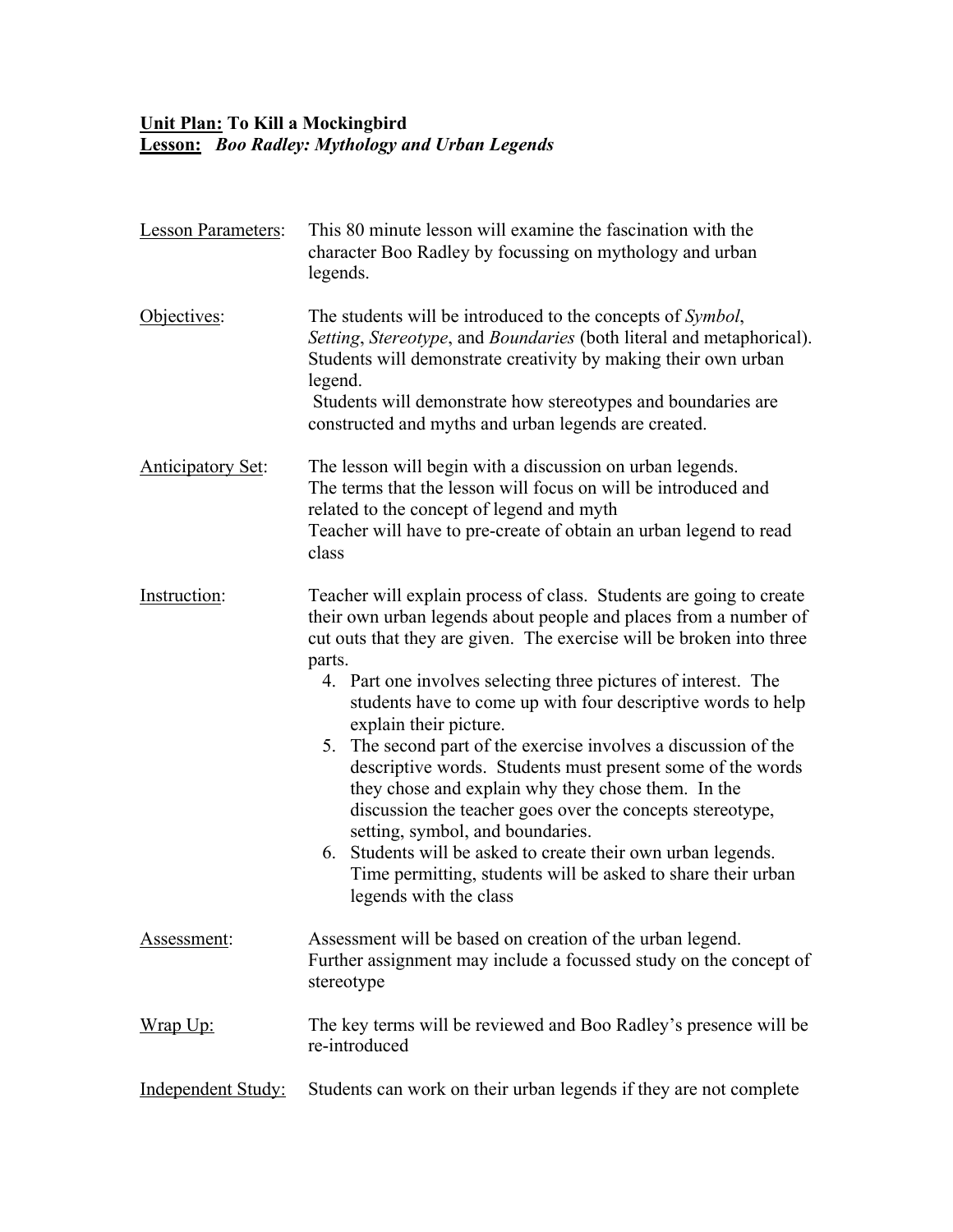#### Resources:

- 3. www.snopes.com = a great source for urban legends
- 4. A collection of pictures that contains objects and people. It is important to have more people than object to focus the discussion on stereotypes to people.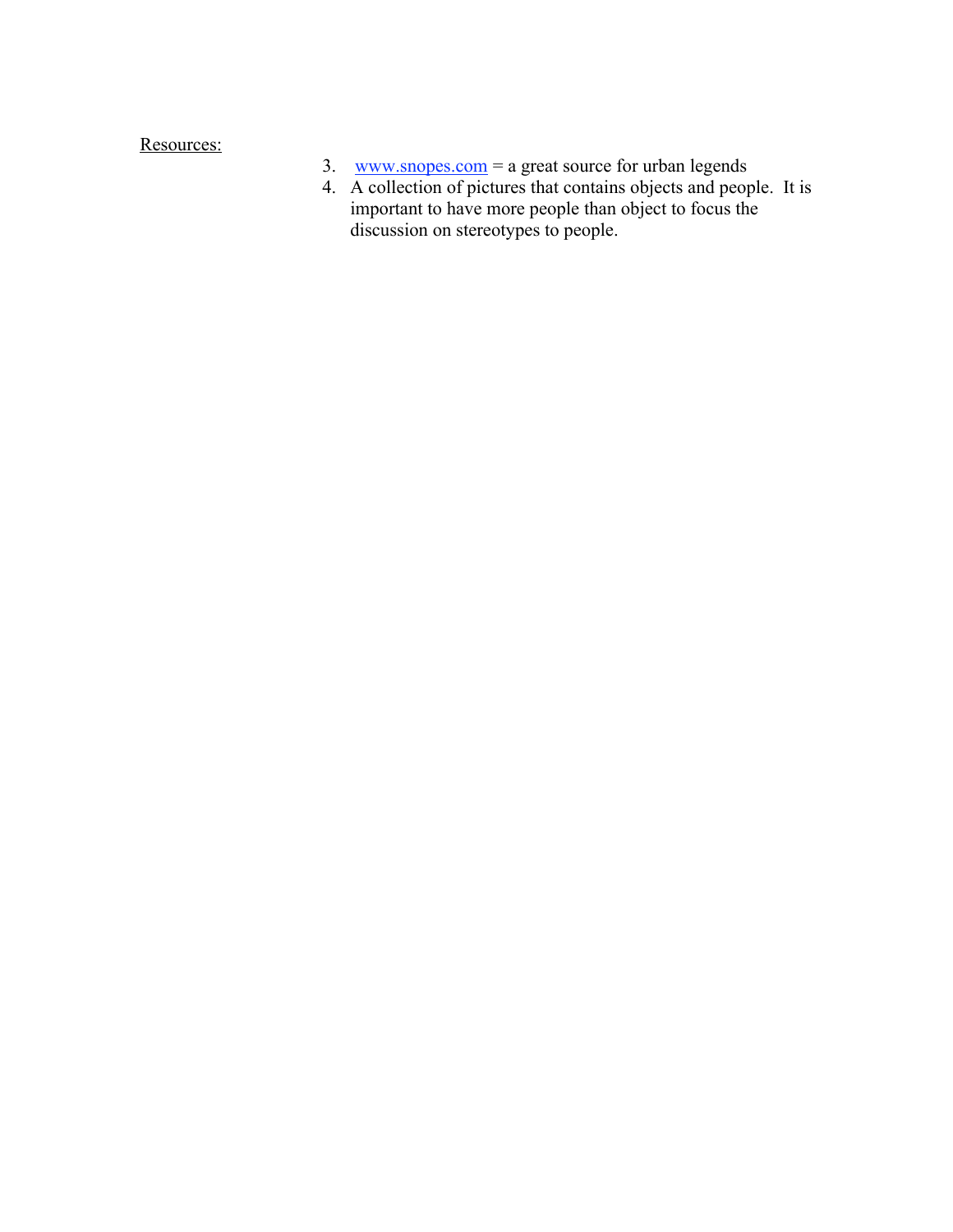#### **Unit: To Kill a Mockingbird Lesson: Poetry is for the Birds: Exploring Bird Allusions in TKMB Through Poetry.**

| <b>Lesson Parameters:</b> | This 80 minute lesson will examine the symbolism and allusion in<br>TKAM.                                                                                                                                                                                                                                                                                                                                                                                                                                                                                                                                                                                                                                               |  |
|---------------------------|-------------------------------------------------------------------------------------------------------------------------------------------------------------------------------------------------------------------------------------------------------------------------------------------------------------------------------------------------------------------------------------------------------------------------------------------------------------------------------------------------------------------------------------------------------------------------------------------------------------------------------------------------------------------------------------------------------------------------|--|
| Objectives:               | Students will explore the effects of oppression on African-<br>Americans<br>Students will be exposed to poetry by African-Americans<br>Students will connect themes from poetry to the Novel<br>Explore the symbolism in TKAM                                                                                                                                                                                                                                                                                                                                                                                                                                                                                           |  |
| <b>Anticipatory Set:</b>  | Ask students to reflect upon the title of the novel. Then share their<br>responses with a friend.<br>Then ask pairs to share their responses with the class.                                                                                                                                                                                                                                                                                                                                                                                                                                                                                                                                                            |  |
| Activity:                 | Provide students with 3 handouts. The handouts have information<br>on Finches, Robins and Mockingbirds.<br>Ask the students why they think they have been handed this<br>1.<br>information. How does it relate to the novel.<br>Next, hand out copies of Angelou's "I know why the Caged<br>2.<br>Bird Sings" and Dunbar's "Sympathy".<br>3.<br>Read these poems to the class<br>As these poems are being read, students will be filling out<br>4.<br>their ICI sheets<br>5.<br>Students will then share their thoughts and insights with a<br>partner.<br>The pairs will then discuss how the poems relate to characters<br>6.<br>and themes in the novel<br>The Pairs will share their findings with the class.<br>7. |  |
| Assessment:               | Assessment will be based on the completion of the ICI work sheets<br>and the creation of the "found poems"                                                                                                                                                                                                                                                                                                                                                                                                                                                                                                                                                                                                              |  |
| Wrap up:                  | Ask students to hand in ICI worksheets and instruct students that they<br>are to write a found poem using the bird handouts and the poems.                                                                                                                                                                                                                                                                                                                                                                                                                                                                                                                                                                              |  |
| Independent study:        | Using the Bird info sheets and the poems, students will create a<br>"Found Poem" about one of the characters or themes in TKMB.                                                                                                                                                                                                                                                                                                                                                                                                                                                                                                                                                                                         |  |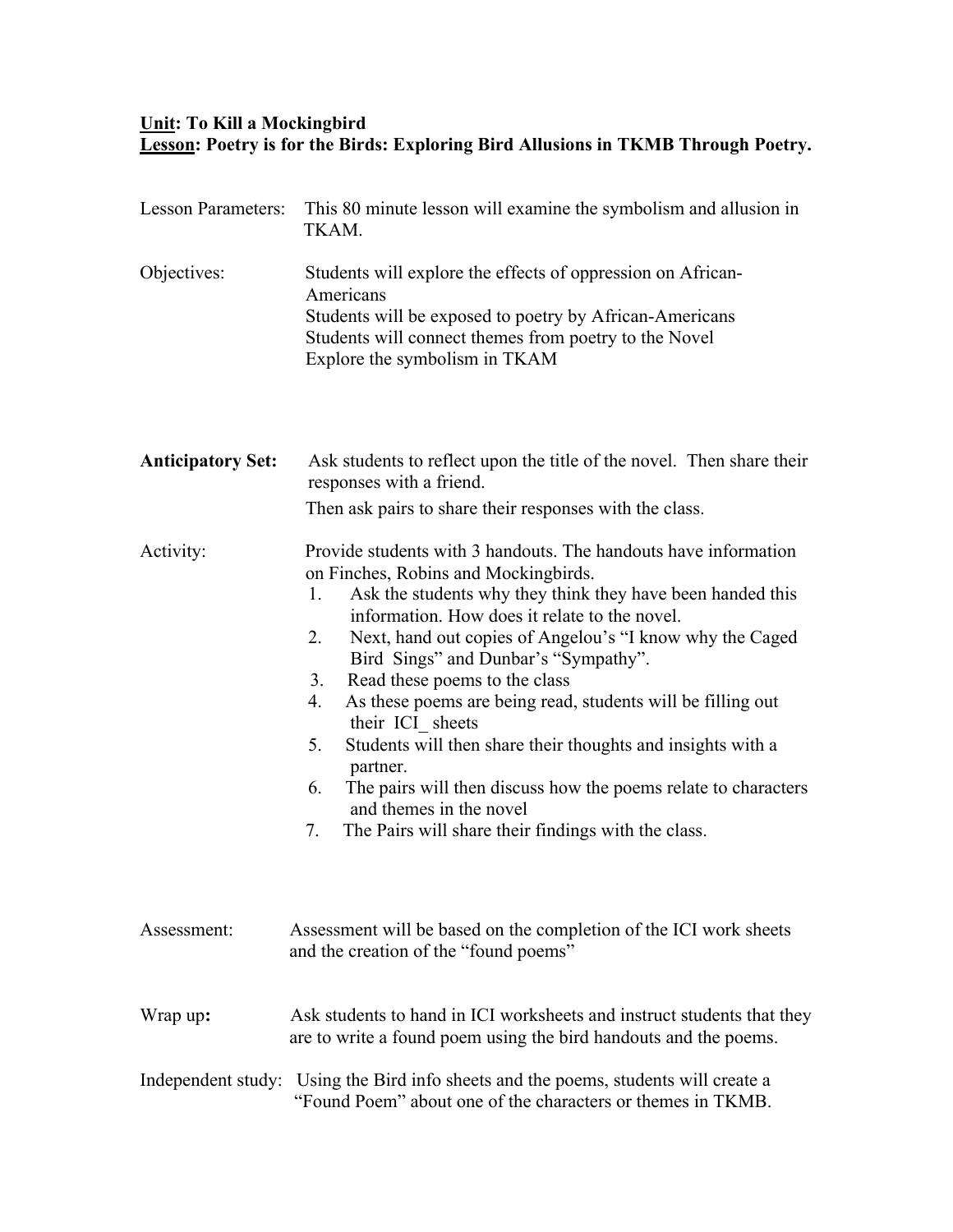Note: it may help to model this exercise

Materials: Handouts on Finches, Robins and Mockingbirds Copies of Maya Angelou's "I know why the Caged Bird Sings" Copies of Paul Laurence Dunbar's "Sympathy" ICI\_ worksheets Recording of Wynton Marsalis' "I know Why the Caged Bird Sings"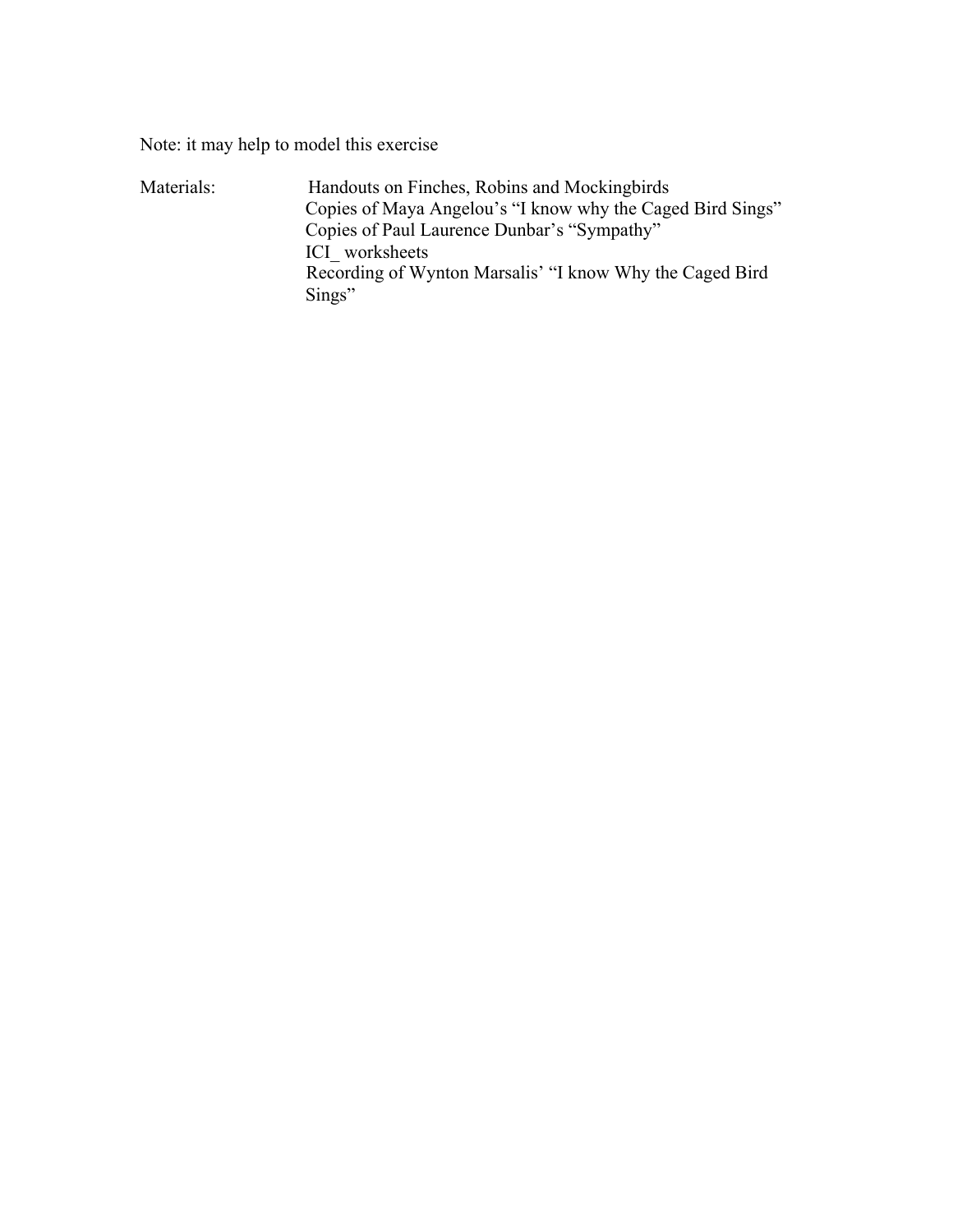**English 10 – To Kill A Mockingbird** Name:

Date:

# **ICI 2**

**Interest** – anything you found interesting (word, sentence, theme, idea, etc.) **Connect** – make connections to your own experiences or readings **Investigate/Interrogate** – write questions you have, or what you want to investigate further

Maya Angelou's "I Know Why the Caged Bird Sings" and Paul Laurence Dunbar's "Sympathy"

| Interest | Connect | Investigate/Interrogate |
|----------|---------|-------------------------|
|          |         |                         |
|          |         |                         |
|          |         |                         |
|          |         |                         |
|          |         |                         |
|          |         |                         |
|          |         |                         |
|          |         |                         |
|          |         |                         |
|          |         |                         |
|          |         |                         |
|          |         |                         |

Harper Lee's "To Kill A Mockingbird"

| Interest | Connect | Investigate/Interrogate |
|----------|---------|-------------------------|
|          |         |                         |
|          |         |                         |
|          |         |                         |
|          |         |                         |
|          |         |                         |
|          |         |                         |
|          |         |                         |
|          |         |                         |
|          |         |                         |
|          |         |                         |
|          |         |                         |
|          |         |                         |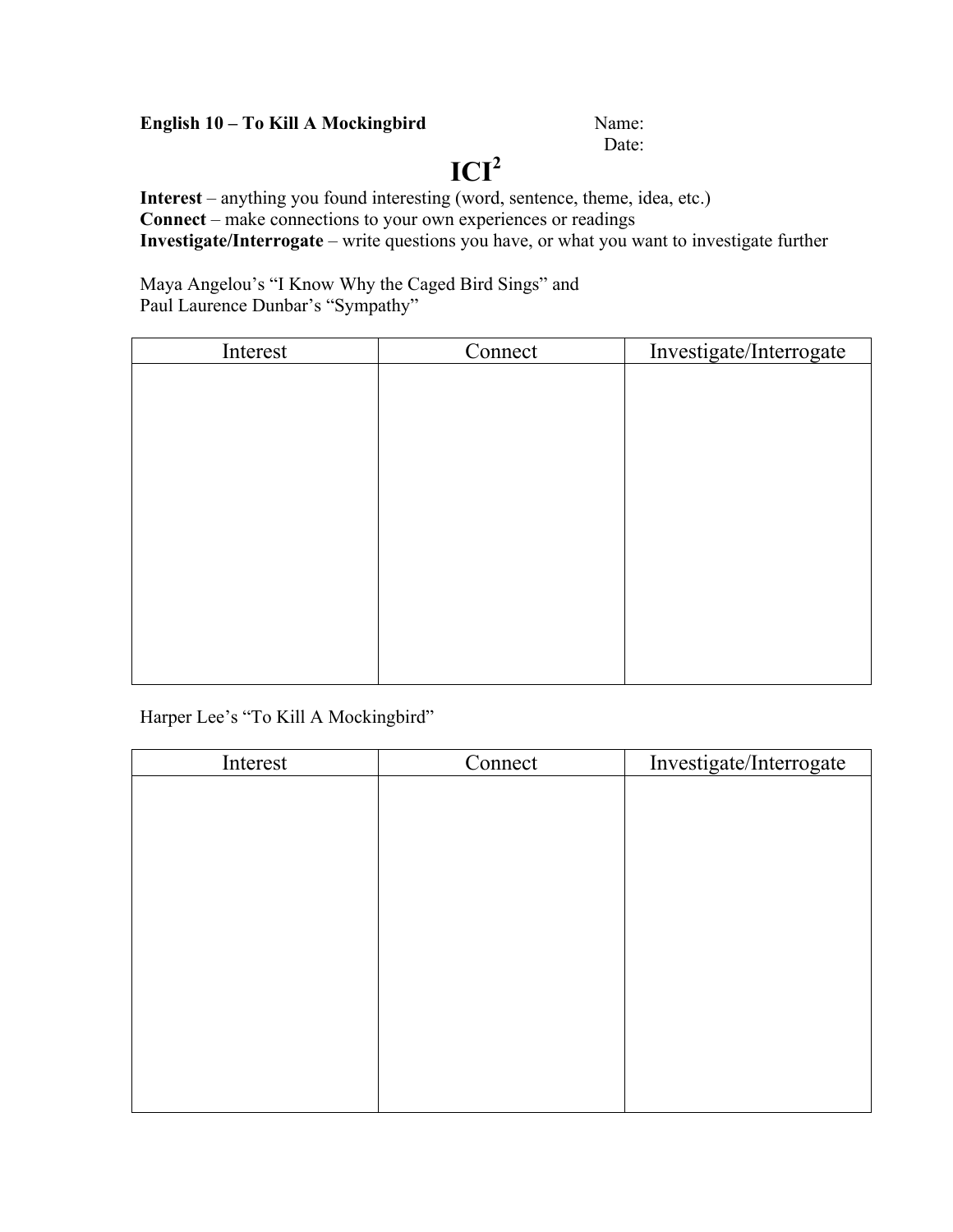| Unit Plan:<br>Lesson:     | <b>To Kill a Mockingbird</b><br>Prejudice-Outward Appearances and Inner Qualities<br>The paper bag collage assignment                                                                                                                                                                                                                                                                                                                                        |
|---------------------------|--------------------------------------------------------------------------------------------------------------------------------------------------------------------------------------------------------------------------------------------------------------------------------------------------------------------------------------------------------------------------------------------------------------------------------------------------------------|
| <b>Lesson Parameters:</b> | This lesson is designed to increase student awareness of other races<br>and cultures, and to weave students' lives with the lives of the<br>Finches, the Radley's, and the Robinson's. It will allow student to<br>get to know each other, and prompt discussion on the novel TKAM<br>and the theme of prejudice.                                                                                                                                            |
| Objectives:               | Students will identify their inner and outer qualities through<br>pictures or items and present what they are comfortable with<br>disclosing to class. They will discuss issues on prejudice—the<br>inaccuracies of drawing conclusions on people based on outward<br>appearances, prejudice in school communities, and depictions of<br>prejudice in literature and in film. Students will make inferences<br>on characters based on their inner qualities. |
| <b>Anticipatory Set:</b>  | Write "prejudice" on the board or OH. Ask class to brainstorm<br>together on this word. Assign one or two volunteers to record on<br>the board or OH.                                                                                                                                                                                                                                                                                                        |
| Instruction:              | What is prejudice?<br>Give dictionary definition of prejudice. What is prejudice in<br>society? in school? in TKAM? Why does prejudice occur? Begin<br>a general discussion on inner vs. outer qualities of an individual,<br>and why it is important to be aware of both aspects.                                                                                                                                                                           |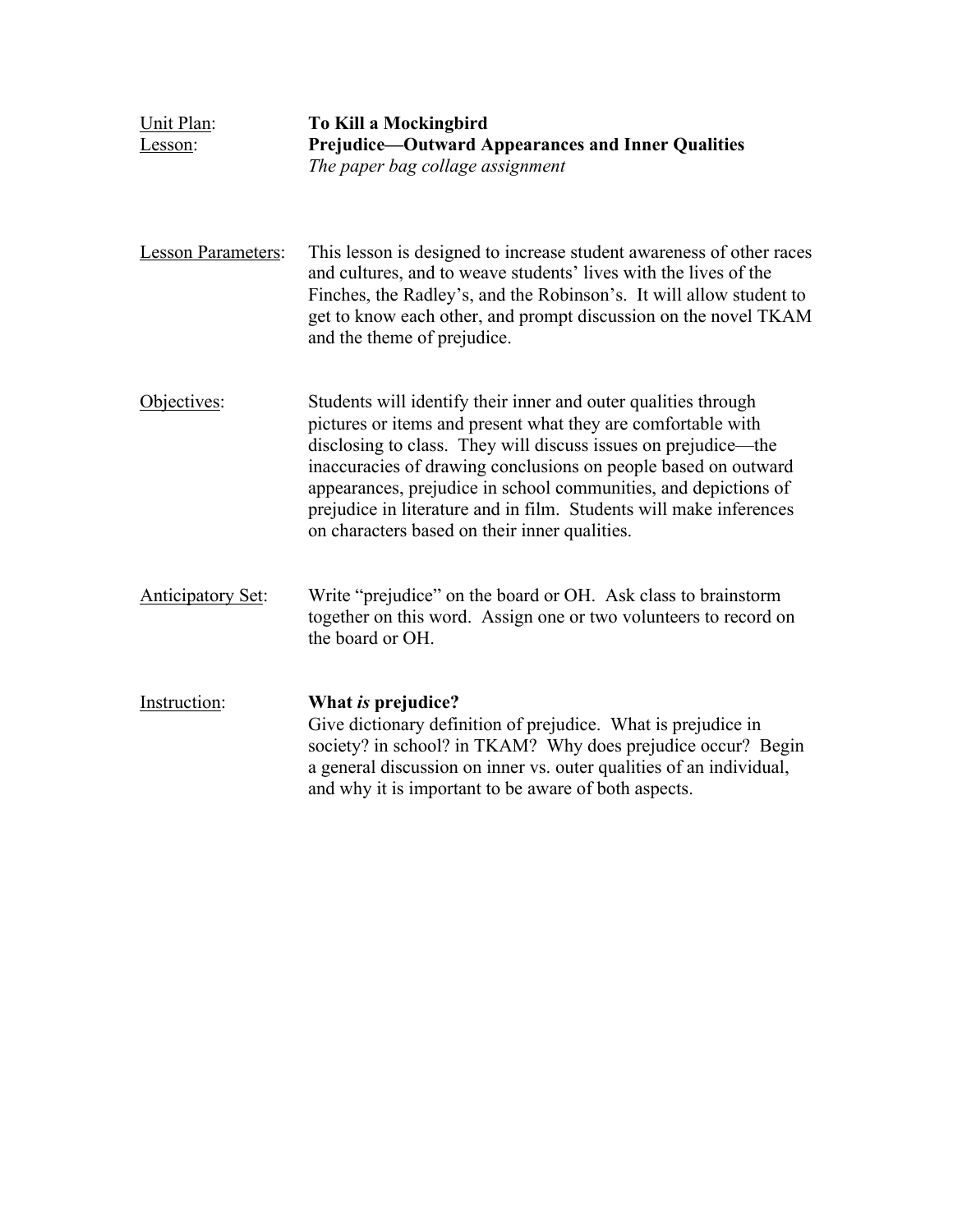| 1. Ask your students to search through newspapers, magazines, |
|---------------------------------------------------------------|
| small objects, or even photo albums at home.                  |

- 2. Find pictures or items that symbolize aspects of their personalities.
- 3. Students sort their pictures and items into two piles: inner qualities (aspects that they may not share often or at all with others) and outer appearances (aspects of their personalities that they often share with others).
- 4. Reassure students that they do not need to disclose their deepest, darkest secrets—only what they feel comfortable disclosing in the classroom setting.
- 5. Once the students have sorted their picture and items, hand out paper grocery bags. If students wish, they can use other containers such as shoeboxes.
- 6. Students secure pictures and items representing their outward personality traits to the outside of the bag; inner personality traits go inside the bag.
- 7. Teacher, make your own too!

Assessment: **One week later…**

- Spend a day or two discussing the bags with each other as a class.
- Encourage, but don't require all the students to discuss their collages.
- Wrap-up: Think-Pair-Share on the issues of prejudice in the TKAM, and this activity helped make us become more aware of our tendency to prejudge others based on only outward appearances. Hand out worksheet on "The Theme of Prejudice".
- Independent Study: From the novel, find 5 examples of characters who are victims of prejudice. Name some of their outer appearances which make them susceptible to prejudice, and find some of their inner qualities which are not always apparent upon a first reading of the text.
- Resources: Chalk or OH pens—for brainstorm of "prejudice" Pictures—magazines, newspapers, catalogues, etc. Paper grocery bag—for inner and outer pictures and items Glue, stapler, string, hole-punch—for placing pictures onto bags Handout—"The Theme of Prejudice"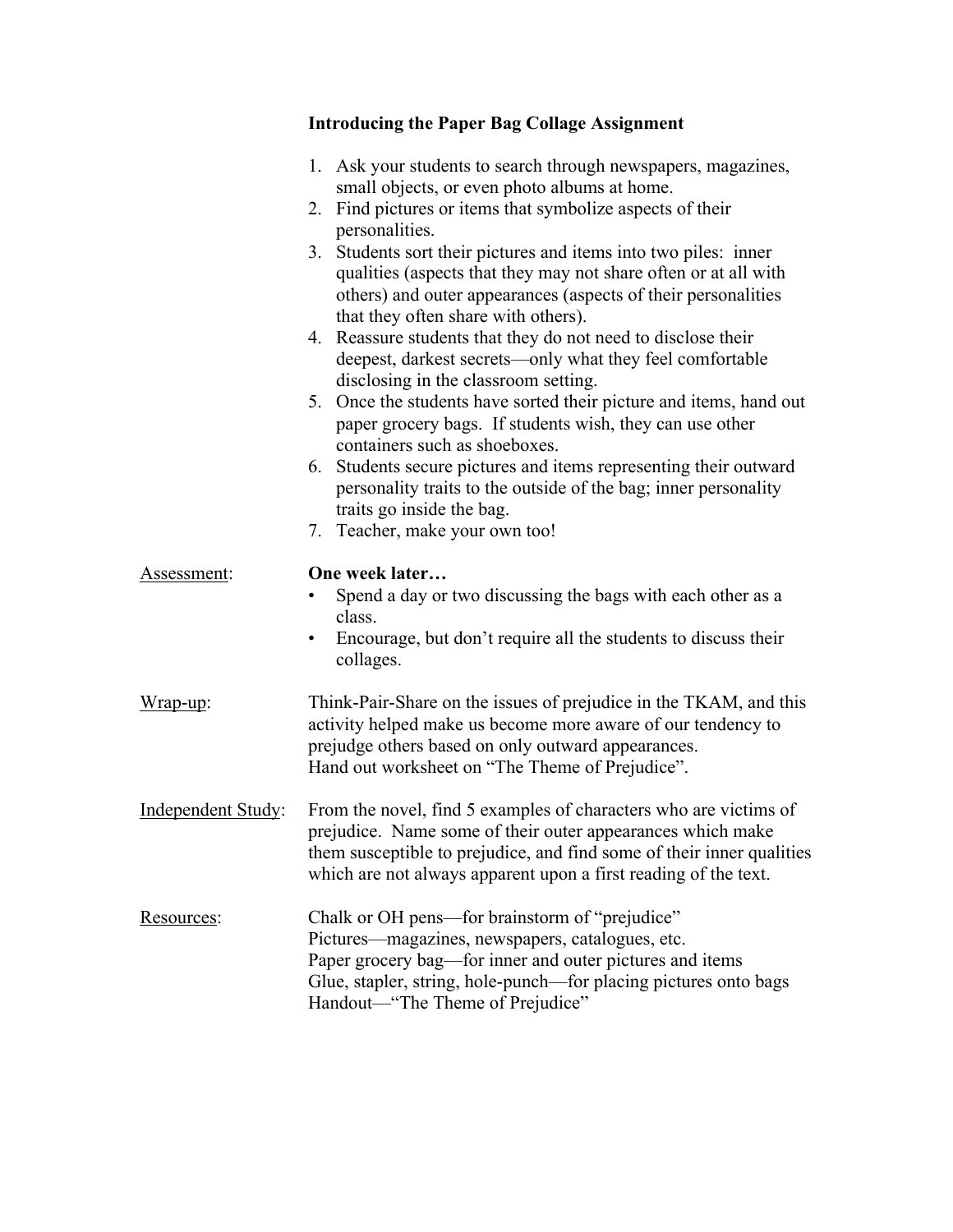| English 10 – To Kill a Mockingbird | Name: |
|------------------------------------|-------|
|                                    | Date: |

The **theme of prejudice** between opposing individuals and groups creates a tension that runs throughout the whole story. There is tension between males and females, blacks and whites, and different economic and social groups. This theme is relevant today because these prejudices are still with us and have to be resolved. They are not restricted either, to any particular age group or geographic location.

As six-year-old Scout relives events and attempts to understand the prejudice as it occurs, it becomes possible for us to see it clearly through her eyes and begin to understand as she begins to understand.

- 1. Atticus says that it's a "sin to kill a mockingbird" (90). Atticus uses the mockingbird as a metaphor to represent innocence. There are three episodes in the story where Scout uses the phrase "to kill a mockingbird" and with each incident she displays a more complete understanding of the relationship between prejudice (or senseless hatred) and the sin involved in harming something or someone who does you no harm. Who are the "three mockingbirds" in this story?
	- a.)
	- b.)
	- c.)
- 2. How does each of the following episodes illustrate Scout's developing understanding of prejudice—it's cause, depth, and consequences?
	- a.) Her discussion with Dolphus Raymond (p. 201)
	- b.) Her growing understanding of Boo Radley (pp. 14, 53, 227, 279)
	- c.) Her exposure to reverse prejudice at church with Calpurnia (p.119)
- 3. Many people in the story influence Scout's values beliefs. What does each of the following teach her?
	- a.) Jem
	- b.) Maudie
	- c.) Atticus
	- d.) Calpurnia
	- e.) Mr. Cunningham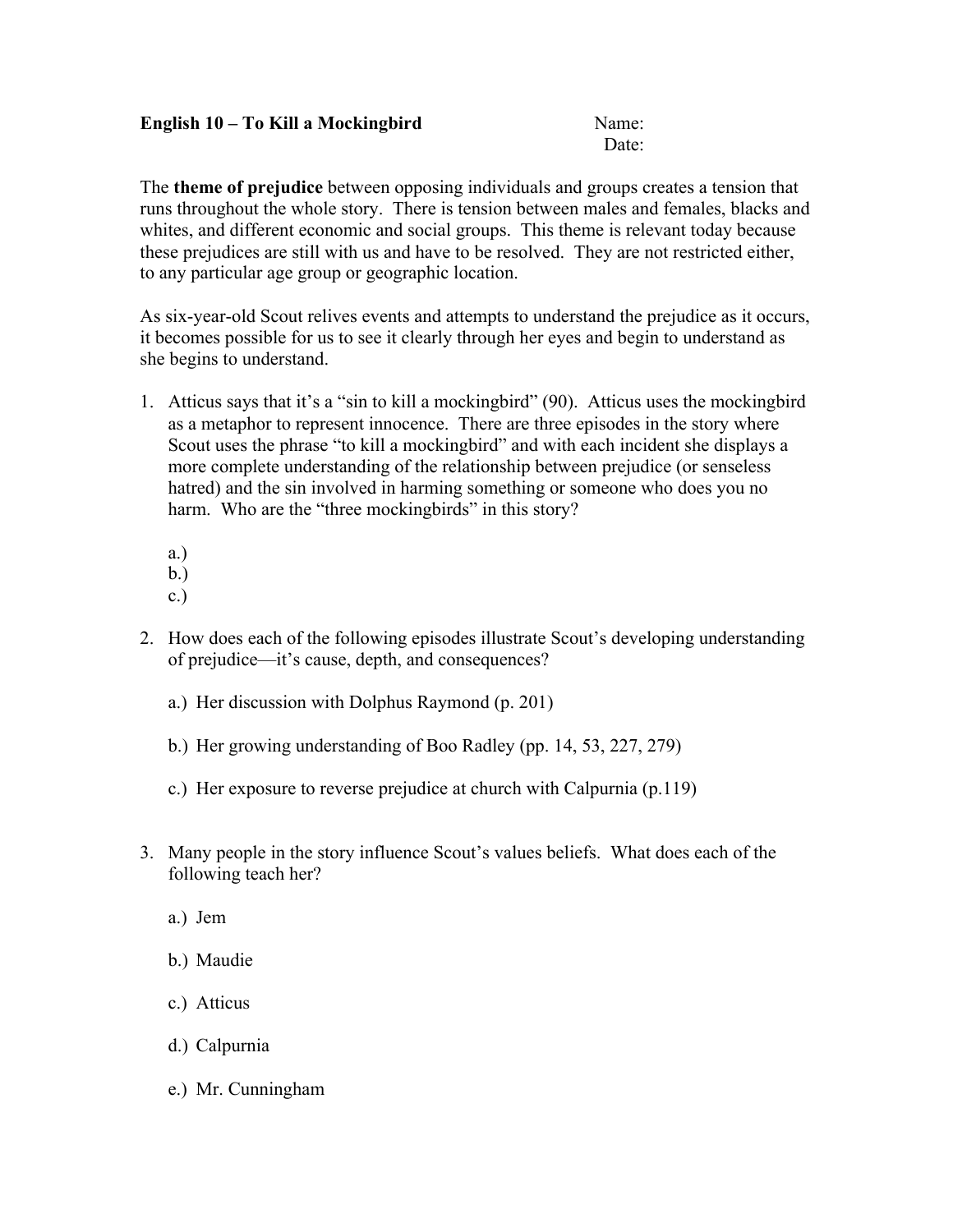#### **Unit Plan: To Kill a Mockingbird Lesson: Be a Man: An Investigation of Manhood in TKAM**

|                     | Lesson Parameters: This 80 minute lesson will explore the concept of manhood as it<br>relates to the characters in the novel.                                                 |
|---------------------|-------------------------------------------------------------------------------------------------------------------------------------------------------------------------------|
| Learning objective: | Explore life for African Americans during the Jim Crow era<br>Consider terms of respect and disrespect<br>Analyze the concept of manhood in TKAM<br>Exploring "point of view" |

# **Anticipatory Set: Play the recordings of Broozy and Waters**

Then, play Angelou's reading of "Ain't I a woman" Ask students to write out their definitions of what it is to be a man/woman as they listen to the recordings.

Activity: Divide the class into 6 groups. Each group will be responsible for one person's definition of manhood/womanhood. The six people to consider are:

> Atticus Finch Jem Finch Tom Robinson Sojourner Truth (Ain't I a Woman) Big Bill Broonzy Muddy Waters

Once students have identified their character's or individual's definition of a man/woman and found quotations to support their assertions, the class should have a discussion of manhood/womanhood. The following questions may be asked to initiate discussion:

How do you define man/womanhood

What does it take to become a man/woman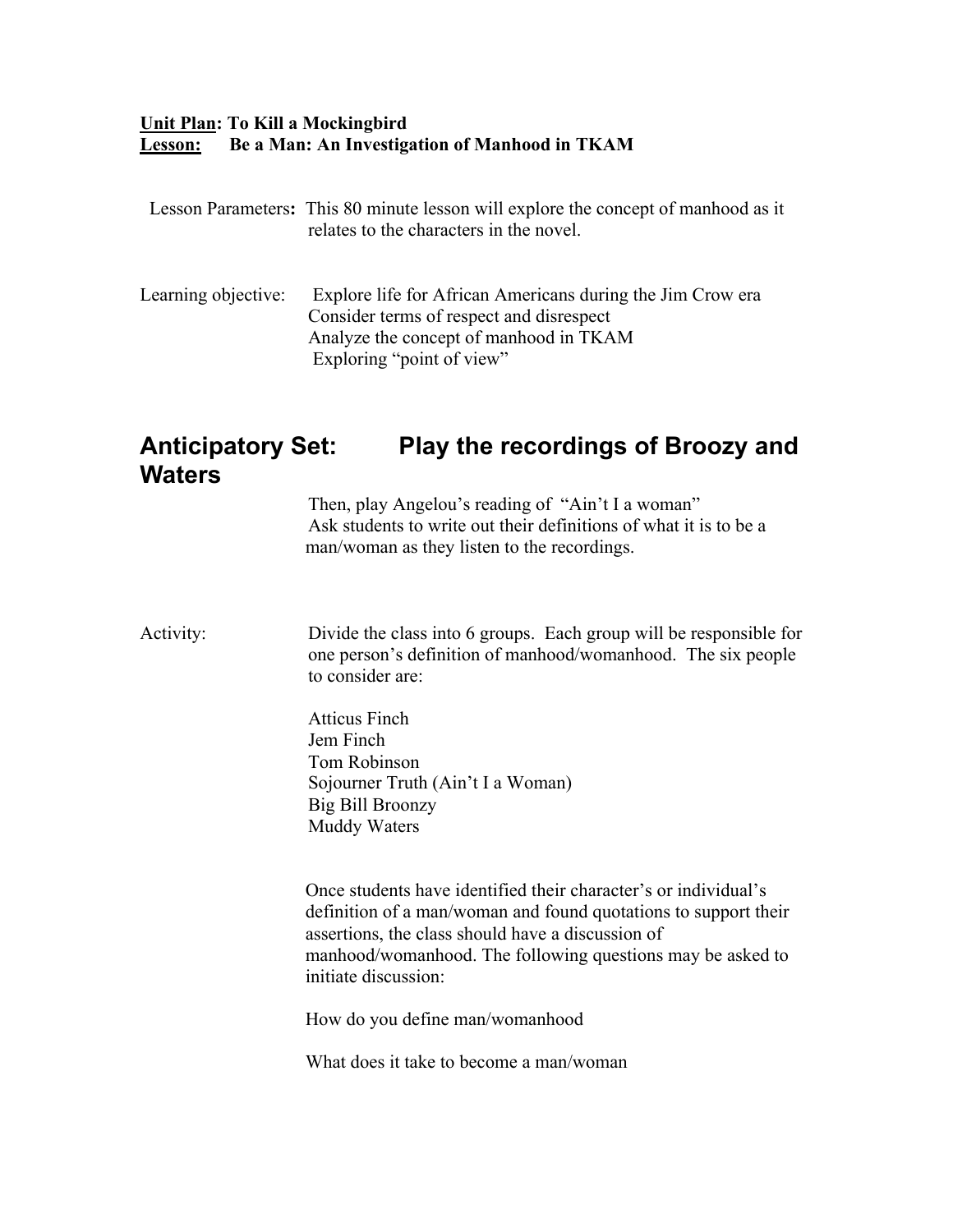|             | How does society define man/womanhood? Does the definition<br>vary by the colour of one's skin? Explain                                                                                            |
|-------------|----------------------------------------------------------------------------------------------------------------------------------------------------------------------------------------------------|
|             | Does society have its definitions right? Why or why not?                                                                                                                                           |
|             | What would you like to see changed in the way society regard<br>manhood?                                                                                                                           |
|             | How are women involved or impacted by your definitions of what<br>it takes to be a man?                                                                                                            |
| Wrap up:    | Ask students if there concept of Man/womanhood has changed.<br>They will spend a few minutes writing out their responses, post<br>discussion.<br>Introduce the homework assignment for next class. |
| Assessment: | Assessment will be based on original response and final responses.                                                                                                                                 |

Independent study: Ask students to write a paragraph as Tom Robinson. In the paragraph students will express the effects on Tom of being considered less than a man. How does it make him feel? how does he see himself?, how do others see him? An alternative to writing a paragraph, students may write a song or rap expressing the same ideas.

Resources: Music: Big Bill Broonzy "When will I get to be called a Man" Muddy Waters " Mannish Boy" Readings: Harper Lee, TKAM, Sojourner Truth, "Ain't I a Woman"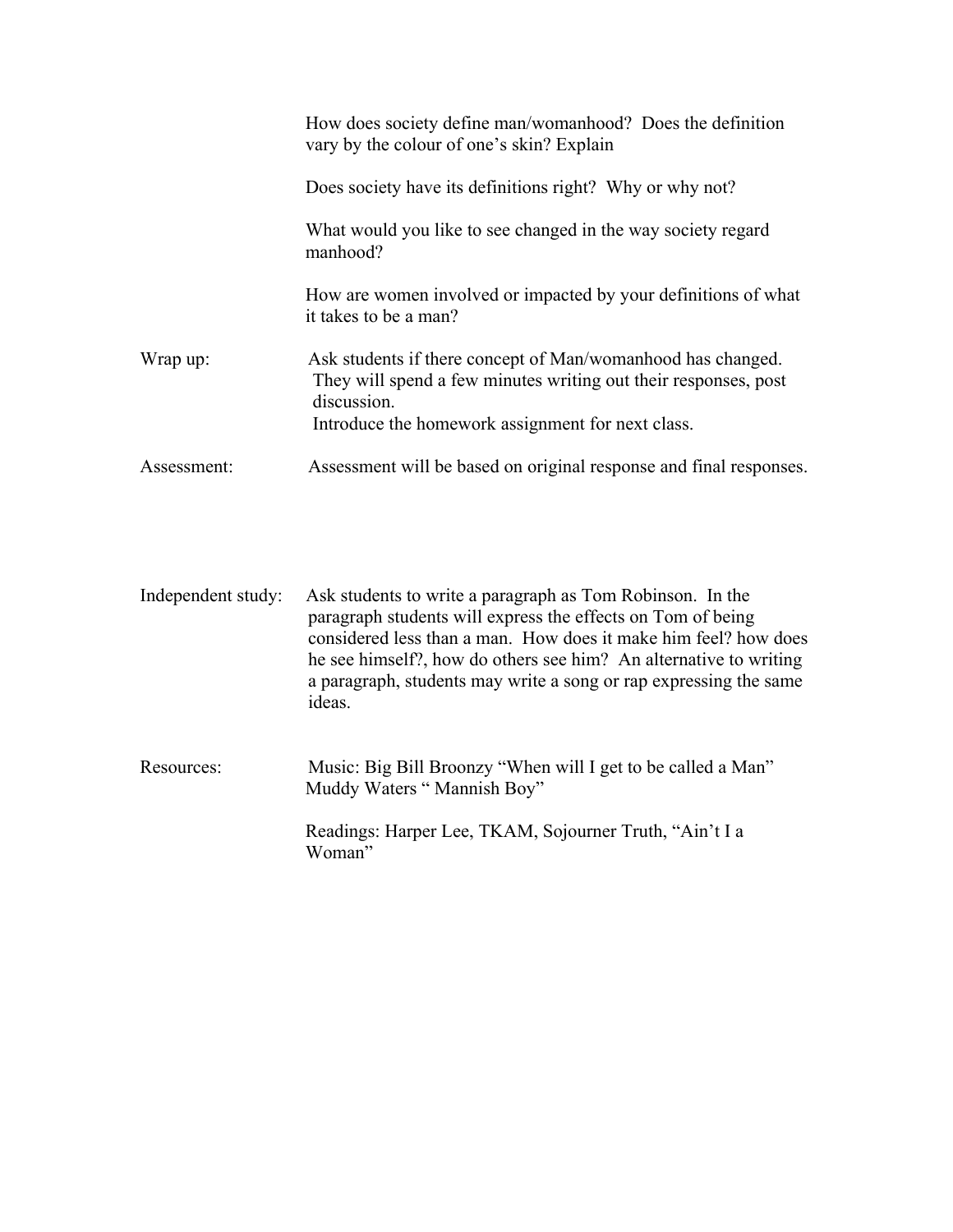| Unit Plan:<br>Lesson:     | <b>To Kill a Mockingbird</b><br>Honorific Titles – privilege and power                                                                                                                                                                                                                                       |
|---------------------------|--------------------------------------------------------------------------------------------------------------------------------------------------------------------------------------------------------------------------------------------------------------------------------------------------------------|
| <b>Lesson Parameters:</b> | Language is a powerful tool in TKAM. Using examples of titles<br>for the characters in the novel, we can explore how the author uses<br>language to reveal the power of words to establish what (and who)<br>society values most.                                                                            |
| Objectives:               | Students will look at language used in TKAM as the author's<br>choice in style and purpose. They will note the importance<br>attributed to names and titles in TKAM, and how the way character<br>in the novel address or nickname people reveal their status,<br>entitlement, and power.                    |
| <b>Anticipatory Set:</b>  | Begin class with role call by addressing students with proper titles<br>of Mister or Miss first name Fig. – Mister Jem, Miss Jean<br>Louise.                                                                                                                                                                 |
| Instruction:              | Hand out summary sheet on use of titles and honorifics. Ask class<br>why people have titles. How did they feel when role call was done<br>with titles added to their names?                                                                                                                                  |
|                           | Present the character list from TKAM on the overhead. Ask class<br>to provide the correct titles for each character.<br>1. Why do some characters have titles, while others do not?<br>2. What is the significance of a person's title?<br>3. What are some factors that have an effect on a person's title? |
| Assessment:               | Students fill out worksheet on the character list<br>did the student use the correct title?<br>did they provide a brief description of the character's status<br>٠<br>(i.e. – married, single, young, old, etc.)                                                                                             |
| $Wrap-up$ :               | The use of titles to address people can have a profound effect on<br>their interactions. In TKAM, the author uses titles to convey<br>respect or disrespect, and elevate or degrade a person's status.<br>Titles also reveal who and what the society values most.                                           |
| Resources:                | Handout of character list – exercise on addition of titles to<br>characters.<br>Handout on the use of titles and honorifics from<br>http://www.charlestonschoolofprotocol.com/newsdetail.asp?ID=95                                                                                                           |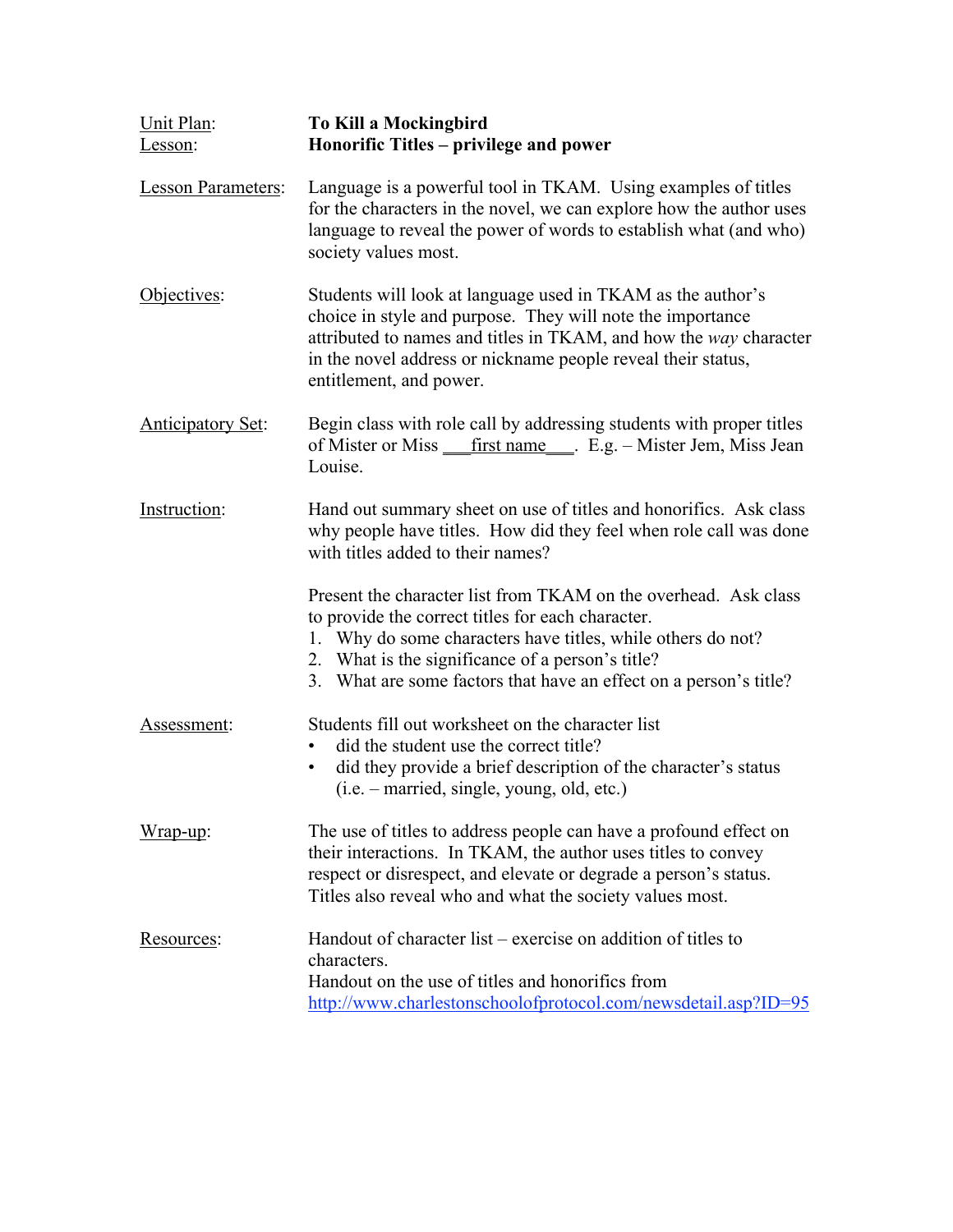| Title and Name:                                                 | Description of why this character has this title: |
|-----------------------------------------------------------------|---------------------------------------------------|
| Mrs. Henry Lafayette Dubose  a married, white woman, with title |                                                   |
|                                                                 |                                                   |
| Mr. Walter Cunningham  a poor farmer, with title                |                                                   |
|                                                                 |                                                   |
| Arthur "Boo" Radley                                             |                                                   |
|                                                                 |                                                   |
| Jean Louise "Scout" Finch                                       |                                                   |
| Charles Baker "Dill" Harris                                     |                                                   |
| _____ Jeremy Atticus "Jem" Finch                                |                                                   |
|                                                                 |                                                   |
|                                                                 |                                                   |
|                                                                 |                                                   |
|                                                                 |                                                   |
|                                                                 |                                                   |
|                                                                 |                                                   |
|                                                                 |                                                   |
|                                                                 |                                                   |
|                                                                 |                                                   |
|                                                                 |                                                   |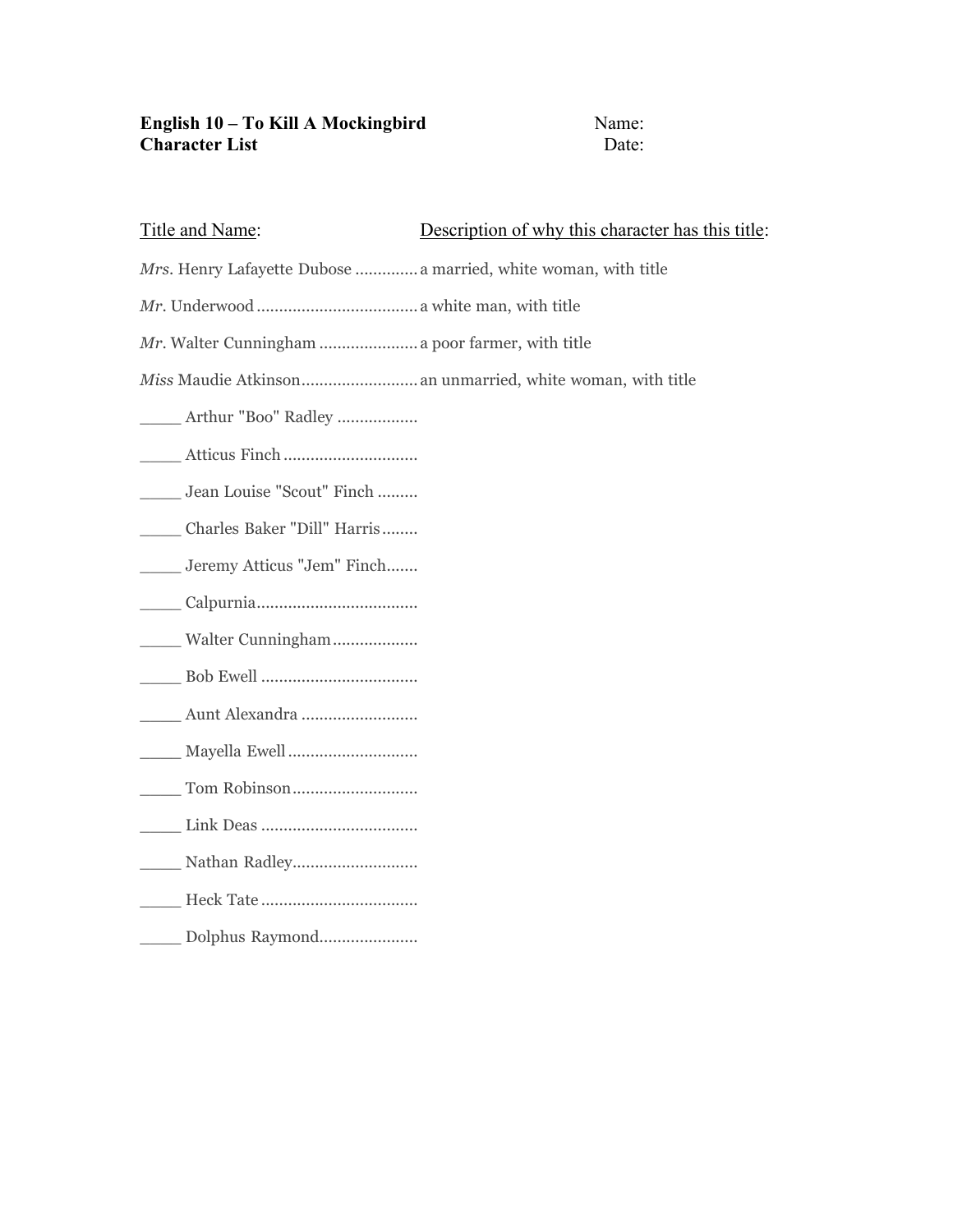#### **English 10 – To Kill A Mockingbird** Name:

Date:

*Help! Is it Dr., Mrs. or Ms?* Friday, January 10, 2003 By Cynthia Grosso From http://www.charlestonschoolofprotocol.com/newsdetail.asp?ID=95

Titles and honorifics have always been the way of showing respect to people by addressing them first with Dr., Mr., Mrs., etc. Showing a lack of respect for someone's title or not using an honorific correctly may denote an opinion about you such as being non-caring, rude or ignorant that you do not know the right way to address them; or arrogance that you do know the proper address and do not use it. Overall, it may create a feeling of un-professionalism.

Here are some tips when addressing people.

**- Mr. -** When using the proper forms of address, a boy is a mister until the age of 7. Between the ages of 7 to 18 there is no title and at 18 he becomes correctly addressed as Mr.

**- Miss -** Girls on the other hand, have no title until the age of 9. From then until they are married they are addressed as Miss.

**- Ms. -** Today in business, the title of Ms. for women is correct. It originated from the 17<sup>th</sup> century French and is short for mistress. It is a correct usage for women married or single. Although some women may not prefer this, it is correct. If you use this title, it is proper to just say Ms. Ann Smith.

**- Mrs. -** If the woman is married she must use her Husband's first and last name. Mrs. Michael Smith. To say Mrs. Ann Smith indicates that she is divorced.

If a woman is divorced with children, and returns to her maiden name or is remarried, it often creates confusion. Try to let the people who need to know, like the school, day care, etc., of the situation.

**- The use of sir and ma'am -** The use of sir and ma'am are not to be used among people of the same age. They are typically used to address distinguished people such as a customer, teacher, and a person in office or of older age or position. The latter may also use the term Madam.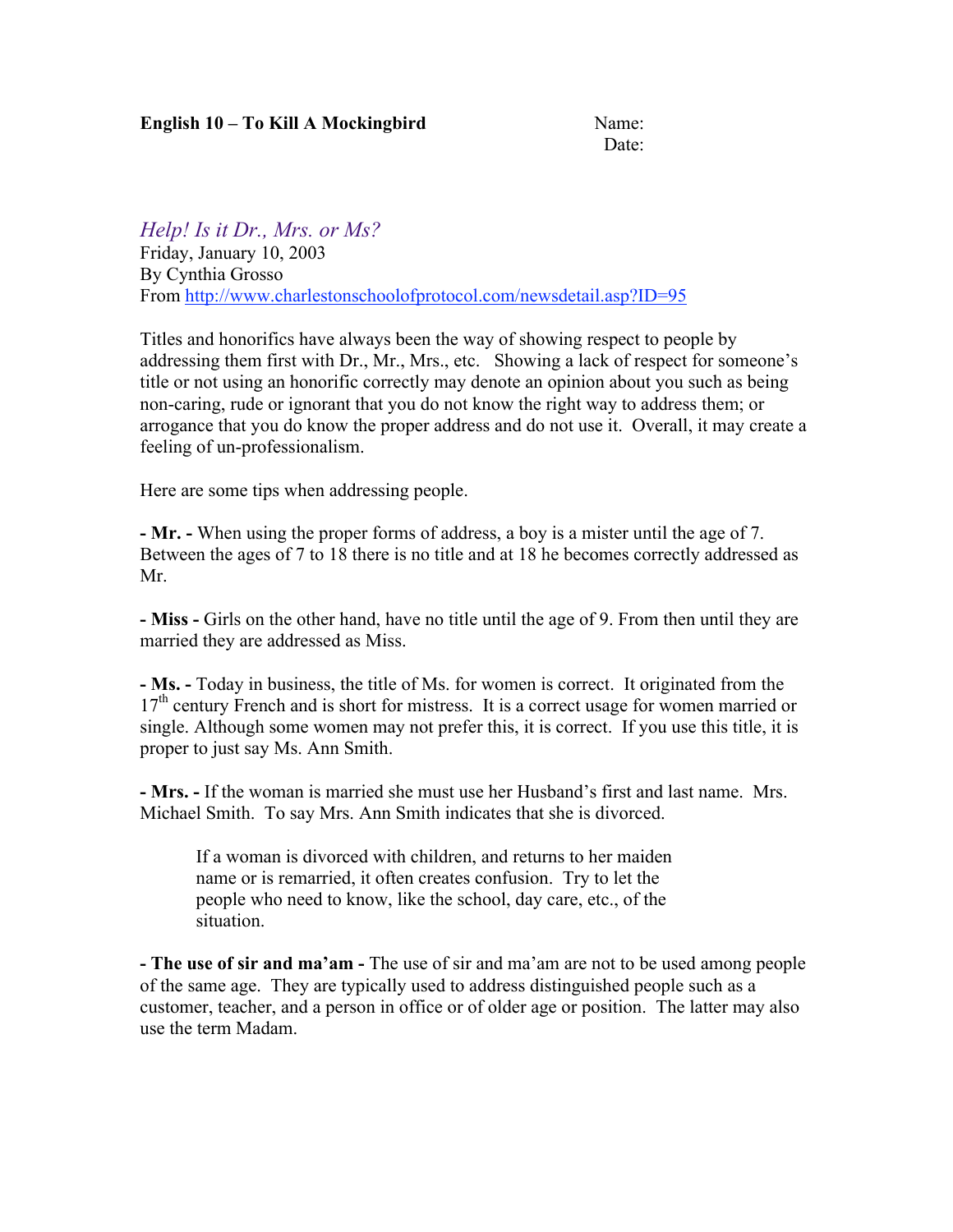**- The use of Sr. and Jr. -** A man with the same name as his father is a junior. The correct way to show that is to use a comma and then Jr. after his name…Mr. Michael Smith, Jr.. He may drop the Jr. after the death of his father if he wants, but often it is easier to retain it. If Mr. Michael Smith, Jr. has a son, the son is referred to as the  $3<sup>rd</sup>$ , denoted by III or  $3^{\text{rd}}$ .

Mr. Michael Smith II is not the son of Mr. Michael Smith, but rather the nephew or grandson.

#### **Some general guidelines regarding the use of titles and honorifics:**

-Use the honorific in business conversation until you are invited to do otherwise. - Do not introduce yourself using an honorific.

-In addressing an envelope, when there is no title, always use the honorific before the name; not Paul Jones, but Mr. Paul Jones.

- When addressing a letter to a person with a title such as doctor or esquire, there is no honorific used; John Smith, M.D. or Michael Smith, Esq, but not Mr. John Smith, M.D. or Mr. Michael Smith Esq.

**The rules regarding the use of titles and honorifics are something we must re-visit every so often, to make sure we are not offending someone without realizing the insult.**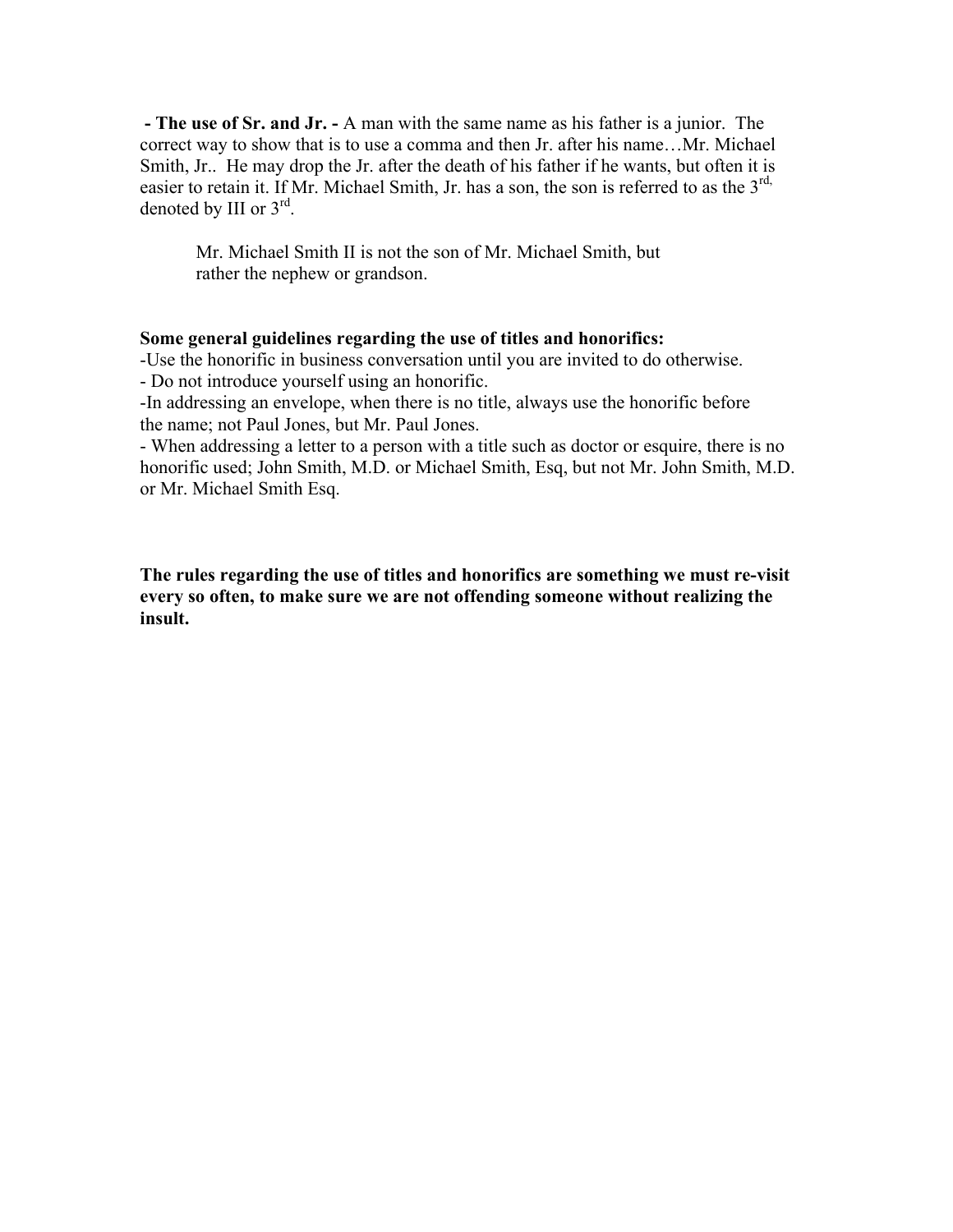# **Unit Plan: To Kill a Mockingbird**

**Lesson: Tom Robinson and Emmett Till: A comparison**.

| <b>Lesson Parameters:</b> | This 80 minute lesson will demonstrate the historical significance<br>of Tom Robinson's character.                                                                                                                                                        |
|---------------------------|-----------------------------------------------------------------------------------------------------------------------------------------------------------------------------------------------------------------------------------------------------------|
|                           | Learning Objectives: Students will understand the historical significance of the novel.<br>Students will compare historical events with those events in the<br>novel.<br>To contextualize and enhance the reading of the novel                            |
| <b>Anticipatory Set:</b>  | Show pictures of segregation in the Jim Crow South, but do not<br>give them any background to the pictures. Have students write<br>down there speculations about what the pictures represent. Ask<br>students to share their speculations with the class. |
| Instruction:              | Ask students if they are familiar with the terms Jim Crow,<br>lynching, and segregation.<br>Have a brief discussion about theses terms.                                                                                                                   |
|                           | Play the movie: "The Murder of Emmett Till"                                                                                                                                                                                                               |
|                           | After watching the movie, students will break into groups to<br>discuss the parallels between the treatment of Emmett till and the<br>treatment of Tom Robinson regarding the charges and capture of<br>each man.                                         |
|                           | -Each group will nominate a recorder, to write down the key points<br>-The groups will each share their findings with the class                                                                                                                           |
| Assessment:               | Assessment will be based on student's participation and group<br>work sheets, which will be handed in.                                                                                                                                                    |
| Wrap up:                  | The key terms will be reviewed and the students will be asked to<br>start thinking about the idea of vigilante justice for next class.                                                                                                                    |
| Independent study:        | Students will review chapter 15 for next class discussion.                                                                                                                                                                                                |
| Resources:                | Overhead transparencies of segregation images.<br>http://www.jimcrowhistory.org/scripts/jimcrow/gallery.cgi?term=<br>&collection=crow&index=42<br>Copy of the video "The Murder of Emmett Till"                                                           |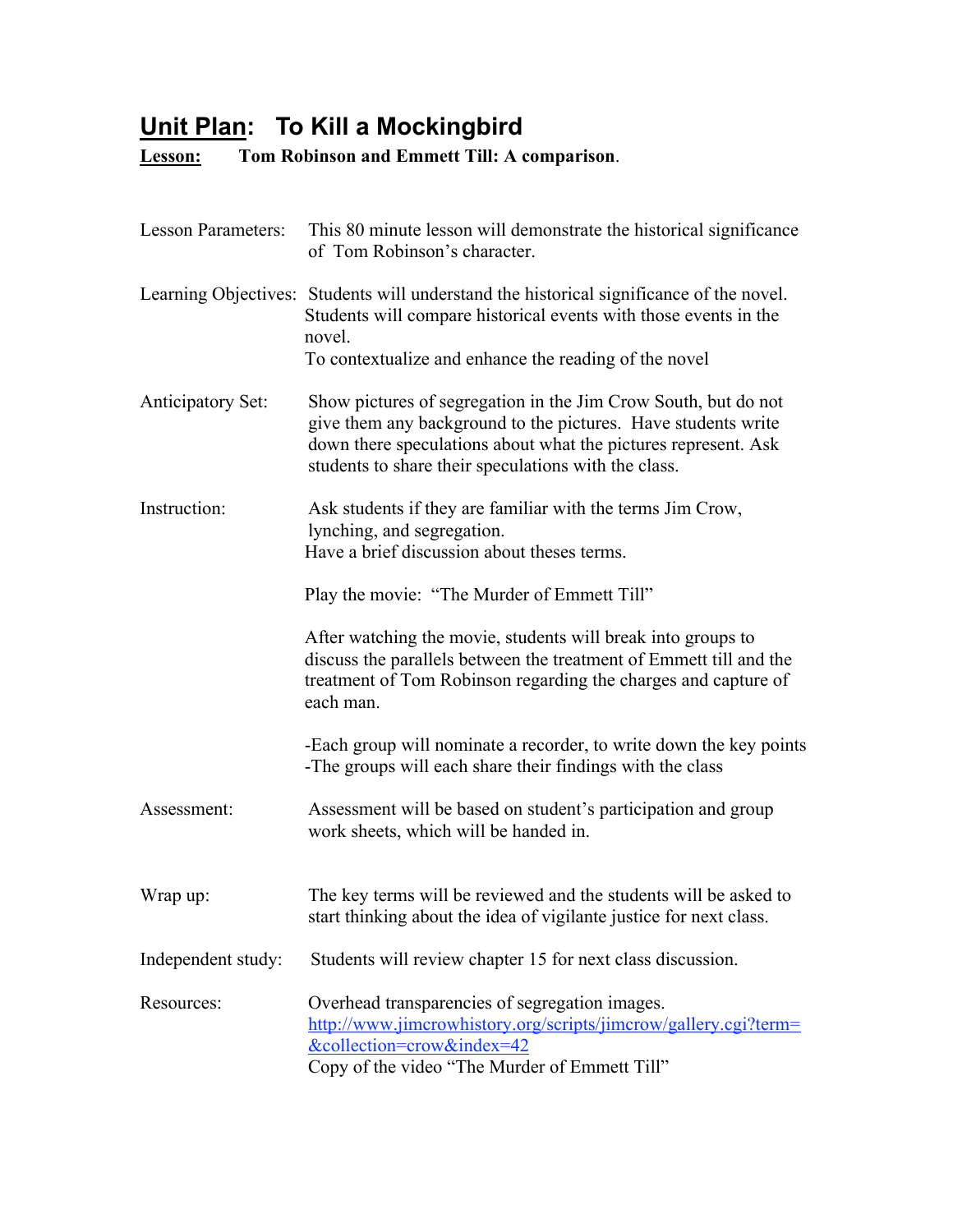#### **Unit Plan: To Kill a Mockingbird Lesson: Tom Robinson: The Zeitgeist of the Times**

| <b>Lesson Parameters:</b> | This 80 minute lesson will examine the attitudes and beliefs of a<br>typical community in the Jim Crow South.                                                                                                                                                                                                                                                                                                                                                         |
|---------------------------|-----------------------------------------------------------------------------------------------------------------------------------------------------------------------------------------------------------------------------------------------------------------------------------------------------------------------------------------------------------------------------------------------------------------------------------------------------------------------|
|                           | Learning objectives: To Make connections with the real life story of Emmett Till and the<br>fictional story of Tom Robinson.<br>Explore attitudes of Jim Crow South, and relate it to attitudes the in<br>the novel.<br>Examine the complex and contentious dynamics of the trial<br>process in TKAM and in our society.                                                                                                                                              |
| Anticipatory set:         | Ask students to recall either the O.J. Simpson case, the Kobe<br>Bryant case, or the Michael Jackson case.<br>With a partner, students will briefly discuss whether or not they<br>think these men are guilty.<br>Ask students, by show of hand, if they think these men are<br>innocent.<br>As there will varying opinions, the teacher can now make the point<br>that deciding if one is innocent, or guilty is difficult, even under the<br>best of circumstances. |
| Instruction:              | Now that the student's are familiar with Emmett till's story,<br>provide them with the article written in <i>Look Magazine</i> . In the<br>article, Emmett's killers flippantly admit to the murder after being<br>found innocent in a court of law.                                                                                                                                                                                                                  |
|                           | After students read the article, provide them with a handout of<br>letters to the editor from <i>Look Magazine</i> .                                                                                                                                                                                                                                                                                                                                                  |
|                           | In small groups, ask students to create a chart listing similarities<br>and differences between:<br>The charges<br>The accused<br>The defense<br>The prosecution<br>The community response<br>The outcome<br>Media coverage.                                                                                                                                                                                                                                          |
| Assessment:               | Students will be assessed based on the creation and completion of<br>their charts.                                                                                                                                                                                                                                                                                                                                                                                    |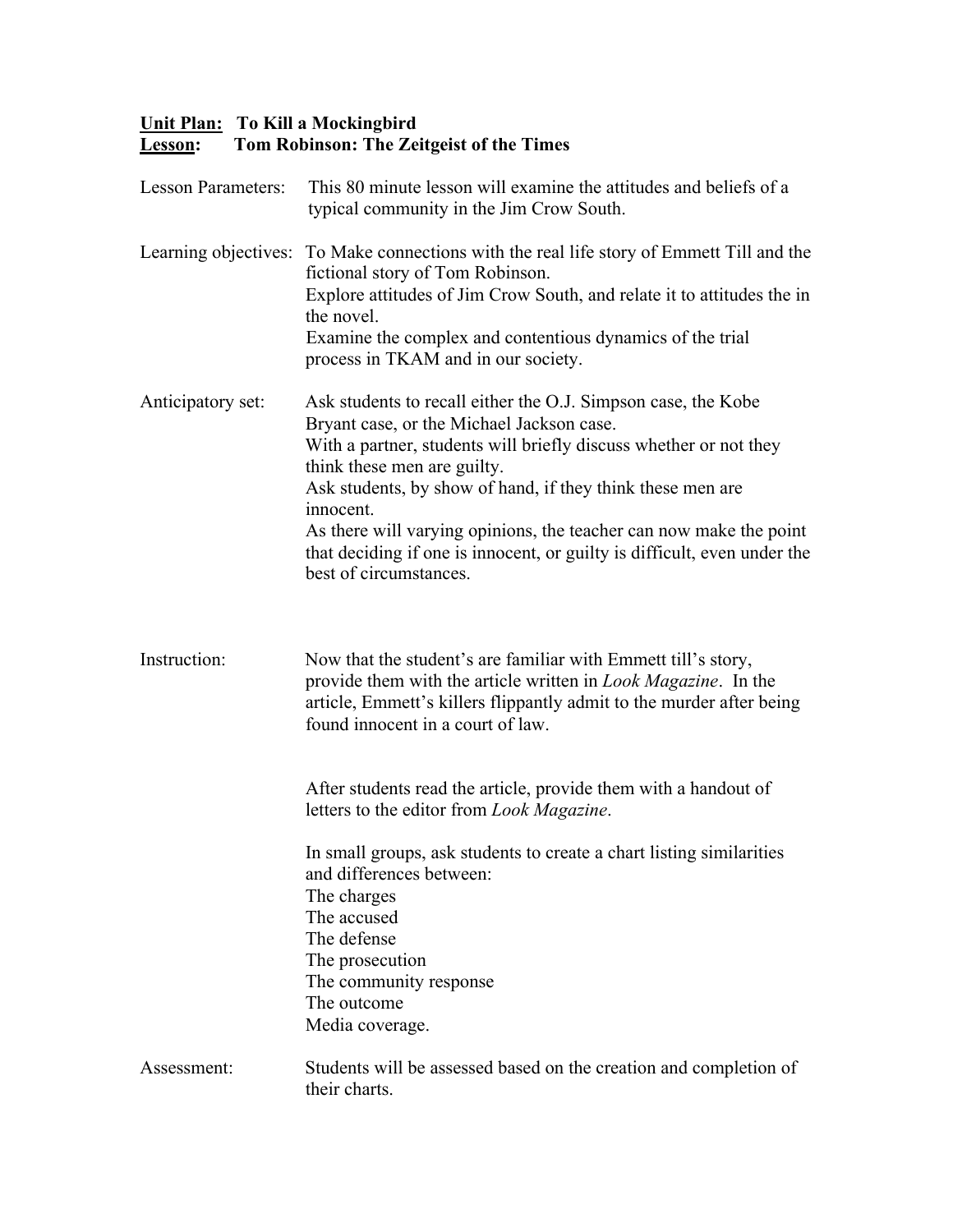| Wrap up:           | Students will present their charts to the class, and the homework<br>assignment will be explained                                                                                                                                |
|--------------------|----------------------------------------------------------------------------------------------------------------------------------------------------------------------------------------------------------------------------------|
| Independent Study: | Their assignment is to write a response to 2 letters found in Look<br>Magazine, in the role of the Atticus Finch. They should use<br>references from the movie, the novel and the Look article when<br>writing their responses.  |
| Resources:         | Photocopies of the article in <i>Look Magazine</i> .<br>Photocopies of the letters to the editor in <i>Look Magazine</i> .<br>These articles can be found at:<br>http://www.pbs.org/wgbh/amex/till/sfeature/sf look letters.html |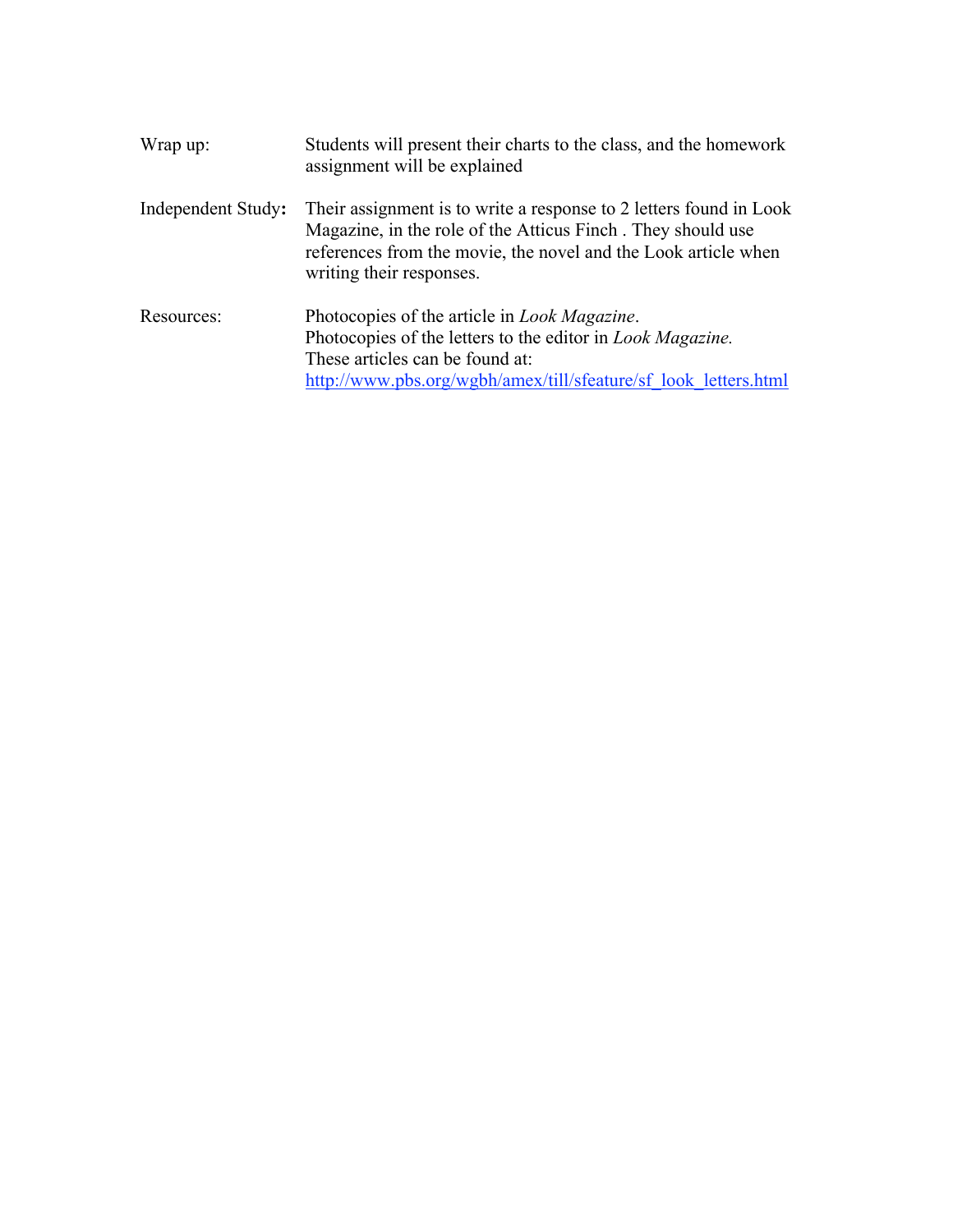#### **Unit Plan: To Kill a Mockingbird Lesson:** *The Trial Lesson A*

| <b>Lesson Parameters:</b> | This is a Research Lab where the students will spend time in the<br>library researching the civil rights movement and the judicial mood<br>of the era. |
|---------------------------|--------------------------------------------------------------------------------------------------------------------------------------------------------|
| Objectives:               | The students will be responsible for researching their characters<br>and how the climate of the times played a role in the judicial<br>process.        |
| <b>Anticipatory Set:</b>  | Before the students begin their research we will all participate in a<br>guided search of the more recent O.J Simpson trial.                           |
| Instruction:              | Ensure that students stay on task – See attached Worksheet.                                                                                            |
| Assessment:               | Check that the worksheet has been filled out.                                                                                                          |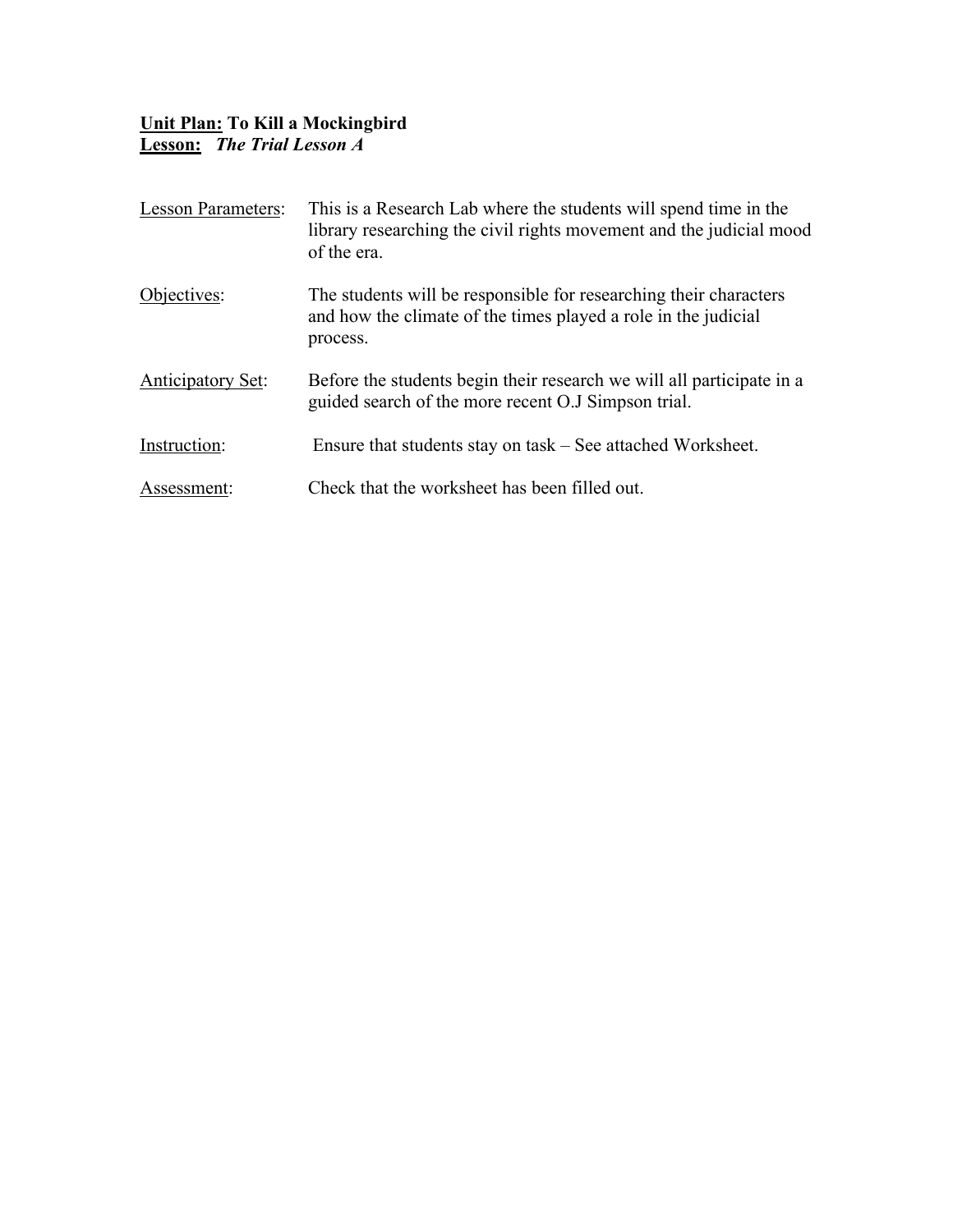### Mock Trial Work Sheet. *English 10*

1) Find a web sight that explains what the civil rights movement was. Provide a brief description of the civil right movement.

2) What was Jim Crow (Hint See: http://www.ferris.edu/news/jimcrow/what.htm)

3) Type in the phrase "Famous Trials" and read about the trials that are listed there. Can you find any examples that mimic the trial in the book? If so, take some notes on them that you find interesting.

4) Find examples of current injustices or events that disturb you and list some web sights that attempt to give an alternative point of view. Think about recent trials and or current events.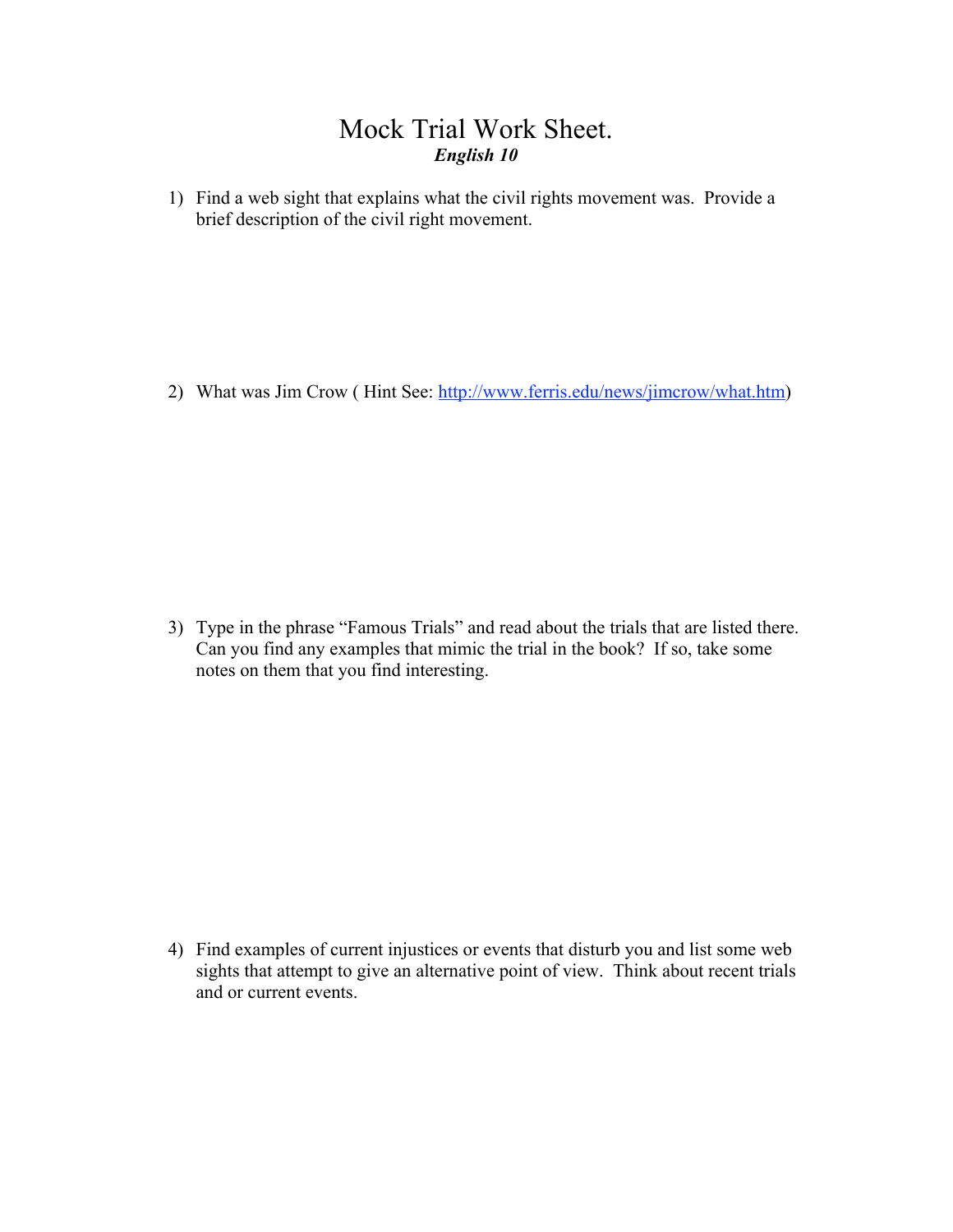#### **Unit Plan: To Kill a Mockingbird Lesson:** *The Trail: Lesson B*

| <b>Lesson Parameters:</b> | In this 80 minutes the students will participate in a mock trial.<br>Preparation will include taking on a character and dressing up (if<br>all are agreed)                                                                                                                                                                                                                                           |
|---------------------------|------------------------------------------------------------------------------------------------------------------------------------------------------------------------------------------------------------------------------------------------------------------------------------------------------------------------------------------------------------------------------------------------------|
| Objectives:               | Students will learn to present their ideas in a logical manner with<br>evidence<br>Students will participate in a trial format to get a sense of history<br>and the judicial system                                                                                                                                                                                                                  |
| <b>Anticipatory Set:</b>  | No time: Its mock trial time.                                                                                                                                                                                                                                                                                                                                                                        |
| Instruction:              | To be completed before you read the trial section to set<br>expectations and create interest, or it could be done afterward to<br>reinforce the reading.                                                                                                                                                                                                                                             |
|                           | Divide the class into                                                                                                                                                                                                                                                                                                                                                                                |
|                           | <b>Atticus Fiinch</b><br>Mayella<br>Mr. Ewell<br>Tom Robinson<br>Judge Taylor<br><b>Heck Tate</b><br>Mr. Gilmer<br>Dolphus Raymond – a minor but important character<br><b>Jurors</b><br>and anyone else (those I can't remember right now.)                                                                                                                                                         |
|                           | Either through cooperative learning team or independently, the<br>students could draft major points of the trial for each of the<br>characters. Set your classroom up like the courtroom and act as the<br>omniscient facilitator and walk the students through the trial. The<br>students rely on the scenarios and points they have prepared to<br>demonstrate what the trial must have been like. |
|                           | For the jurors, I would have them write down the considerations a<br>juror would have made in that day and society. The next day you<br>could interview them and they could explain the reasoning behind<br>their decision.                                                                                                                                                                          |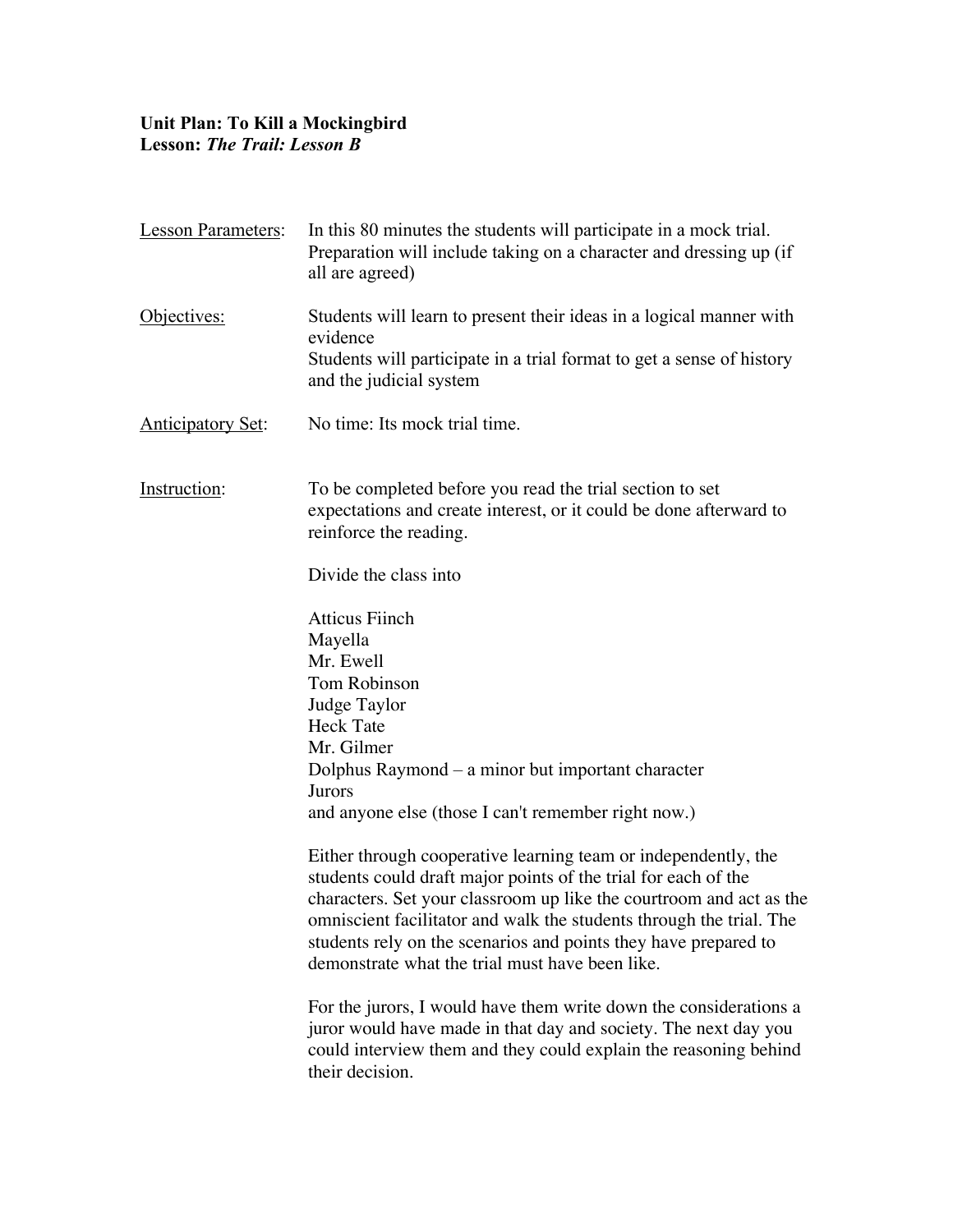|             | Another thought would be to assign a jury who would offer<br>reasoning from a modern perspective to explain how times and<br>cultural awareness have changed. Looking at the same "crime"<br>from a modern perspective compared to the implied perspective of<br>the jurors in the book might be a very valuable approach. |
|-------------|----------------------------------------------------------------------------------------------------------------------------------------------------------------------------------------------------------------------------------------------------------------------------------------------------------------------------|
| Assessment: | What do you think of the verdict? Students take home response<br>journal. Did the town learn anything?                                                                                                                                                                                                                     |
| Wrap $Up:$  | Perhaps one more class where students can discuss what it felt like<br>being in a mock trial. Listed some suggestions above                                                                                                                                                                                                |
| Resources:  | Any costumes that you want to bring to class                                                                                                                                                                                                                                                                               |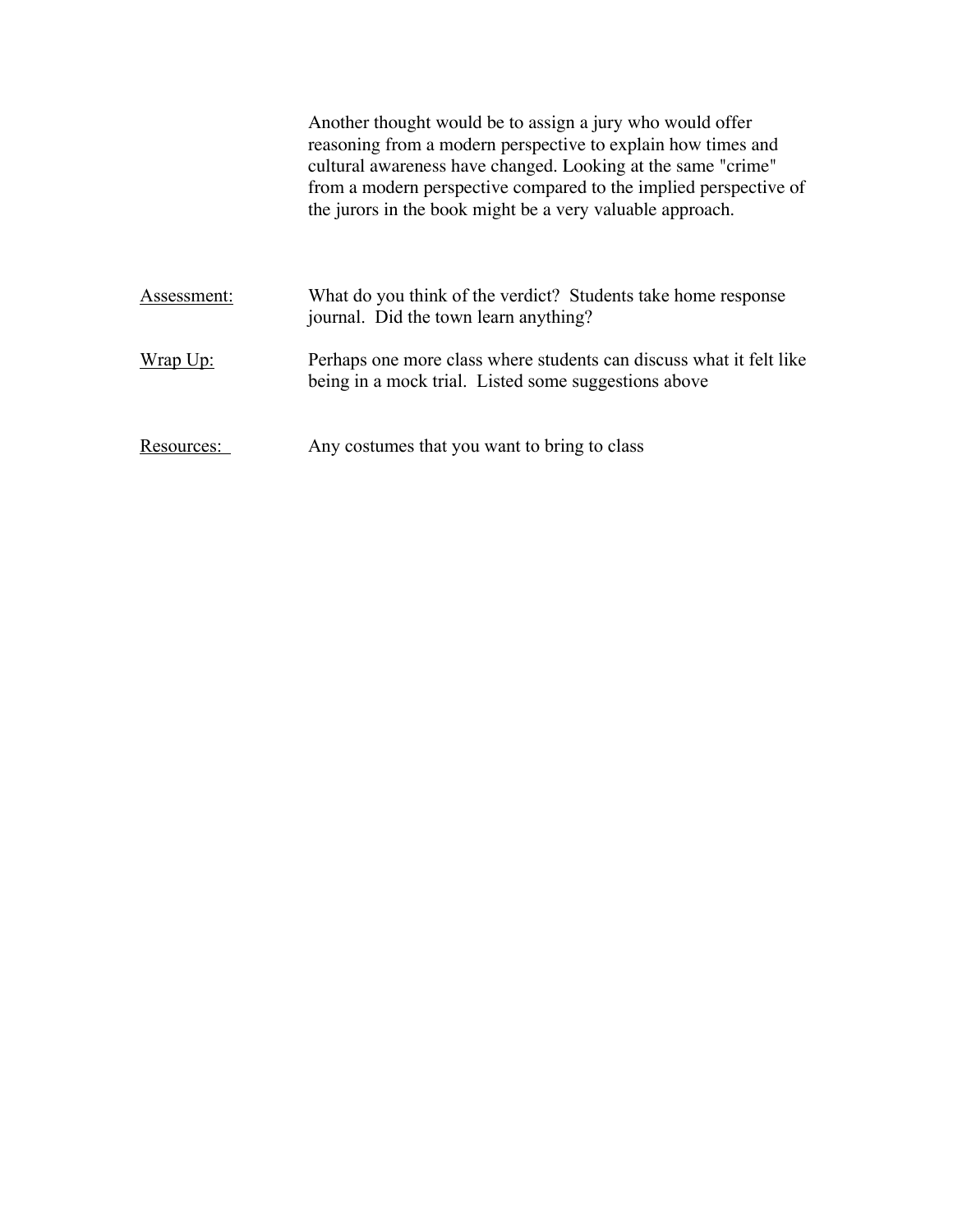Name: Date:

<u> 1989 - Johann Harry Harry Harry Harry Harry Harry Harry Harry Harry Harry Harry Harry Harry Harry Harry Harry</u>

<u> 2000 - Jan James James James James James James James James James James James James James James James James J</u>

1. What was said or discussed.

2. The main points are:

3. From what was said, I agree with:

4. From what was said, I disagree with: